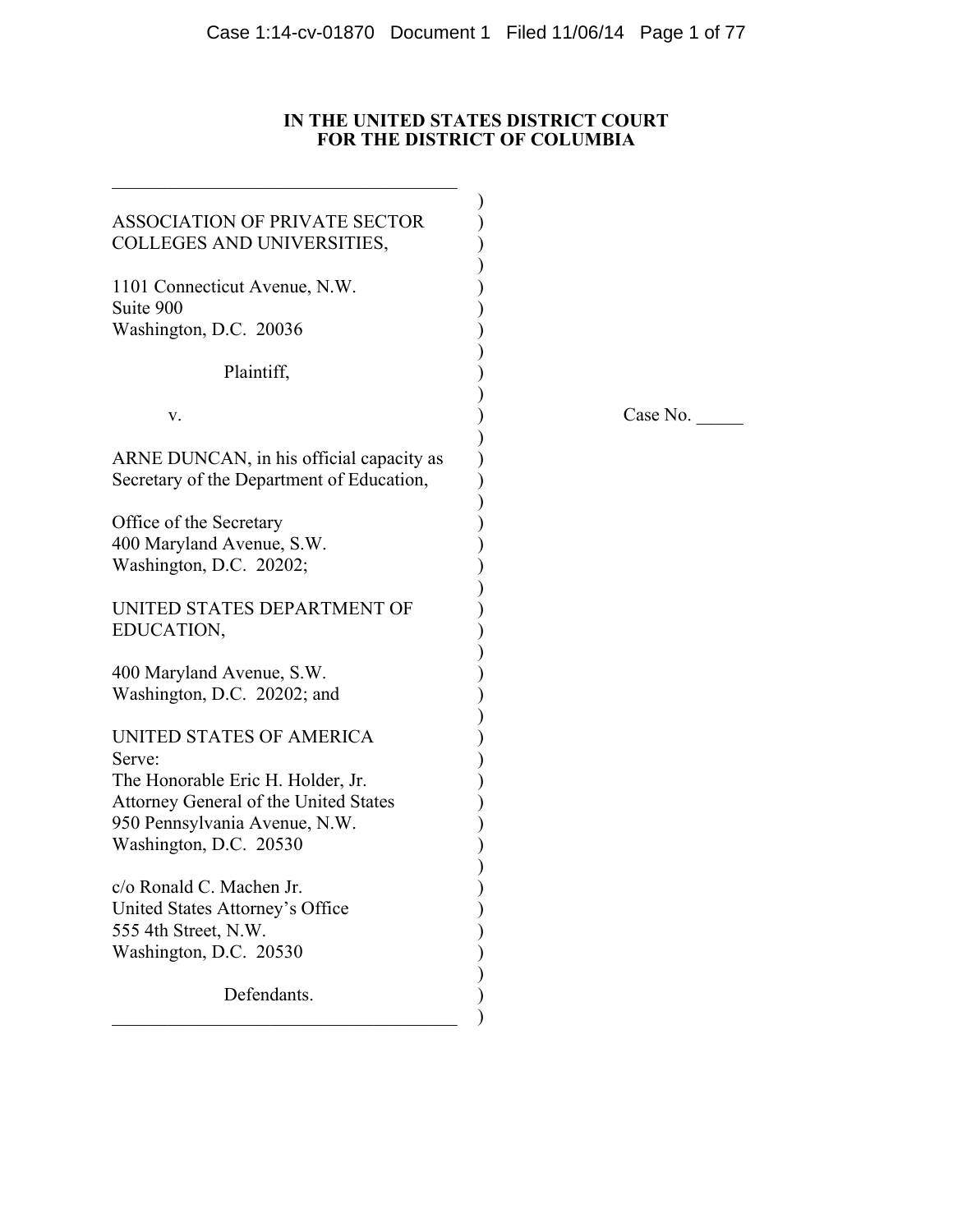## **COMPLAINT AND PRAYER FOR DECLARATORY AND INJUNCTIVE RELIEF**

Plaintiff Association of Private Sector Colleges and Universities ("APSCU"), for its complaint against Defendants the Honorable ARNE DUNCAN, in his official capacity as Secretary of the Department of Education (the "Secretary"), THE DEPARTMENT OF EDUCATION (the "Department"), and THE UNITED STATES OF AMERICA allege, by and through their attorneys, as follows:

## **INTRODUCTION**

1. This is an action under the United States Constitution and the Administrative Procedure Act, 5 U.S.C. §§ 551-706 ("APA"), challenging recently adopted regulations that exceed the Department's statutory authority and depart from settled principles of agency rulemaking. The final so-called "gainful employment" rule, 79 Fed. Reg. 64,889 (Oct. 31, 2014), is unlawful, arbitrary, and irrational, and will needlessly harm millions of students who attend private sector colleges and universities.

2. As set forth more fully below, APSCU is a voluntary association of private sector educational institutions whose membership includes approximately 1,400 accredited, private postsecondary schools, institutes, colleges, and universities. APSCU and its members fully support lawful, rational regulations governing financial aid, but the challenged regulations are neither lawful nor rational. Rather, they are unconstitutional; contrary to Title IV of the Higher Education Act of 1985, as amended, 20 U.S.C. §§ 1070-1099d ("HEA"); arbitrary and capricious; and otherwise in violation of the APA.

3. The Department has already tried and failed to construct a regulatory regime on the basis of the same statutory phrase it invokes now—"prepare students for gainful employment in a recognized occupation"—in a set of rules it promulgated in 2010 and 2011 (collectively, the "2011 rule" or "2011 regulations"). 76 Fed. Reg. 34,386 (June 13, 2011); 75 Fed. Reg. 66,832 (Oct. 29,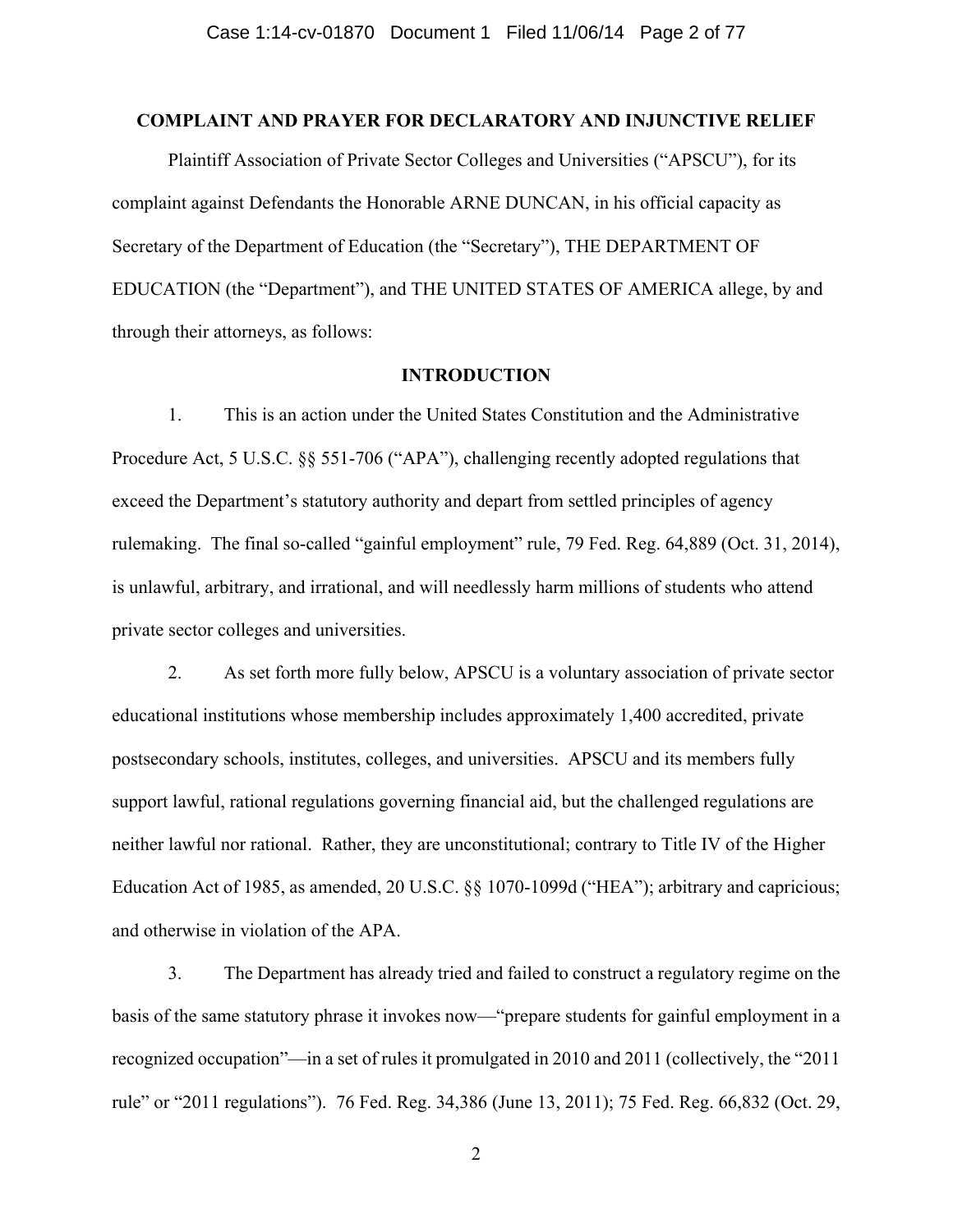## Case 1:14-cv-01870 Document 1 Filed 11/06/14 Page 3 of 77

2010). That fruitless attempt spanned several years; left policymakers, schools, and their students facing uncertainty; and needlessly imposed costs on taxpayers. The United States District Court for the District of Columbia struck down that previous attempt to regulate because a central feature of those regulations—the loan repayment rate test—lacked any reasoned basis. *See APSCU v. Duncan*, 870 F. Supp. 2d 133, 152-55 (D.D.C. 2012) ("*APSCU I*"). The Court also struck down the reporting aspects of the 2011 rule, because they violated 20 U.S.C. § 1015c. *See id.* at 155; *see also APSCU v. Duncan*, 930 F. Supp. 2d 210, 214-19 (D.D.C. 2013) ("*APSCU II*") (denying Department's motion to amend judgment to reinstate reporting requirements).

4. Instead of correcting the flaws that rendered its 2011 rule invalid, the Department's new rule only repeats and exacerbates them. The Department has since conceded that there was no reasoned basis for its loan repayment rate test, admitting that it "has found no expert studies or industry practice," nor any other alternative support or arguments in support of a threshold. *See*  79 Fed. Reg. 16,426, 16,445 (Mar. 25, 2014). In its Notice of Proposed Rulemaking ("NPRM"), the Department replaced the loan repayment rate test with another equally unsubstantiated test, the program cohort default rate ("pCDR") test. *Id.* at 16,427. But in the final rule, the Department jettisoned the pCDR measure, admitting that "further study is necessary," thus leaving only a single test—a debt-to-earnings test, which consists of two metrics related to students' earnings and debt—as the regulation's sole measure of whether programs prepare students for gainful employment. 79 Fed. Reg. at 64,915. The Department did so despite its admission in the previous litigation that it "has found no perfect single test," *APSCU v. Duncan*, No. 1:11-cv-01314-RC, ECF No. 20, Dep't Reply, at 11 (D.D.C. Feb. 2, 2012), and the Department's conclusion that it is necessary to have multiple tests working together, to mitigate the errors and inaccuracies in any single test.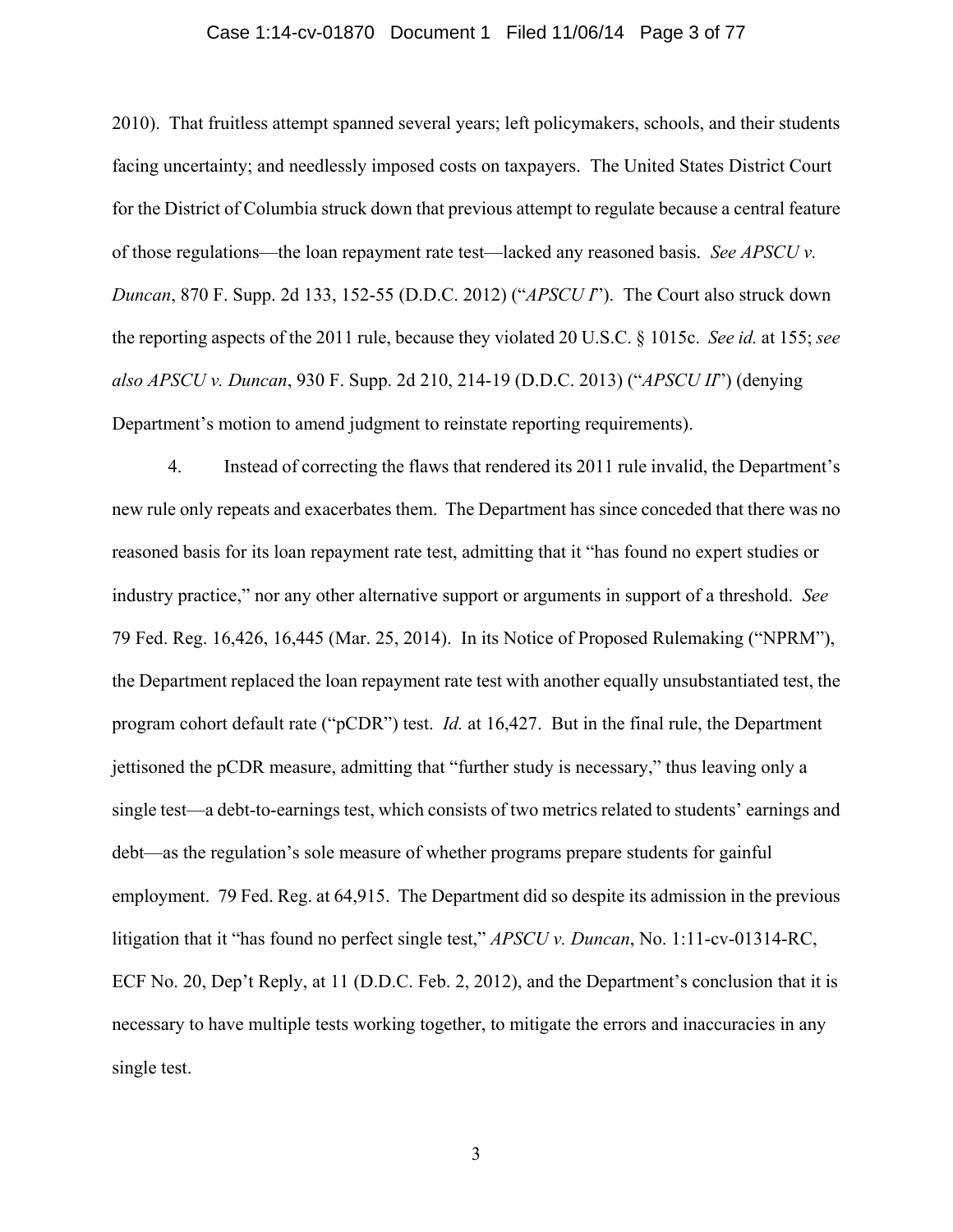## Case 1:14-cv-01870 Document 1 Filed 11/06/14 Page 4 of 77

5. Notably, this was not an ordinary-course rulemaking. Instead, the regulatory process was marked by well-substantiated allegations of bias and misconduct that led several Members of Congress to accuse the Department of bad faith. *See* Hon. Alcee Hastings, et al., Ltr. to Sec. Duncan (Dec. 13, 2013). Relying primarily on error-ridden, partisan, and discredited sources, the Department pursued the proposed regulations with the singular premise of "cut[ting] [for-profits] out . . . of federal aid." Roberto J. Rodriguez, Conference on Student Loans-Opening Plenary Session (Oct. 24, 2013). After a negotiated rulemaking committee stacked with opponents of private sector education failed to achieve consensus, the Department shifted to notice-and-comment rulemaking, but failed to address serious legal defects identified by commenters and made troubling last-minute additions to the final regulation that were never subjected to commentary.

6. As it did in connection with its vacated rule, the Department once again invokes a simple, clear statutory provision—"prepare students for gainful employment in a recognized occupation"—to impose hundreds of pages of unprecedented new limitations on the use of federal financial aid at private sector colleges and universities. For close to fifty years, Congress has required by statute that certain postsecondary educational programs must "prepare students for gainful employment" in a recognized occupation or profession to be eligible to participate in Title IV financial aid programs. But until the 2011 rulemaking, that phrase was never understood to mean that a program could only remain eligible for Title IV funding if its recent graduates who received Title IV aid have attained a particular level of earnings relative to the amount of debt that they incurred to attend the program. The statutory "gainful employment" provision was never intended to authorize a complex regime of debt metrics.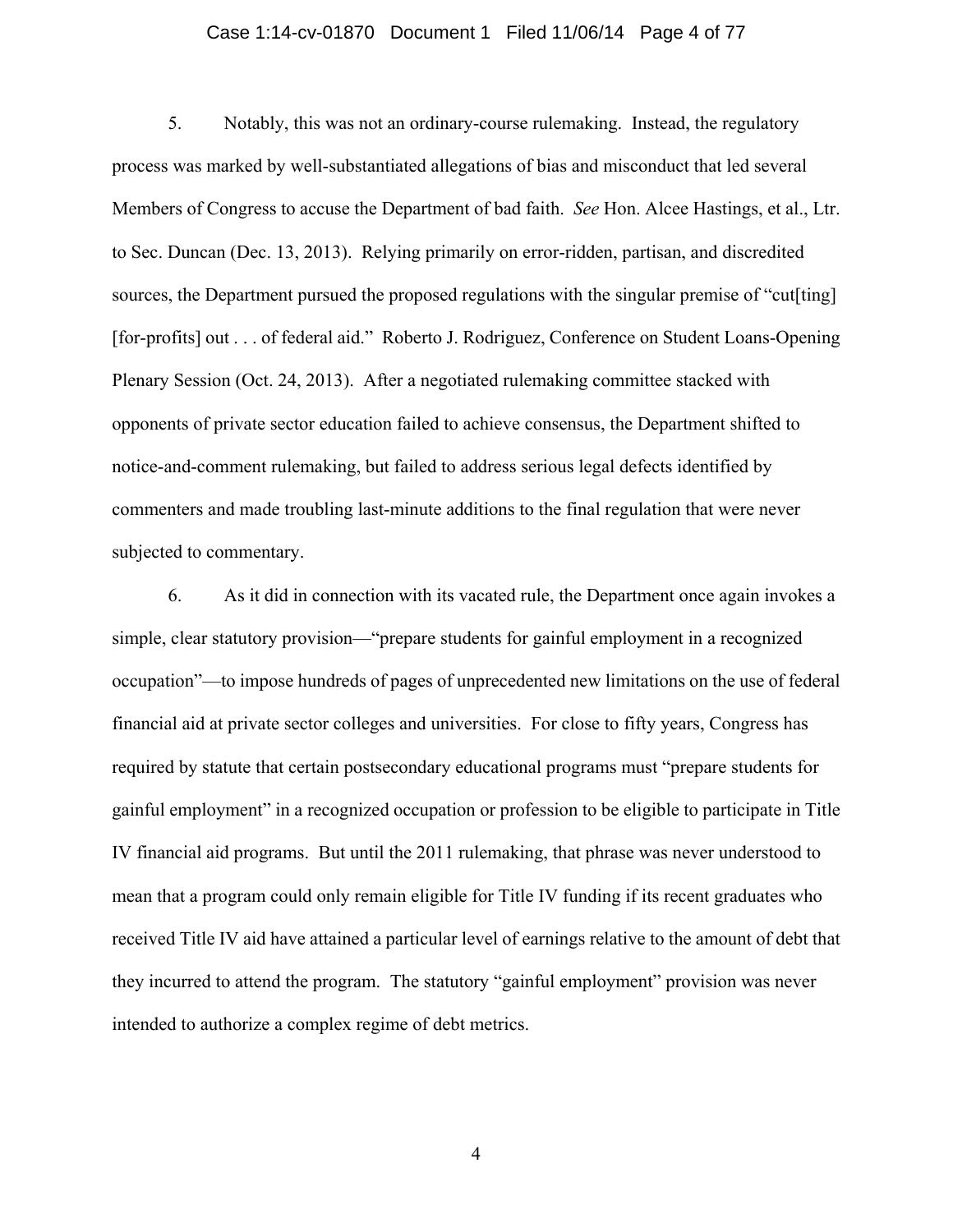## Case 1:14-cv-01870 Document 1 Filed 11/06/14 Page 5 of 77

7. The Department's regulatory test is beyond the Department's statutory authority. In the HEA, Congress set forth in detail the Title IV eligibility requirements for institutions, programs, and students.

8. The statutory provision that the Department mistakenly relies on as authority for its far-reaching regulatory test requires only that programs prepare students for employment that is gainful—i.e., a job that pays—not that the students actually secure employment at certain income levels relative to various measures of student debt. The regulations impermissibly turn on demographics, the quality of a school's enrollees, the wealth of those students, those students' labor market decisions, and economic trends, among other factors, that are either beyond the school's ability to control or unrelated to the quality of the school's educational offerings.

9. Indeed, the regulations impose massive disincentives on private sector schools that currently seek to educate low-income, minority, and other traditionally underserved student populations, because, as an historical matter, those demographics are widely recognized as most at risk of failing the Department's arbitrary test. Thus, instead of increasing the availability of higher education, the Department's regulations will limit educational opportunities for traditionally underserved groups—leaving those students with diminished access to higher education and potentially causing them to forgo postsecondary education altogether.

10. The regulations are also arbitrary and capricious and violate the APA in numerous other respects. No single, one-size-fits-all statistical test can accurately measure whether all programs in all fields prepare students for gainful employment. And the specific debt metrics the Department has adopted still lack any reasoned foundation. The Department has departed without a reasoned explanation from its previous position that the debt tests must work together by promulgating a rule in which only a single debt test stands alone.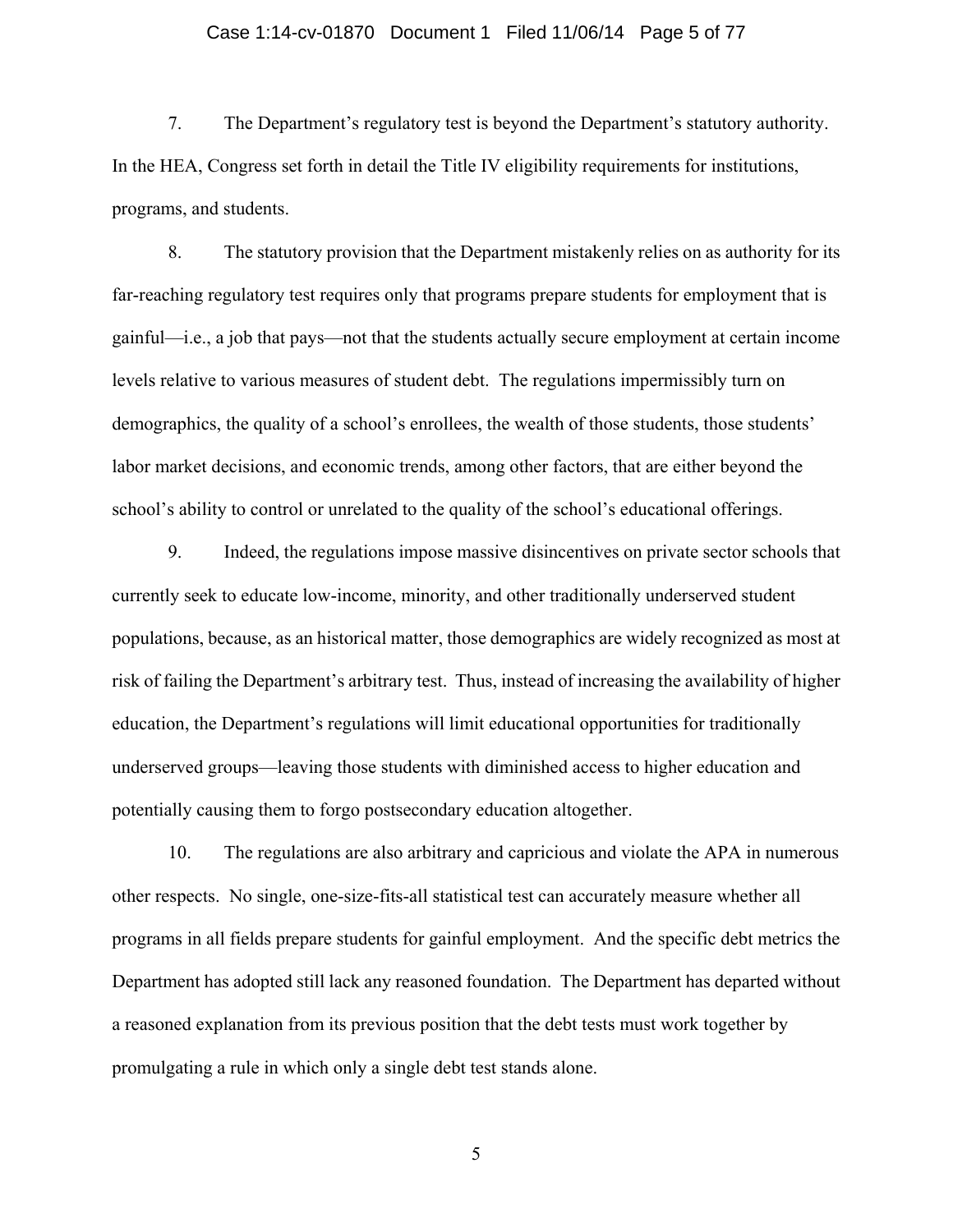## Case 1:14-cv-01870 Document 1 Filed 11/06/14 Page 6 of 77

11. The rule also violates the APA because it rests on premises that unfairly target private sector schools based on concerns that are not unique to them. The Department's rhetoric and use of biased and notoriously flawed sources and statistics to support its rulemaking reveal its true intention to cut private sector schools out of participating in Title IV programs. The severe consequences that would flow from application of the Department's metrics to "traditional" schools—massive failure by those schools—confirm the Department's bias.

12. The rule is also arbitrary because the Department has failed to account sufficiently for the negative effects of its rule. Two main assumptions behind the rulemaking—that public sector schools can absorb private sector students and that schools can regulate the debt their students incur—are patently false. The Department also failed adequately to consider the role of private sector schools in educating students from disadvantaged backgrounds and the impact that its rule will have in creating strong disincentives for schools to recruit and enroll underserved students. In addition, the Department failed meaningfully to account for the increased demands that state and federal treasuries will face if the Department succeeds in pushing private sector schools or programs out of business, leaving public sector schools to attempt to build sufficient capacity to handle the flood of students from shuttered private sector programs.

13. The rule also arbitrarily threatens to revoke Title IV eligibility based on activities that schools undertook before the rule was even proposed (let alone issued). In the first years of its operation, the regulations will punish programs for outcomes achieved by students who graduated before the adoption of the standards. Punishing schools for outcomes that are already a matter of historical fact makes no sense; doing so by measuring employment outcomes arising out of the largest economic downturn since the Great Depression is absurd.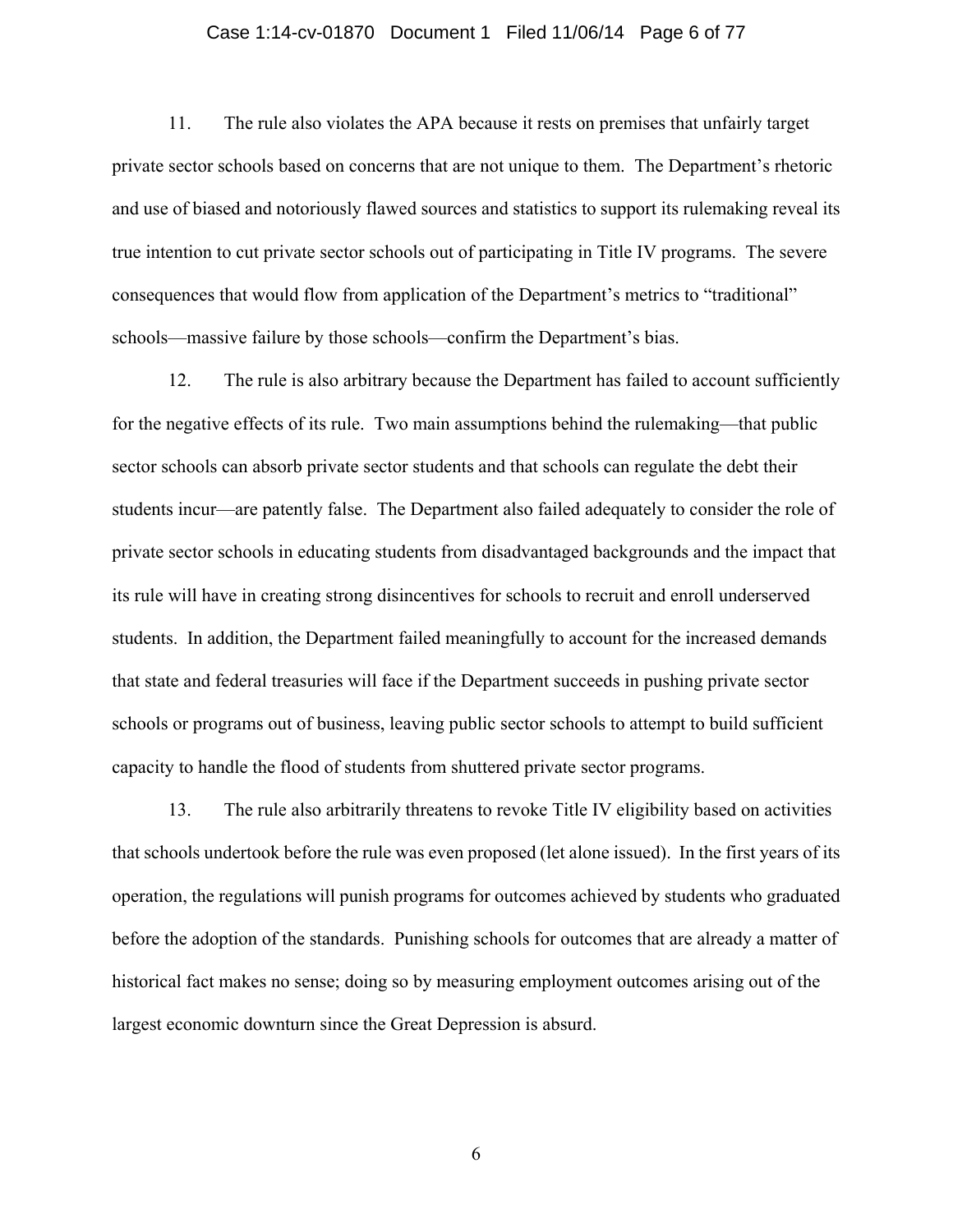## Case 1:14-cv-01870 Document 1 Filed 11/06/14 Page 7 of 77

14. The rule also arbitrarily threatens to revoke Title IV eligibility based on circumstances beyond a school's control, such as what job a student takes and the state of the economy.

15. Further, the regulations are premised on incomplete and unreliable data. The regulations deny schools adequate procedural protections, enabling the Department to deprive schools of financial aid eligibility on the basis of data that schools are not permitted to review, and calculations that schools are not meaningfully permitted to challenge.

16. In addition, the Department has not lived up to its basic obligation under the APA to provide interested parties with notice of its proposed regulations and the opportunity to comment on them. For example, the final regulation relies on a single test—the debt-to-earnings test—to attempt to evaluate whether programs prepare students for gainful employment. That was not even hinted at in the proposed regulation, and indeed contravenes the Department's prior position that no single test is sufficient. Similarly, the new rule imposes burdensome requirements regarding the means by which schools must send certain warnings to prospective students that were not set forth in its proposal.

17. The reporting, disclosure, and certification aspects of the rule are also beyond the Department's statutory authority and are arbitrary and capricious in numerous respects, and the disclosure and certification requirements are unconstitutional. The Department's previous attempt to impose reporting requirements was struck down on the basis that they violated 20 U.S.C. § 1015c, which prohibits the Department from maintaining a federal database of personally identifiable information unless the system meets certain requirements that are not present here. The Department's new rule continues to violate 20 U.S.C. § 1015c. The requirements are also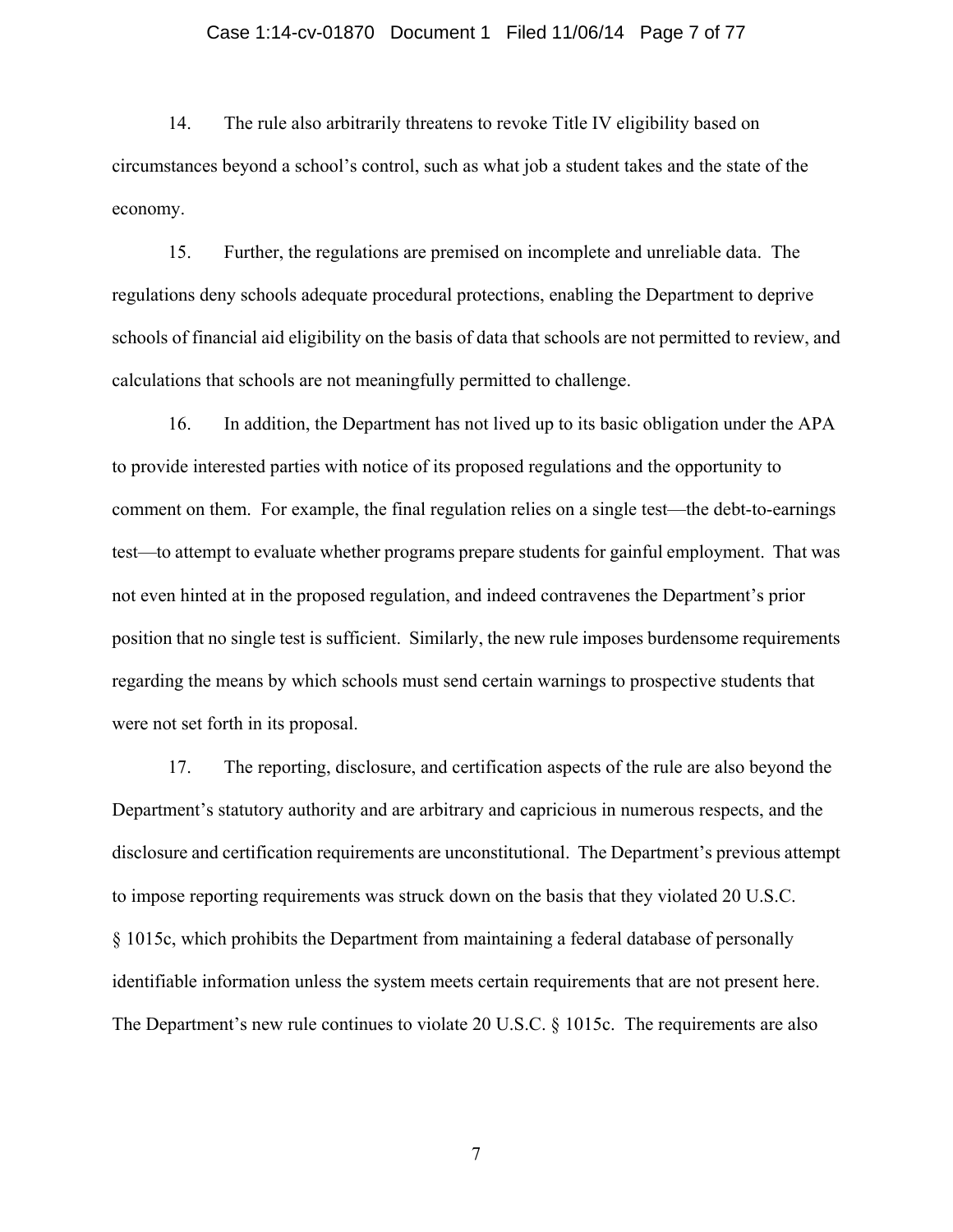## Case 1:14-cv-01870 Document 1 Filed 11/06/14 Page 8 of 77

unduly burdensome and vague. And the disclosure requirements, in particular, also violate the First Amendment.

18. For the reasons set forth herein, the Court should declare the rule unlawful and vacate it.

# **PARTIES**

19. Plaintiff APSCU is a voluntary association of private sector educational institutions, incorporated under the provisions of the District of Columbia Non-Profit Corporation Act, D.C. Code §§ 29-301.01-.114, with its principal place of business at 1101 Connecticut Avenue, N.W., Suite 900, Washington, D.C. 20036. APSCU represents approximately 1,400 accredited, private postsecondary schools, institutes, colleges, and universities that annually provide educational opportunities to prepare more than three million students for employment in over 200 occupational fields. APSCU's members qualify as "institutions of higher education," 20 U.S.C. § 1002(a)(1), (b), eligible to participate in student-aid programs under Title IV of the HEA, 20 U.S.C. §§ 1070-1099d. Virtually all of APSCU's member schools will be directly subject to the new requirements in the gainful employment regulation. Those schools face additional regulatory burdens and increased regulatory compliance costs as a result of the Department's promulgation of the challenged regulation. The regulation forces schools to alter their admissions policies and the programs that they offer, causing irreparable changes in the make-up of their student bodies and limiting—and potentially eliminating—higher-education opportunities for the traditionally underserved groups that are the most likely to fail the Department's arbitrary test. Those injuries are directly and immediately traceable to the challenged regulations and would be remedied by a judgment vacating the challenged regulations. The interests that APSCU seeks to protect in filing this lawsuit on behalf of its members are germane to its organizational purposes to promote access to career education and to emphasize the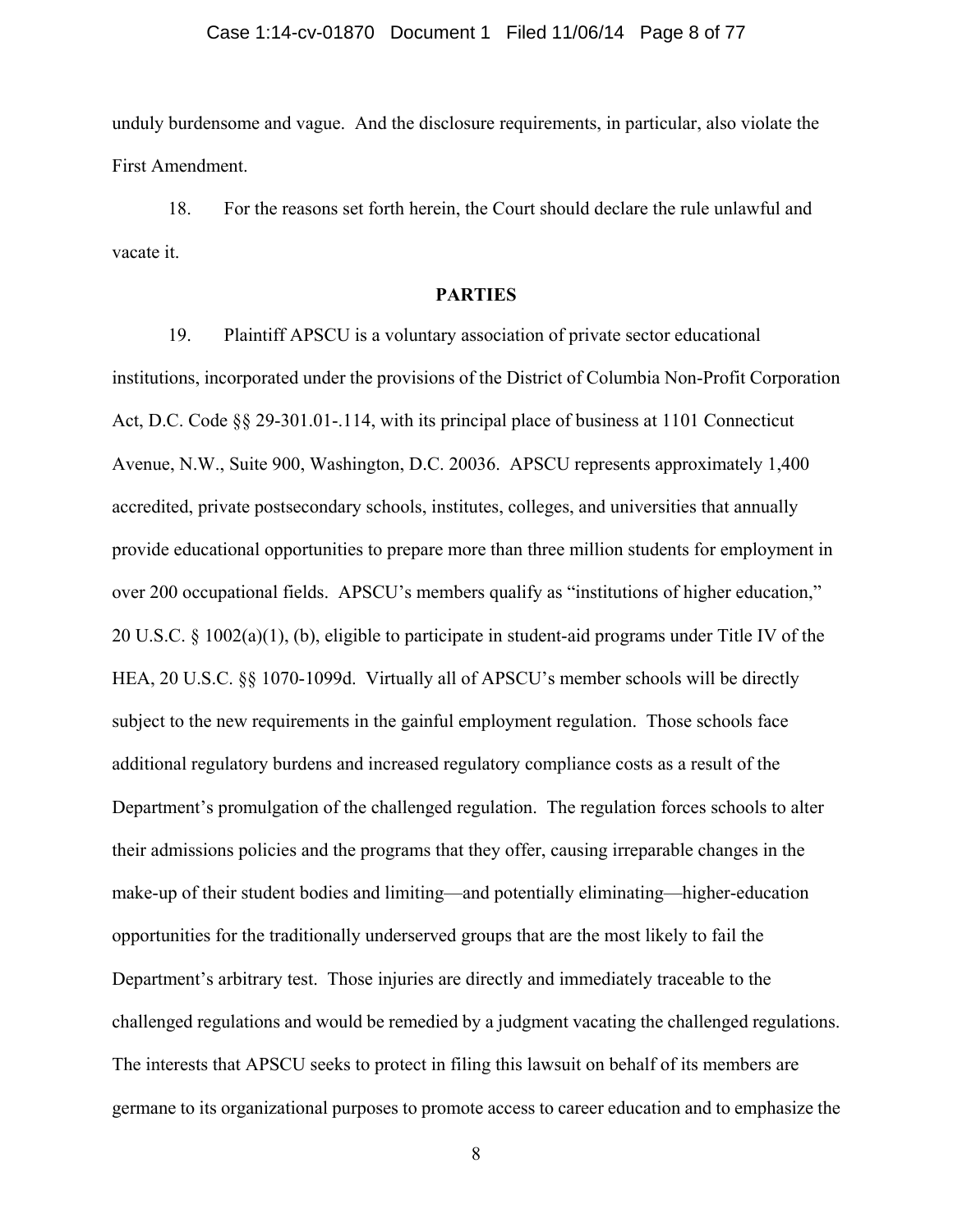## Case 1:14-cv-01870 Document 1 Filed 11/06/14 Page 9 of 77

importance of workforce development. Neither the claims asserted nor the relief requested in this lawsuit requires the participation of individual APSCU members.

20. Defendant Arne Duncan is the Secretary of the Department of Education. His official address is 400 Maryland Avenue, S.W., Washington, D.C. 20202. He is being sued in his official capacity. In that capacity, Secretary Duncan has overall responsibility for the operation and management of the Department. Secretary Duncan, in his official capacity, is therefore responsible for the Department's promulgation of the challenged regulations and for related acts and omissions alleged herein.

21. Defendant Department of Education is, and was at all times relevant hereto, an executive agency of the United States Government, 5 U.S.C. §§ 101, 105, subject to the APA, *id.* § 551(1). The Department, in its current form, was created by the Department of Education Organization Act of 1979, 20 U.S.C. § 3401 *et seq.*, Pub. L. No. 96-88, 93 Stat. 668. The Department is headquartered at 400 Maryland Avenue, S.W., Washington, D.C. 20202.

22. Defendant United States of America is the federal government formed under the Constitution of the United States, with its capital in Washington, D.C.

#### **JURISDICTION AND VENUE**

23. This action arises under the Constitution of the United States, the HEA, the General Education Provisions Act ("GEPA"), and the APA. This Court has subject-matter jurisdiction over this action under 28 U.S.C. § 1331. The Court is authorized to issue the nonmonetary relief sought herein pursuant to 5 U.S.C. §§ 702, 705, and 706.

24. Venue is proper in this Court under 28 U.S.C. § 1391(e)(l) because this is an action against the United States, an officer of the United States, and an agency of the United States. Defendant Department of Education resides in this judicial district; Defendant Secretary Duncan performs his official duties in this judicial district; a substantial part of the events or omissions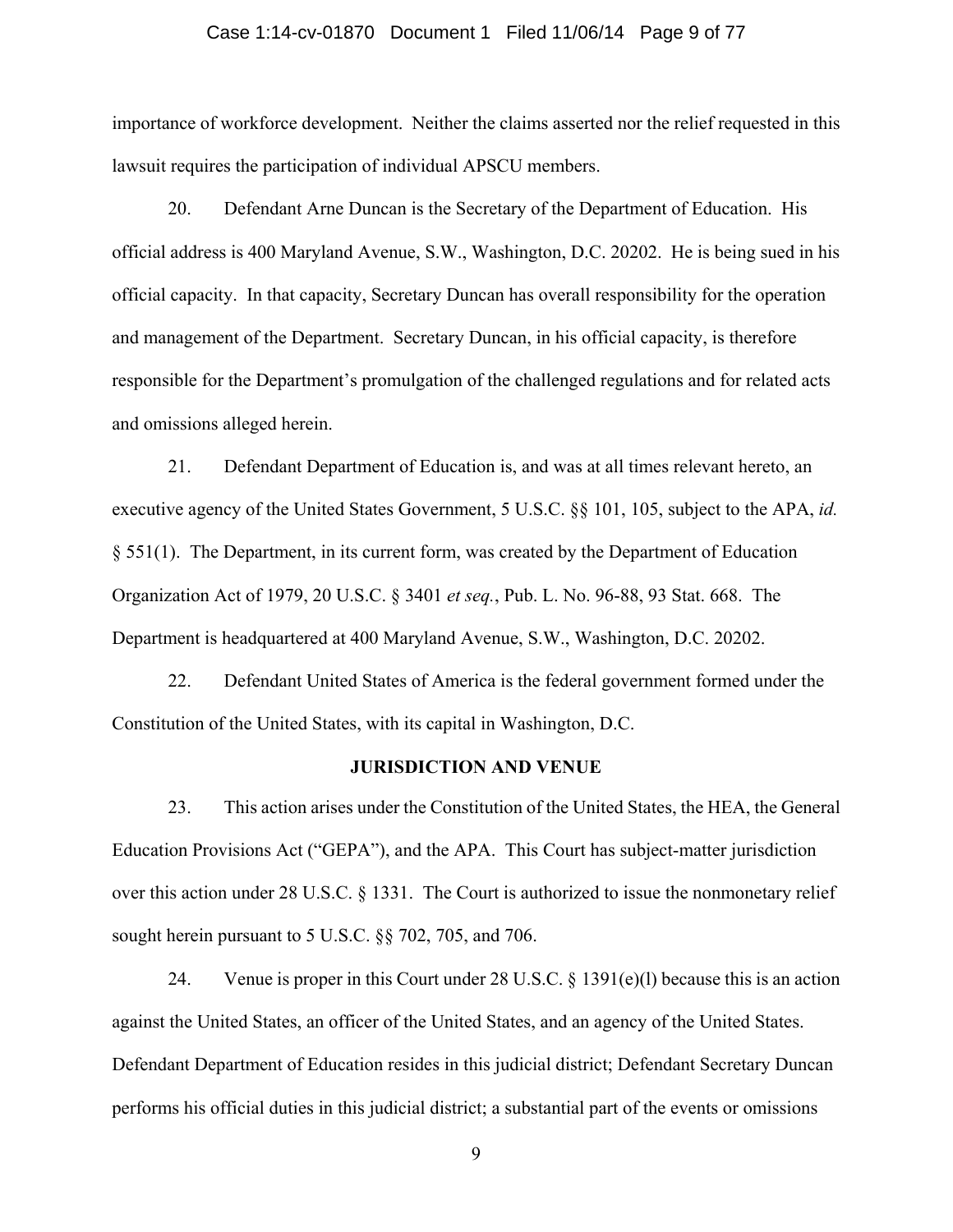giving rise to this action occurred in this judicial district; and Plaintiff resides in this judicial district, and no real property is involved in the action.

# **FACTUAL ALLEGATIONS**

# **I. THE ROLE OF PRIVATE SECTOR SCHOOLS.**

25. As the Department acknowledged in its previous rulemaking efforts, and has echoed in this rulemaking, private sector educational institutions have "long played an important role in the nation's system of postsecondary education," 75 Fed. Reg. 66,665, 66,671 (Oct. 29, 2010), and are "a diverse, innovative, and fast-growing group of institutions," 76 Fed. Reg. 34,386, 34,386 (June 13, 2011); *see also* 79 Fed. Reg. at 64,904. Secretary Duncan has also acknowledged that private sector schools "play a vital role in training young people and adults for jobs. . . . They are helping us meet the explosive demand for skills that public institutions cannot always meet." Business Wire, *U.S. Education Secretary Arne Duncan Keynotes DeVry Policy Forum* (May 11, 2010), *available at* http://www.businesswire.com/news/home/20100511007302/ en/U.S.-Education-Secretary-Arne-Duncan-Keynotes-DeVry.

26. Private sector education expanded in large part to satisfy the educational needs of low-income, first-generation, working-adult, and single-parent students that public and other private schools did not or were unable to serve adequately. For example, among the students attending private sector schools: 76 percent live independently without parental support, 67 percent are at least twenty-five years old, 39 percent are minorities, 64 percent are women, 86 percent receive some sort of student aid based on their financial need, 63 percent receive federal Pell Grants based on exceptional financial need, and many are single parents. *See* APSCU, *America's Private-Sector Colleges and Universities: Generating Real Value for Students & Society* 2 (2013), *available at* http://www.career.org/news-and-media/press-releases/upload/ APSCU-Generating-Real-Value-Final.pdf. Each year, hundreds of thousands of students enroll in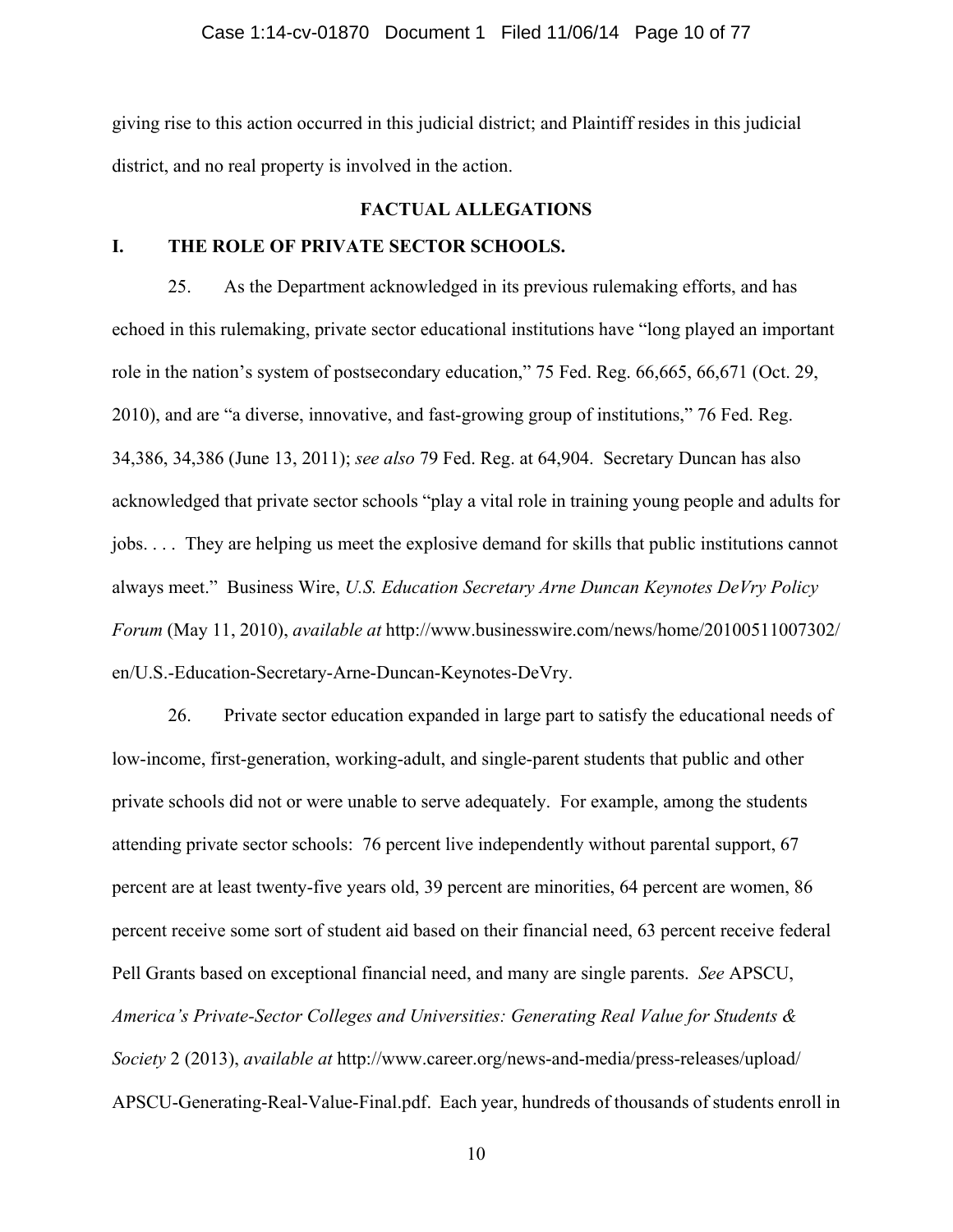## Case 1:14-cv-01870 Document 1 Filed 11/06/14 Page 11 of 77

programs offered by private sector schools to prepare for and advance their careers and to improve the quality of life for themselves and their families. Although students' reasons for choosing private sector schools vary, students are often attracted by private sector schools' flexible, innovative, and market-driven programs. Private sector schools also provide valuable educational opportunities for many students who are not prepared or are otherwise not in a position to attend more traditional higher-education institutions, helping to fill a gap left by such institutions.

27. Private sector schools enroll students in a full range of educational programs: master's degree and doctoral degree programs, two-year and four-year associate's degree and bachelor's degree programs, and shorter-term certificate and diploma programs. Over the last decade, private sector schools have accounted for a significant percentage of certificates and associate's degrees awarded in this country; a significant percentage of the technically trained workers who enter the American workforce each year are educated at private sector schools. Private sector schools also meet an increased demand for retraining displaced workers and upgrading skills for a wide variety of public and private employers.

28. Notably, graduation rates are substantially higher at two-year private sector schools than at two-year public sector schools even though, compared to their public and non-profit counterparts, private sector schools' student populations are more heavily comprised of students who are, historically, less likely to graduate. The National Center for Education Statistics ("NCES"), a division of the Department of Education, reports graduation rates of 21 percent for students attending a public two-year institution compared to a rate of 63 percent for students attending a private sector two-year institution. *See* NCES, *Enrollment in Postsecondary Institutions, Fall 2012; Financial Statistics, Fiscal Year 2012; Graduation Rates, Selected*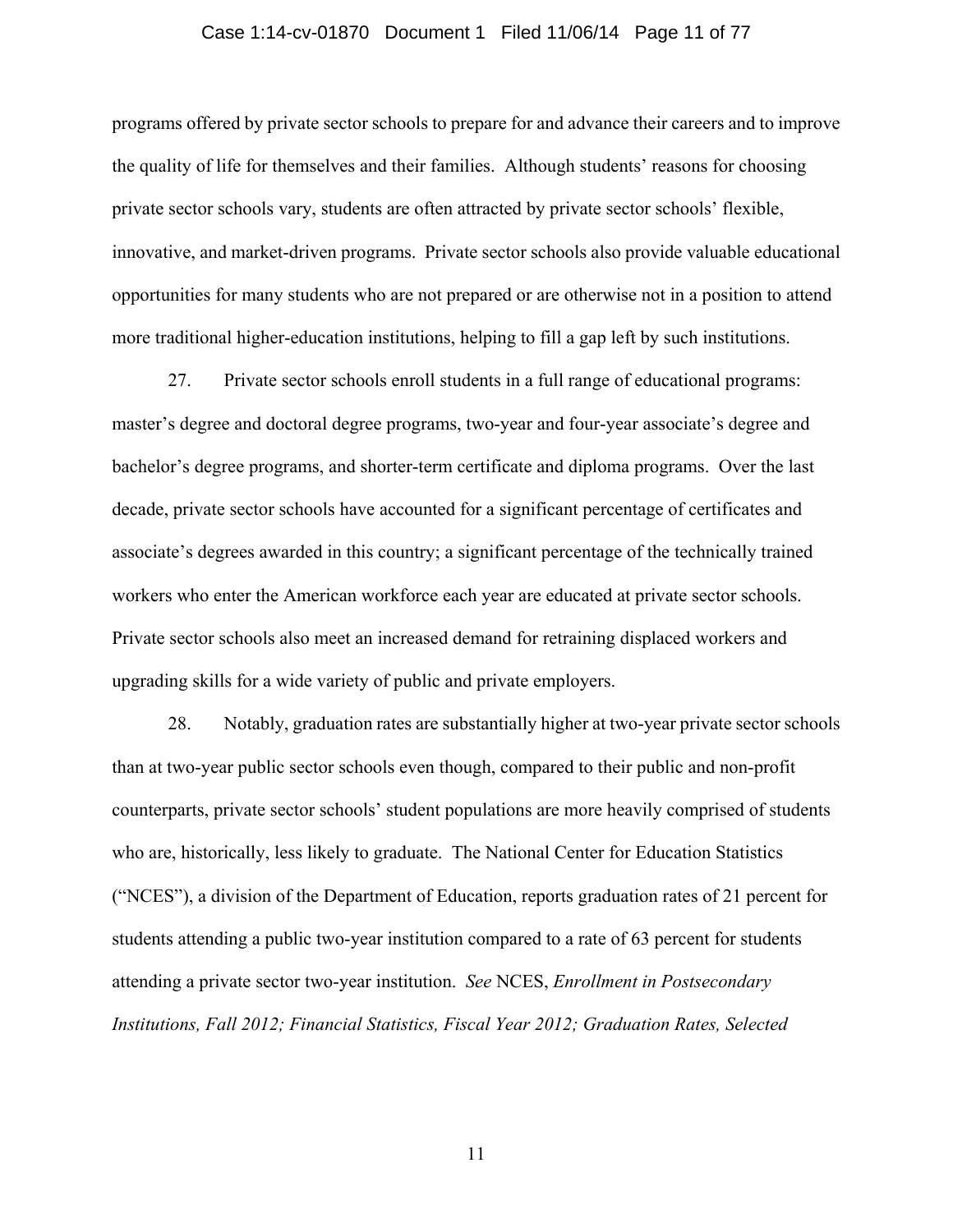## Case 1:14-cv-01870 Document 1 Filed 11/06/14 Page 12 of 77

*Cohorts, 2004-09; and Employees in Postsecondary Institutions, Fall, 2012* (Dec. 2013), *available at* http://nces.ed.gov/pubs2013/2013183.pdf.

29. APSCU's members are also indispensable in providing the postsecondary educational opportunities necessary to satisfy the nation's rapidly growing need for a highly educated workforce that can compete in a globalized economy. As Secretary Duncan has recognized, President Obama's declared goal that the United States have the highest percentage of college graduates in the world by 2020 "cannot be achieved without a healthy and productive for-profit sector of higher education." 75 Fed. Reg. 43,616, 43,617 (July 26, 2010).

30. Private sector schools have the required infrastructure—both brick-and-mortar facilities and online capacity—to cater to the educational needs of millions of students. In fact, private sector schools, which consume far fewer taxpayer dollars than their public and non-profit counterparts (many of which receive large public subsidies), are investing their own funds to contribute to the necessary expansion of the nation's postsecondary educational opportunities. Private sector schools also are increasing their capacity at higher rates than their public sector counterparts.

# **II. THE STATUTORY FRAMEWORK.**

31. Each year, millions of students are enabled to pursue postsecondary educational opportunities, including those offered by private sector schools, by federal financial aid administered by the Department of Education under Title IV of the HEA, 20 U.S.C. §§ 1070-1099d. In Title IV, Congress established a comprehensive statutory framework for determining eligibility for that aid. The central purpose of the HEA is "to assist in making available the benefits of postsecondary education to eligible students." 20 U.S.C. § 1070(a).

32. Under the HEA, students may use Title IV funds only at an "institution of higher education." 20 U.S.C. § 1070. "Institutions of higher education" include private sector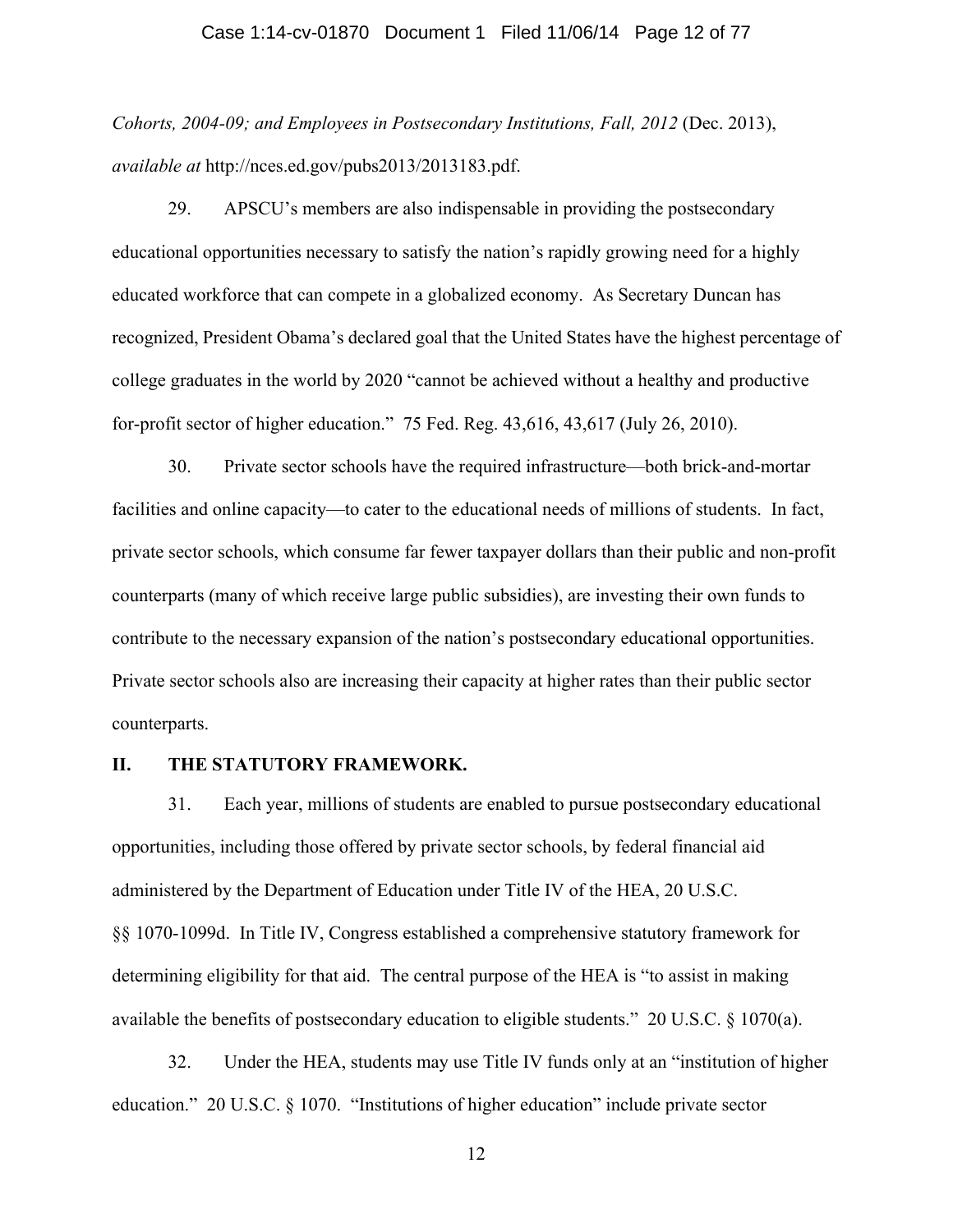## Case 1:14-cv-01870 Document 1 Filed 11/06/14 Page 13 of 77

"proprietary institution[s] of higher education" and public sector "postsecondary vocational institution[s]." *Id.* § 1002(a)(1). These institutions generally must "provid[e] an eligible program of training to prepare students for gainful employment in a recognized occupation." *Id*. § 1002(b), (c).

33. Congress has imposed a host of requirements on schools that receive Title IV funds. As an initial matter, a school must be authorized in the State in which it operates to provide postsecondary education, and the school ordinarily must be accredited by an accrediting agency recognized by the Secretary. *See* 20 U.S.C. § 1001(a)(2), (5); *id*. § 1002(b)(1)(B), (D); *id*. § 1002(c)(1)(B). Among many other things, the HEA also imposes limitations on the qualifications of students that the schools may enroll, the types of programs that schools may offer, how long each program must last, and how a school is managed. *See, e.g.*, *id*. § 1002(a)(3); *id*.  $§ 1088(b).$ 

34. Section 1094 of the HEA requires that schools comply with twenty-nine separate requirements, and imposes one requirement that is unique to private sector schools. The so-called "90/10" rule requires that at least 10 percent of a school's revenues from tuition, fees, and other institutional charges be attributable to sources other than federal Title IV student aid. *See*  20 U.S.C. § 1094(a)(24).

35. Congress has also barred the Department from interfering with a school's administration of its programs. 20 U.S.C. § 1232a. Specifically, Section 1232a prohibits the Department from exercising "any direction, supervision, or control over the curriculum, program of instruction, administration, or personnel of any educational institution." *Id.*

36. As part of the statutory framework, Congress has also enacted a number of provisions that specifically address student loan debt and costs. These provisions apply to *all*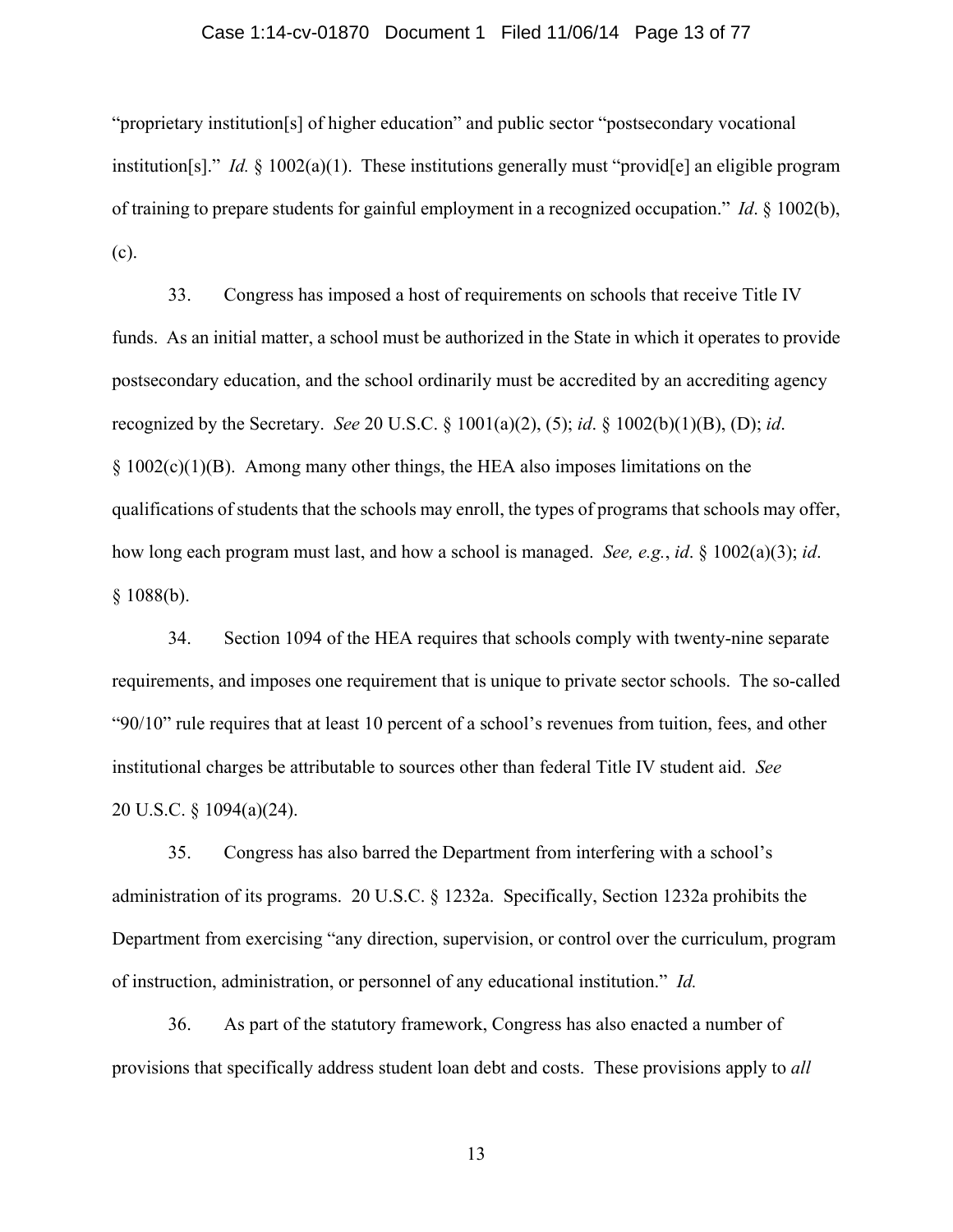## Case 1:14-cv-01870 Document 1 Filed 11/06/14 Page 14 of 77

postsecondary institutions and do not single out private sector schools for disfavored treatment. *See, e.g.*, 20 U.S.C. §§ 1085(m)(1), 1087bb(g)(1).

37. Some of these provisions reflect Congress's express choice to tie an institution's eligibility for federal funding to the performance of its students on prescribed institutional debt measures: the HEA specifies that an otherwise eligible institution may participate in certain Title IV programs if its students' federal loan default rates, known as "cohort default rates" or "CDRs," do not exceed specified limits. Those rates measure—on an institutional basis—the percentage of an institution's borrowers that have defaulted on their federal student loans within a certain period of time after their loans first entered repayment. *See, e.g.*, 20 U.S.C. §§ 1085(m)(1), 1087bb(g)(1).

38. The statutory framework also recognizes that student demographics and economic forces, that are unrelated to program quality, can and do affect students' default rates, and that they therefore should be taken into account with regard to eligibility. Congress, for example, does not curtail eligibility for an institution with high cohort default rates if at least two-thirds of its students are eligible for certain need-based Pell Grants or have an income below the poverty level. 20 U.S.C.  $\S$  1085(a)(5)(A)(i). And, in considering the default rate on all loan types, Congress does not count against schools those students who participate in congressionally created deferment or forbearance programs to manage loan obligations. *See id.* §§ 1085(m)(2)(d),

 $1087bb(g)(1)(e)(i)(IV).$ 

39. With regard to costs, Congress has never set any caps on tuition. Indeed, in 2005, the House of Representatives explained in a House Report that "the Federal government does not currently have the authority to dictate tuition and fee rates for institutions of higher education." H.R. Rep. No. 109-231, at 159 (2005) (emphasis added).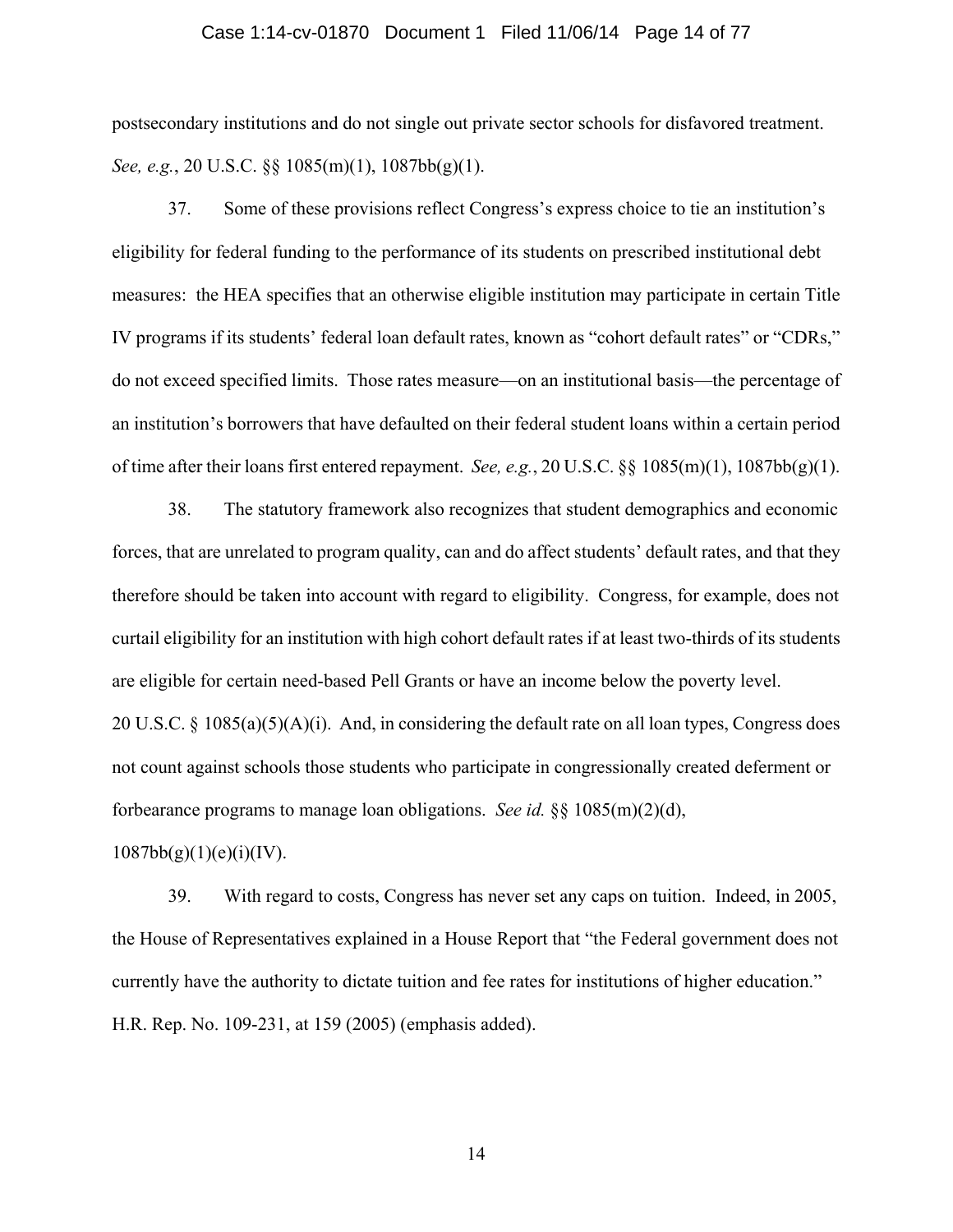# **III. THE DEPARTMENT'S PREVIOUS FAILED EFFORTS TO REGULATE.**

## **A. Between 2009 And 2011, The Department Pushed Through Gainful Employment, Reporting And Disclosure, And Program Approval Regulations.**

40. Nearly a half century after initial passage of the HEA, the Department in 2009 initiated a negotiated rulemaking process ostensibly to measure whether a program prepared students for "gainful employment" within the meaning of the HEA. The rulemaking was rife with irregularities, ultimately leading to an inquiry by the Department's Inspector General, requests for congressional investigations, and referrals to the U.S. Attorney for the Southern District of New York and the Securities and Exchange Commission.

41. The flawed negotiated rulemaking in 2009 and 2010 failed to reach consensus, but the Department pressed on, publishing two separate NPRMs containing three related sets of regulations, each of which purported to be authorized by the phrase "gainful employment."

42. The vacated 2011 regulations that resulted from this flawed process claimed to measure program performance based on two complex debt measures—one based on debt-to-earnings ratios and one based on loan repayment rates. 76 Fed. Reg. at 34,448. The debt-to-earnings test supposedly evaluated the ratios of (1) the estimated annual loan payment owed by students who graduated from a program to (2) either (a) the average annual earnings or (b) the average discretionary income of those graduates. *See* 34 C.F.R. § 668.7(c)(1) (2011). The loan repayment rate test purported to evaluate the percentage of former students that had paid their loans in full or reduced the outstanding balance of their loans. *Id.* § 668.7(b).

43. A program satisfied the 2011 regulations if a defined cohort of students had either: (1) a loan repayment rate of at least 35 percent, *or* (2) either (a) a debt-to-annual earnings ratio of 12 percent or less, or (b) a debt-to-discretionary income ratio of 30 percent or less. 34 C.F.R.  $§ 668.7(a)(1)(i)-(iii)$ , (d)(2) (2011). A program failing both tests faced increasing sanctions, and,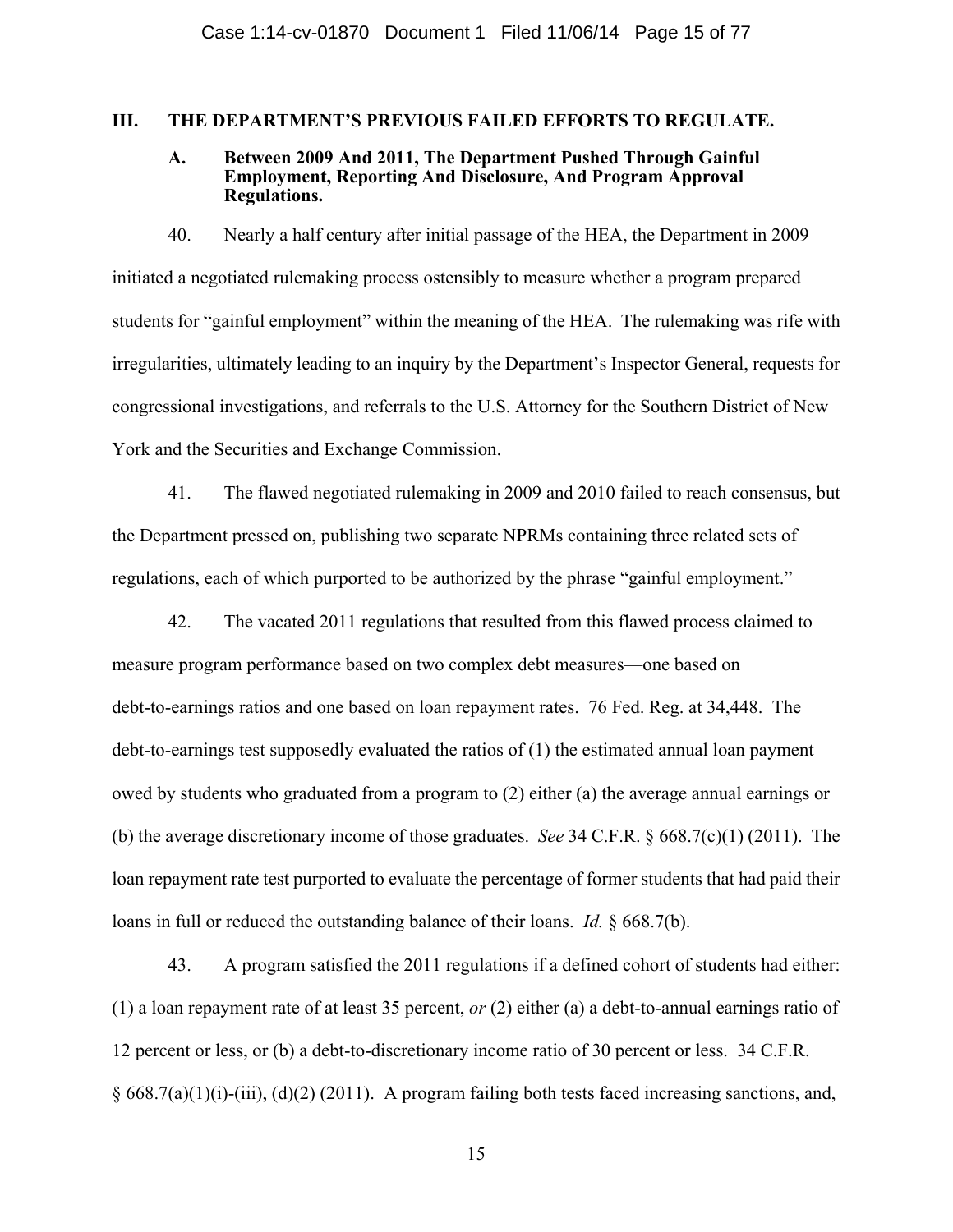## Case 1:14-cv-01870 Document 1 Filed 11/06/14 Page 16 of 77

after failing all of the metrics in three out of four years, would be declared ineligible. *Id.*  $§ 668.7(h)-(j).$ 

44. Among other things, the regulations also required programs to report to the Department personally identifiable information, including "[t]he amounts [each] student [completing the program] received from private education loans and the amount from institutional financing plans that the student owes the institution upon completing the program." 34 C.F.R.  $§ 668.6(a)(1)(i)(C)(2)(2011).$ 

45. The regulations also required programs that did not meet these criteria to issue a "warning" to students that the student "should expect to have difficulty" repaying loans. *See* 34 C.F.R. § 668.7(j)(2)(i)(D) (2011).

## **B. The District Court Vacates The Regulations.**

46. On July 20, 2011, APSCU filed suit in this Court, challenging the regulations as exceeding the Department's authority under the HEA, constituting an arbitrary and capricious exercise of the Department's authority, failing to adhere to the APA's notice-and-comment requirements, violating the First Amendment, and depriving schools of due process. *See APSCU v. Duncan*, No. 1:11-cv-01314-RC, ECF No. 1, Complaint (D.D.C. July 20, 2011).

47. On June 30, 2012, this Court vacated almost the entire regulatory regime, including the debt metrics and the reporting requirements. *See APSCU I*, 870 F. Supp. 2d 133.

48. This Court concluded that the loan repayment rate test lacked a reasoned basis because it "was not based upon any facts at all. No expert study or industry standard suggested that the rate selected by the Department would appropriately measure whether a particular program adequately prepared its students." *APSCU I*, 870 F. Supp. 2d at 154. This Court explained that the 2011 rule fell in its entirety because the defective loan repayment rate test was inextricable from the other metrics. *Id*. at 154.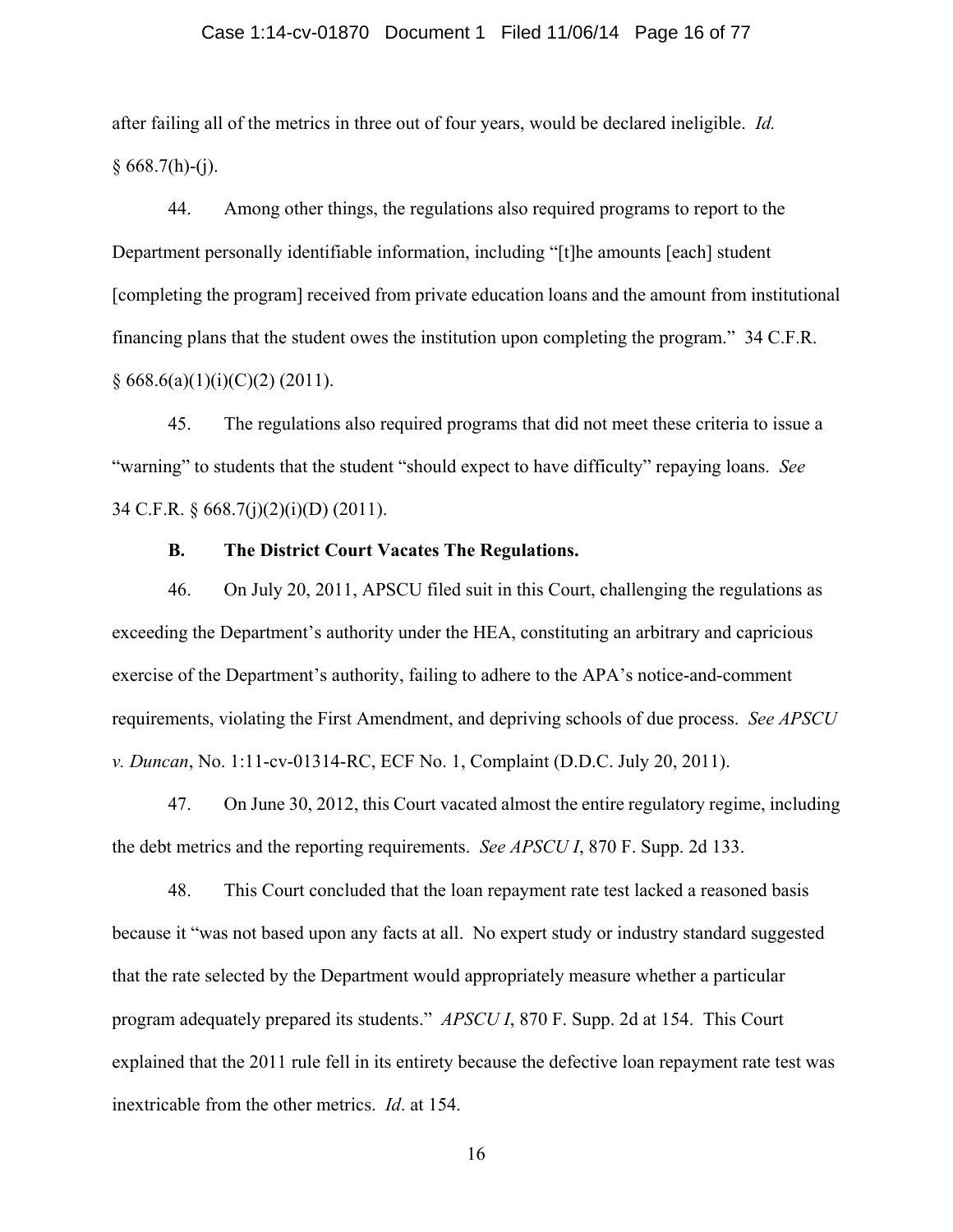## Case 1:14-cv-01870 Document 1 Filed 11/06/14 Page 17 of 77

49. Without deciding the issue, the Court also expressed concern that the mandated warning for programs failing the debt metrics in any single year—that a student enrolling in the program "should expect to have difficulty" repaying loans—might violate the First Amendment. *APSCU I*, 870 F. Supp. 2d at 154 n.7.

50. This Court also held that the reporting provisions of the rule—requiring programs to provide the Department with student information necessary to calculate the debt measures—violated 20 U.S.C. § 1015c, which prohibits the collection of personally identifiable information from students receiving Title IV assistance. *See APSCU I*, 870 F. Supp. 2d at 155.

51. On July 30, 2012, the Department moved to amend the judgment, arguing that certain aspects of the reporting requirements and the procedures for calculating the debt metrics should be revived because they were necessary to allow schools to make the required disclosures under the still-intact disclosure provisions. The Court denied the Department's motion, clarifying its previous holding that, under the HEA, the Department cannot force schools to collect and report information regarding students and their debt. *See APSCU II*, 930 F. Supp. 2d at 214-19.

## **IV. THE DEPARTMENT'S FLAWED AND TAINTED 2013-2014 RULEMAKING PROCESS.**

52. Rather than appeal this Court's rulings, the Department decided to propose a new set of regulations. As with its previous attempt to regulate "gainful employment," this was not a normal rulemaking: the regulatory process was marked by well-substantiated allegations of bias and misconduct and assertions that the Department lacked statutory authority to issue the challenged regulations. These concerns have led several Members of Congress to accuse the Department of bad faith. *See* Hon. Alcee Hastings, et al., Ltr. to Sec. Duncan (Dec. 13, 2013).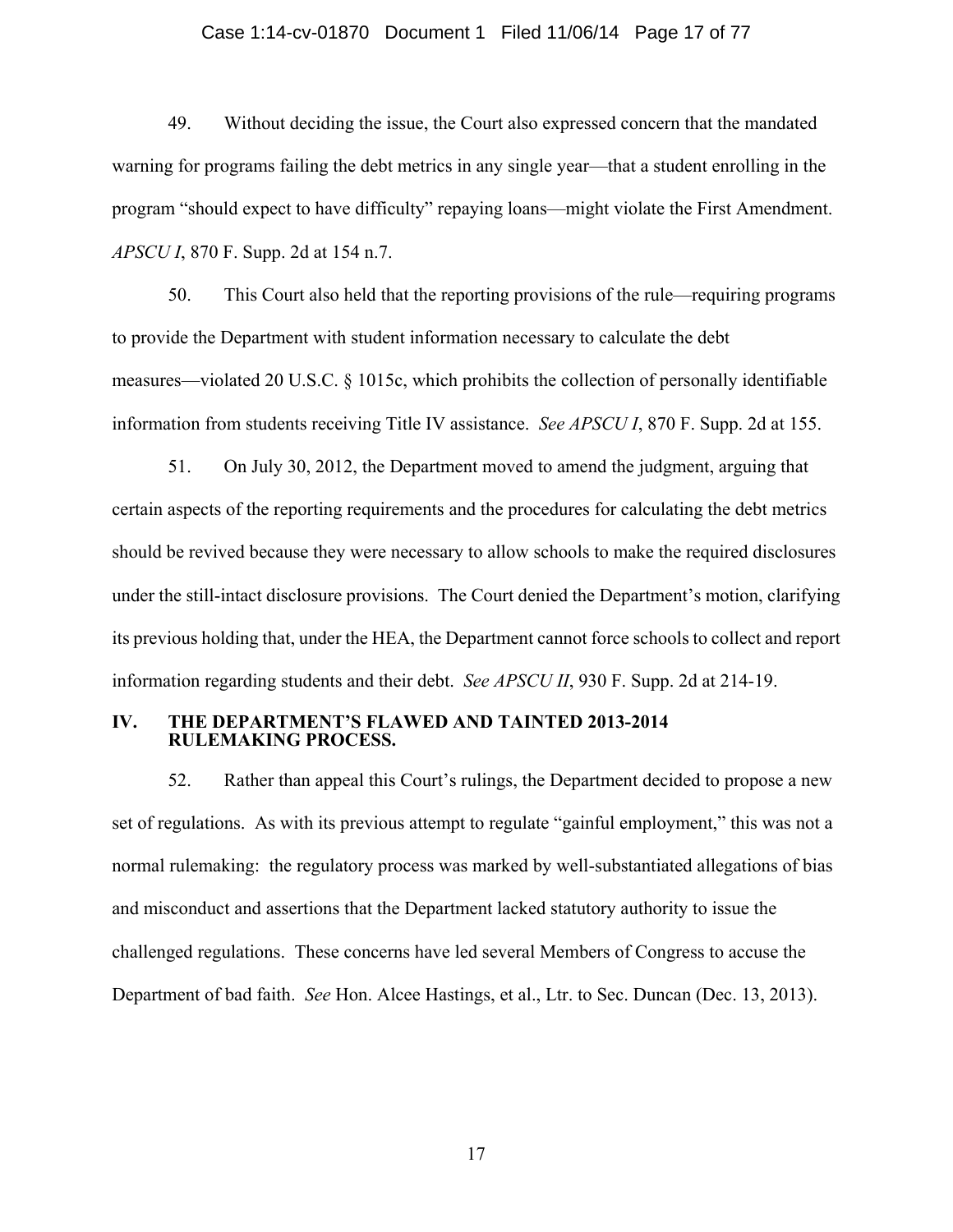# **A. The Department's Biased Negotiated Rulemaking.**

53. On June 12, 2013, the Department published a notice in the *Federal Register* of its intention to establish another negotiated rulemaking committee, as required by 20 U.S.C. § 1098a, to promulgate new regulations regarding Title IV eligibility. *See also* Negotiated Rulemaking Act, 5 U.S.C. §§ 561-570a. Under 20 U.S.C. § 1098a, unless impracticable, unnecessary, or contrary to the public interest, the Department must subject all regulations pertaining to student financial aid programs to public negotiated rulemaking sessions before publishing any proposed regulations. By requiring such negotiations, Congress intended to guide the Department to produce final regulations that are workable and acceptable to affected constituencies.

54. As it was required to do under the HEA, the Department identified various constituencies as "having interests that are significantly affected by the topic proposed for negotiations," and invited those groups to propose nominees to serve on the negotiated rulemaking committee. *See* 78 Fed. Reg. 35,179, 35,181 (June 12, 2013).

55. Many stakeholders—including APSCU and the United States Chamber of Commerce (the "Chamber")—wrote to the Department, asking it to consider selecting specific individuals to serve on the negotiated rulemaking committee. The Department ignored their nominees even though APSCU's nominees were deeply familiar with the challenges facing higher education and the Chamber's nominees were well-positioned to explain how the regulations might affect job creation.

56. Both APSCU and the Chamber wrote timely letters to the Department expressing these concerns, but the Department refused to reconsider its appointments. Although the Department selected twenty-eight representatives, only four of its selections represented private sector colleges and universities. And the one purported "business and industry" selection represented veterans, a vital constituency to be sure, but not the business community as a whole.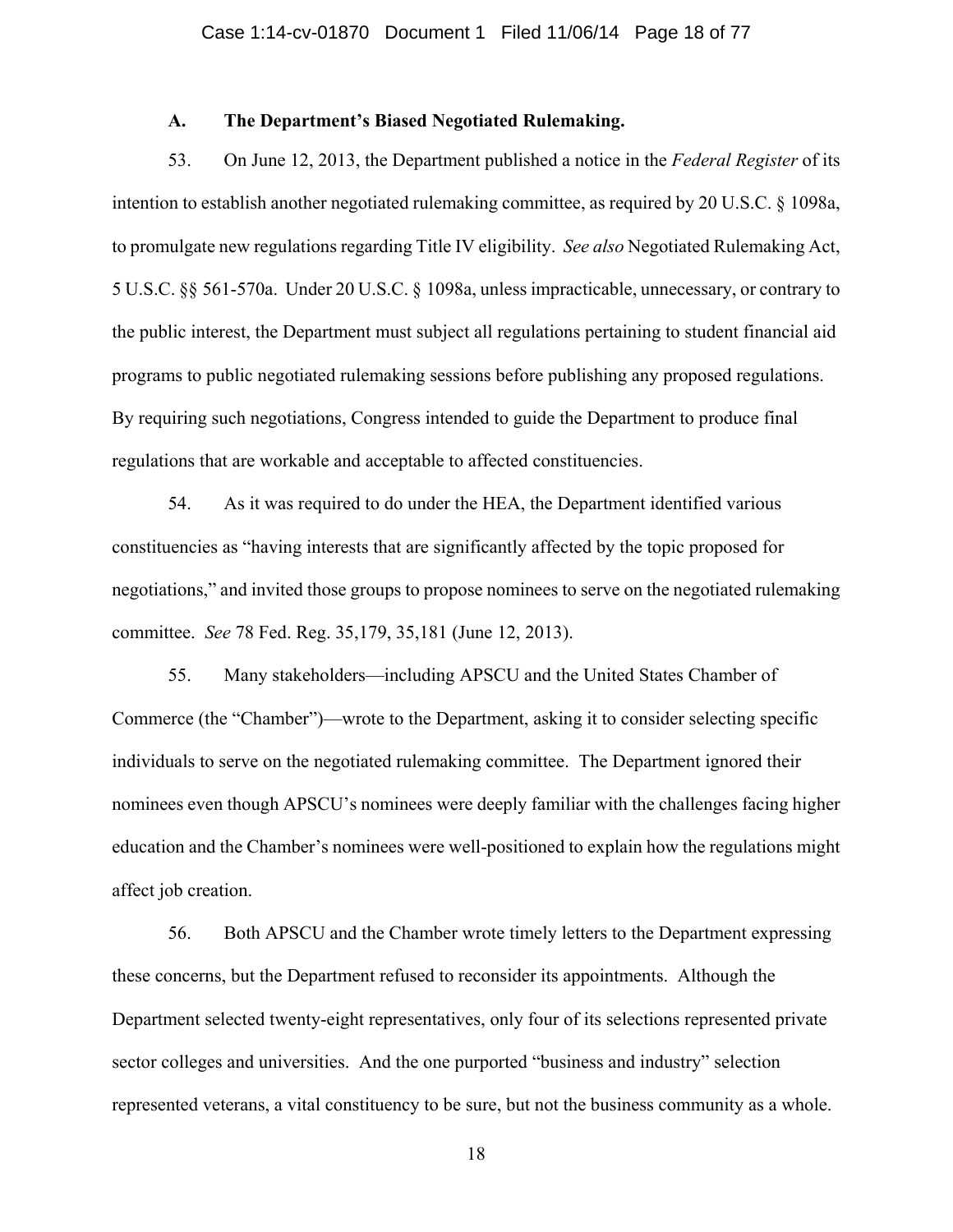### Case 1:14-cv-01870 Document 1 Filed 11/06/14 Page 19 of 77

Thus, from the beginning of the negotiated rulemaking process, the Department seemed intent on giving short shrift to the sector's views.

57. At the first negotiating session (held between September 9-11, 2013), APSCU and the Chamber once again tried to ensure adequate representation on the committee. The Chamber nominated two more nominees and the private sector schools proposed one additional nominee. The Department refused to accept these nominees, and chose to move forward with the rulemaking despite the committee's skewed composition.

58. Throughout each of its sessions (September 9-11, 2013; November 18-20, 2013; and December 13, 2013), the Department refused to heed the advice of the negotiators that it had called together. Some negotiators, including the president of an accrediting agency, "questioned efforts to hold programs accountable for the labor market successes and failures of their graduates," explaining that "[c]olleges can't control the economy." Michael Stratford & Paul Fain, *Agree to Disagree*, Inside Higher Educ. (Sept. 10, 2013), *available at*  http://www.insidehighered.com/news/2013/09/10/gainful-employment-negotatiors-face-longodds-reaching-consensus. Other negotiators similarly encouraged the Department to pursue a different regulatory path, noting that colleges and universities cannot control the availability of jobs, where students decide to live and work, and individual choices about borrowing. *See* Ben Miller, *Gainful Employment Negotiations Day 1 Liveblog*, Higher Educ. Watch (Sept. 9, 2013), *available at http://higheredwatch.newamerica.net/blogposts/2013/gainful employment* negotiations day 1 liveblog-91371.

59. Despite this chorus of opposition, the Department insisted on introducing proposals based on students' earnings and other factors that are unrelated to program quality. Indeed, the Department's own negotiator eventually admitted that "the tests are less about judging the quality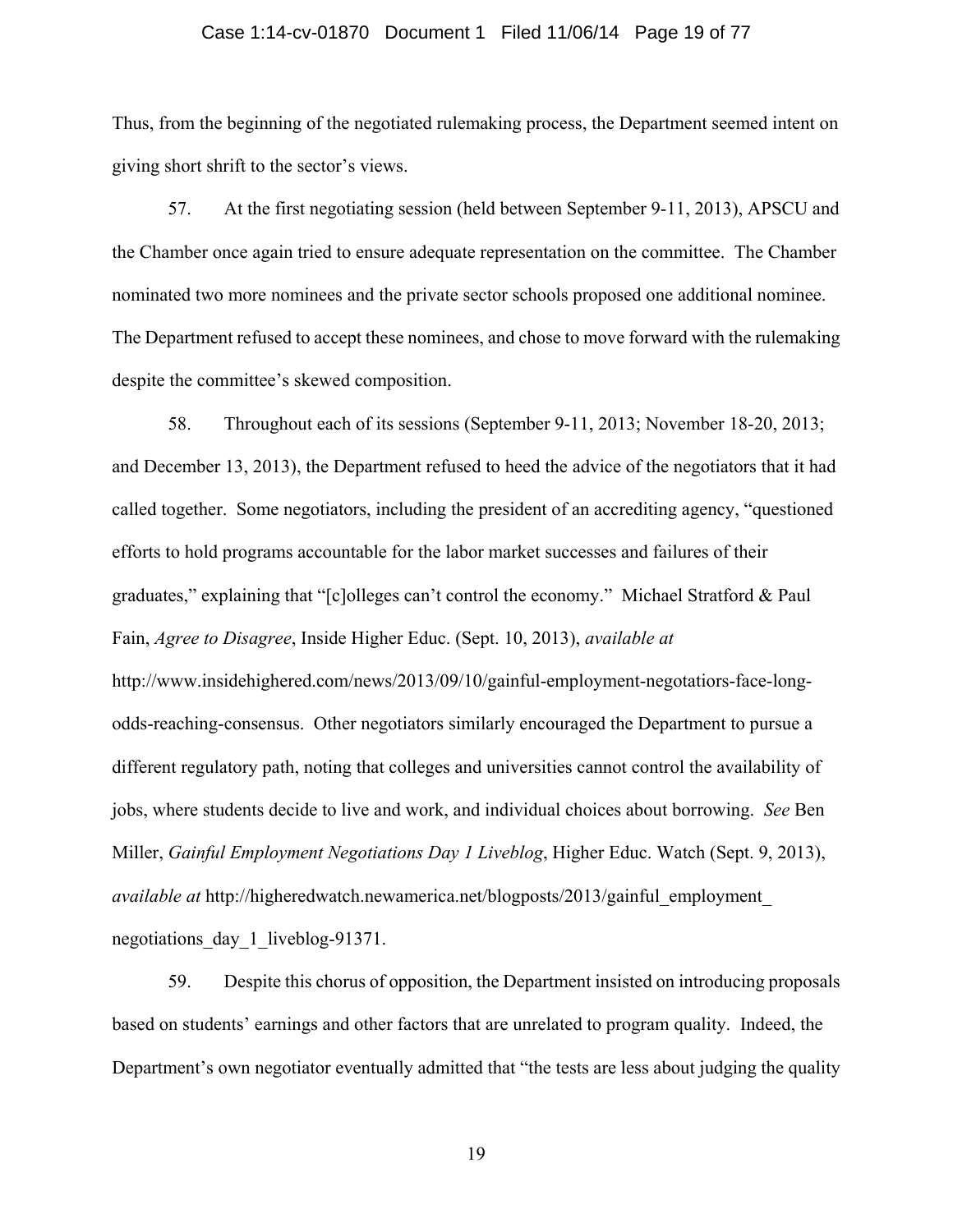## Case 1:14-cv-01870 Document 1 Filed 11/06/14 Page 20 of 77

of a program and more about the performance of loan debt." Ben Miller, *Gainful Employment Liveblog Session 2: Day 1*, Educ. Central (Nov. 18, 2013), *available at* http://www.edcentral.org/ gainful-employment-liveblog-session-2-day-1.

60. Throughout the negotiated rulemaking process, the Department also failed to explain many assumptions behind its proposals or provide data. Accordingly, a number of negotiators objected to continuing the process, with one explaining that the group could not "negotiate on something without data," especially as the last rule was vacated based on a lack of supporting data. *See* Miller, *Session 2: Day 1*, above. Even one of the most vocal opponents of private sector schools complained that the "Department is almost grasping at straws, picking numbers and putting gigantic fudge factors" in its proposals. *See* Miller, *Day 1 Liveblog*, above.

61. Near the end of the negotiated rulemaking process, a request was made that the Department reevaluate its proposal once it had data. *See* Ben Miller, *Gainful Employment Liveblog Session 2: Day 3*, Educ. Central (Nov. 20, 2013), *available at* http://www.edcentral.org/ gainful-employment-liveblog-session-2-day-3. Some of the negotiators asked that additional negotiating sessions be added so that the important issues at stake could be thoroughly vetted and discussed, but the Department insisted that only a session lasting a single day (on December 13, 2013) would be held. *Id.* Unsurprisingly, a consensus was not reached in the single additional day, and the Department abandoned the negotiated-rulemaking process.

62. In light of these flaws, a group of thirty Democratic Members of Congress wrote to Secretary Duncan expressing serious concerns regarding "the process by which the Department" conducted the negotiated rulemaking. These Members of Congress were particularly concerned with the fact that the Department had "targeted" private sector schools and had not provided "data regarding the impact on students by demographic," and expressed their belief that "every effort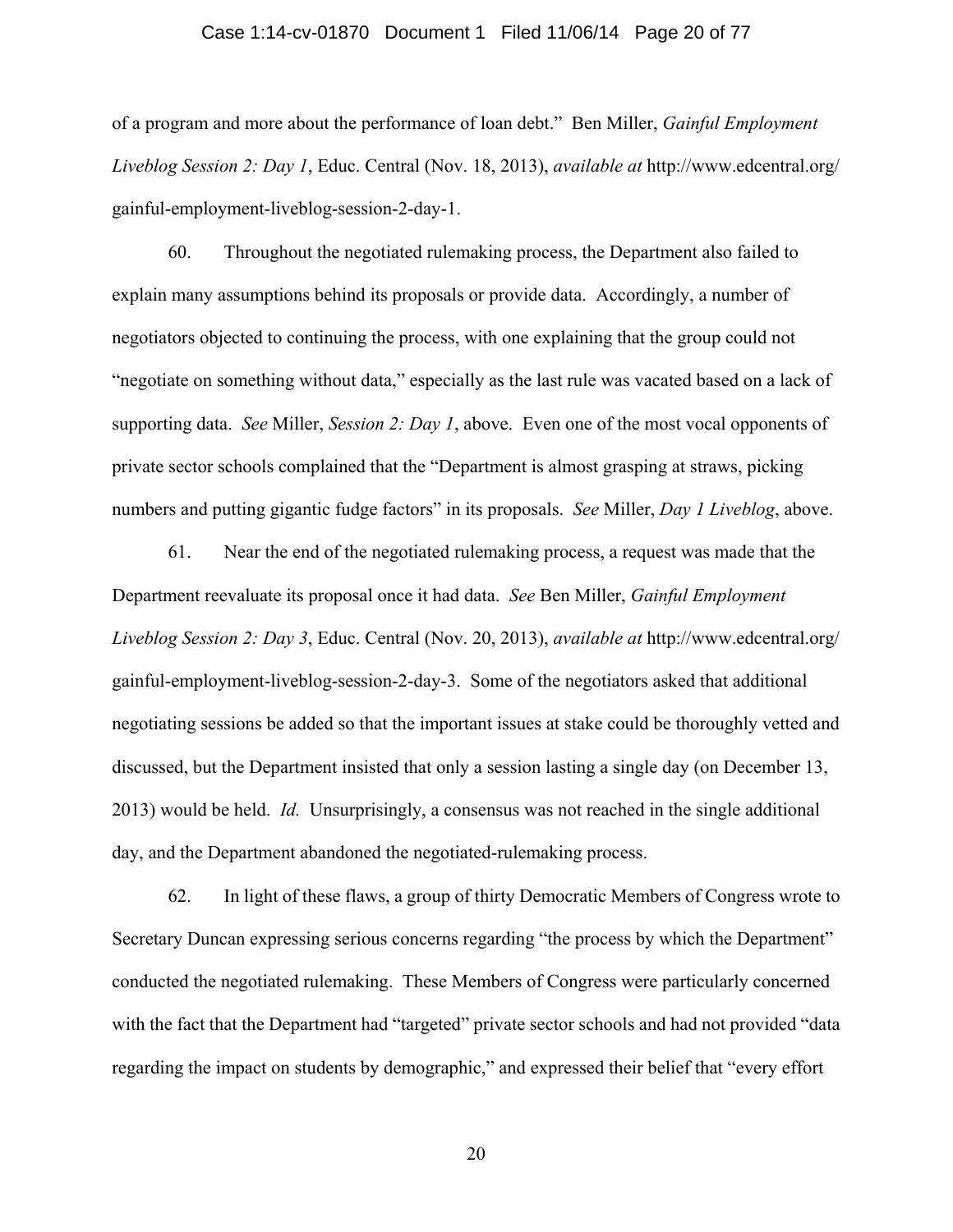#### Case 1:14-cv-01870 Document 1 Filed 11/06/14 Page 21 of 77

should be made to limit adverse impacts on individuals who face limited access to educational opportunities." Hon. Alcee Hastings, et al., Ltr. to Sec. Duncan, Dec. 13, 2013.

## **B. The Department's Flawed Notice-And-Comment Rulemaking Process.**

63. After the Department abandoned the negotiated rulemaking, it published an NPRM in the *Federal Register* on March 25, 2014. *See* 79 Fed. Reg. at 16,426. The proposal did not solve, but rather exacerbated the problems inherent in the vacated gainful employment rule. It also managed to contradict many of the Department's previous, allegedly reasoned conclusions.

64. The Department received approximately 95,000 comments in response to the NPRM. 79 Fed. Reg. at 64,892. Numerous commenters, including APSCU, submitted detailed comments to the Department explaining the myriad legal and other problems with the proposed regulations. *See, e.g.*, *APSCU GE 2014 Comment Letter*, ED-2014-OPE-0039 (May 27, 2014); *Comments of ITT Educational Services, Inc. on Program Integrity: Gainful Employment*, ED-2014-OPE-0039 (May 27, 2014); *Comments of Chamber of Commerce of the United States of America*, ED-2014-OPE-0039 (May 27, 2014); *Association of Proprietary Colleges, Comments on Gainful Employment Notice of Proposed Rulemaking*, ED-2014-OPE-0039 (May 27, 2014); *Comments of Education Management Corporation*, ED-2014-OPE-0039 (May 27, 2014).

65. Notably, several Members of Congress also submitted comments to the Department expressing disapproval of the Department's proposed regulations. *See, e.g.*, *Comments of Congressman Cory Gardner*, ED-2014-OPE-0039 (May 15, 2014); *Comments of Congressman Mike Coffman*, ED-2014-OPE-0039 (May 15, 2014); *Comments of Congressman Peter J. Visclosky*, ED-2014-OPE-0039 (May 13, 2014).

66. On October 31, 2014, the Department published the new gainful employment regulations as a final rule with an effective date of July 1, 2015. 79 Fed. Reg. at 64,889-90.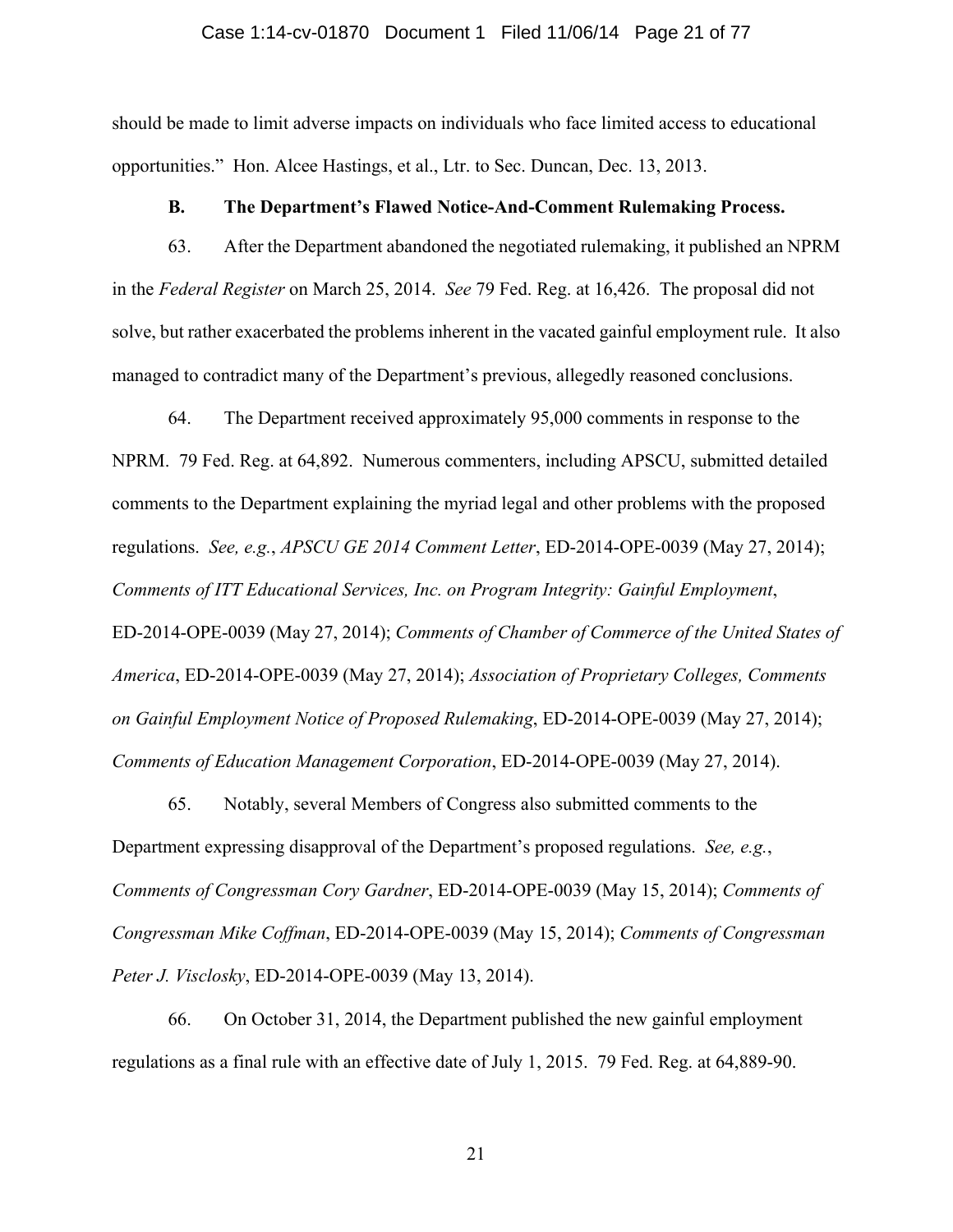## Case 1:14-cv-01870 Document 1 Filed 11/06/14 Page 22 of 77

67. Although the final regulations differ—sometimes significantly—from the original proposal, these changes did not address the serious legal defects that commenters identified or the fatal flaws on which the Court relied when it invalidated the vacated 2011 regulations.

68. Moreover, in some instances, the changes between the proposed and final regulations introduced new legal defects. For example, the final rule forbids a school whose program is deemed ineligible for Title IV funding from establishing any new program—at *any*  credential level—that shares the same four-digit Classification of Instructional Programs ("CIP") code as the ineligible program. The Department offers no basis for its illogical assumption that programs in the same field at different credential levels will result in similar employment outcomes or debt levels for students.

69. The final regulations also are not "logical outgrowths" of the proposed regulations because key provisions were not included in the proposed regulations. For example, the final regulation relies on a single test—the debt-to-earnings test—to attempt to evaluate whether programs prepare students for gainful employment. The choice to rely on a single test was not even hinted at in the proposed regulation, and indeed contravenes the Department's prior position—on which this Court relied in *APSCU I*, *see* 870 F. Supp. 2d at 152—that no single test is sufficient.

70. The Department also failed meaningfully to address significant comments. For example, the Department failed to address APSCU's argument (*APSCU GE 2014 Comment Letter, ED-2014-OPE-0039*, at 23-24) that the Department's definition of "gainful employment" is inconsistent with the Department's own regulation, 34 C.F.R. § 668.8(g). Nor did it address APSCU's comments about the new requirement that schools certify that their graduates would qualify to take licensure or certification examinations that are required for employment in an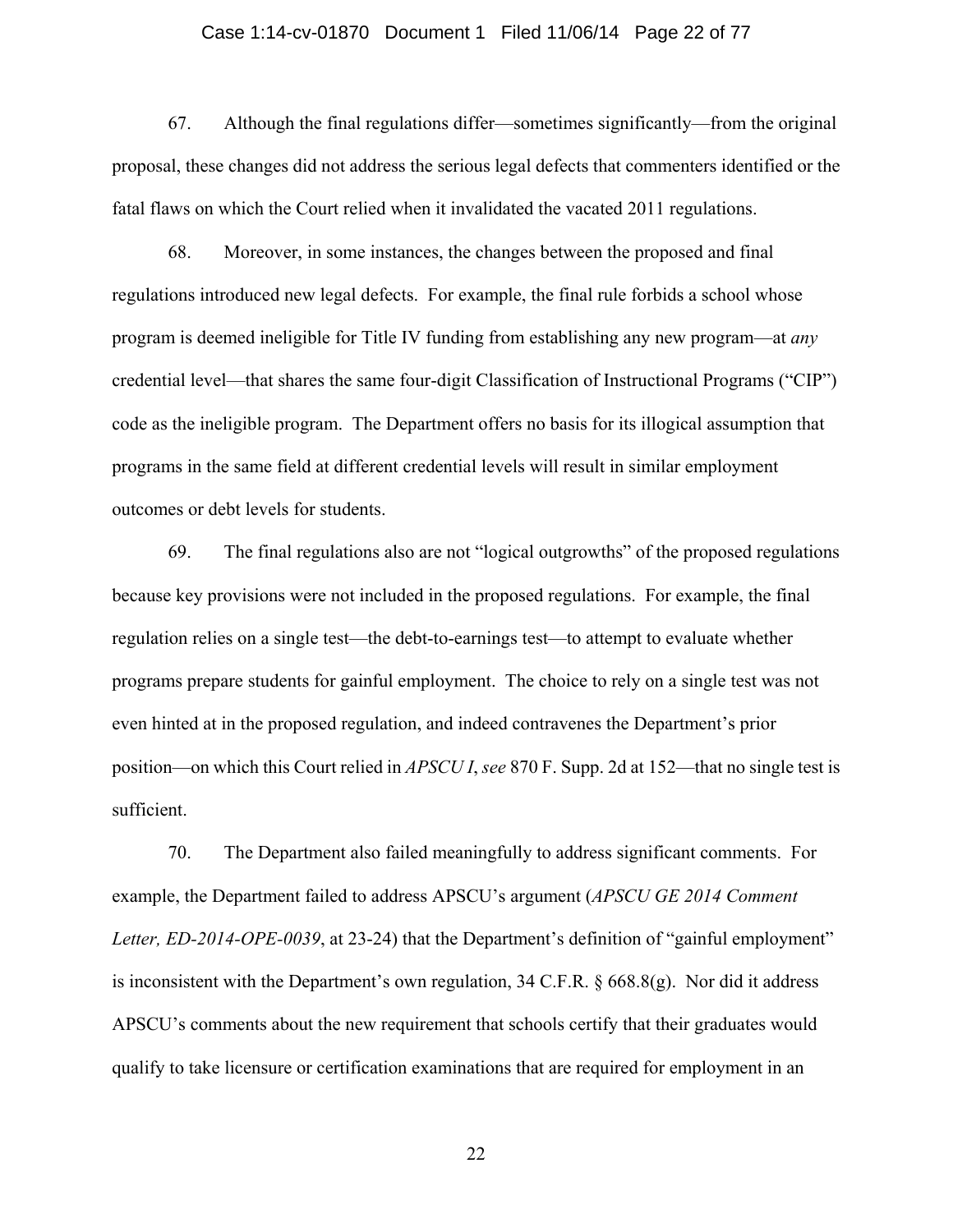## Case 1:14-cv-01870 Document 1 Filed 11/06/14 Page 23 of 77

occupation that the programs prepare graduates to enter. *See* 34 C.F.R. § 668.414(d)(3).

Specifically, the Department did not respond to APSCU's request for clarification about "what it means to be 'qualified' to take a licensure or certification exam" or about "which programs must satisfy which licensure or certification requirements." *APSCU GE 2014 Comment Letter*, ED-2014-OPE-0039, at 72-73.

# **C. The Department's Consideration Of The Regulations Was Tainted.**

71. It is clear that the Department's rulemaking was tainted. As with its vacated regulation, the Department had a predetermined agenda to target private sector education.

72. The Department's closed mind is evident in its comments about private sector schools throughout the rulemaking process. In the midst of the negotiated rulemaking sessions, for example, notwithstanding the benefits that private sector for-profit schools provide—and notwithstanding the government's prior statements that private sector educational institutions have "long played an important role in the nation's system of postsecondary education" (75 Fed. Reg. at 66,671)—the President's Special Assistant for Education publically stated that the Administration "believe[s] [it] need[s] to cut [for-profits] out . . . of federal aid," and explained that this was "the whole premise behind [the] [gainful] employment regulation[s]." Roberto J. Rodriguez, Conference on Student Loans-Opening Plenary Session (Oct. 24, 2013).

73. The Department also revealed the sweeping extent of its bias by basing its concerns regarding the private sector almost entirely on three notoriously flawed sources. First, throughout the NPRM and final regulation, the Department relied on unsubstantiated allegations in *qui tam* lawsuits to assail private sector schools. *See, e.g.*, 79 Fed. Reg. at 64,890, 64,907, 65,034; *see also*  79 Fed. Reg. at 16,426, 16,434, 16,538. The Department fails to mention that the vast majority of these lawsuits have been dismissed at the pleading stage and a few have been found to be so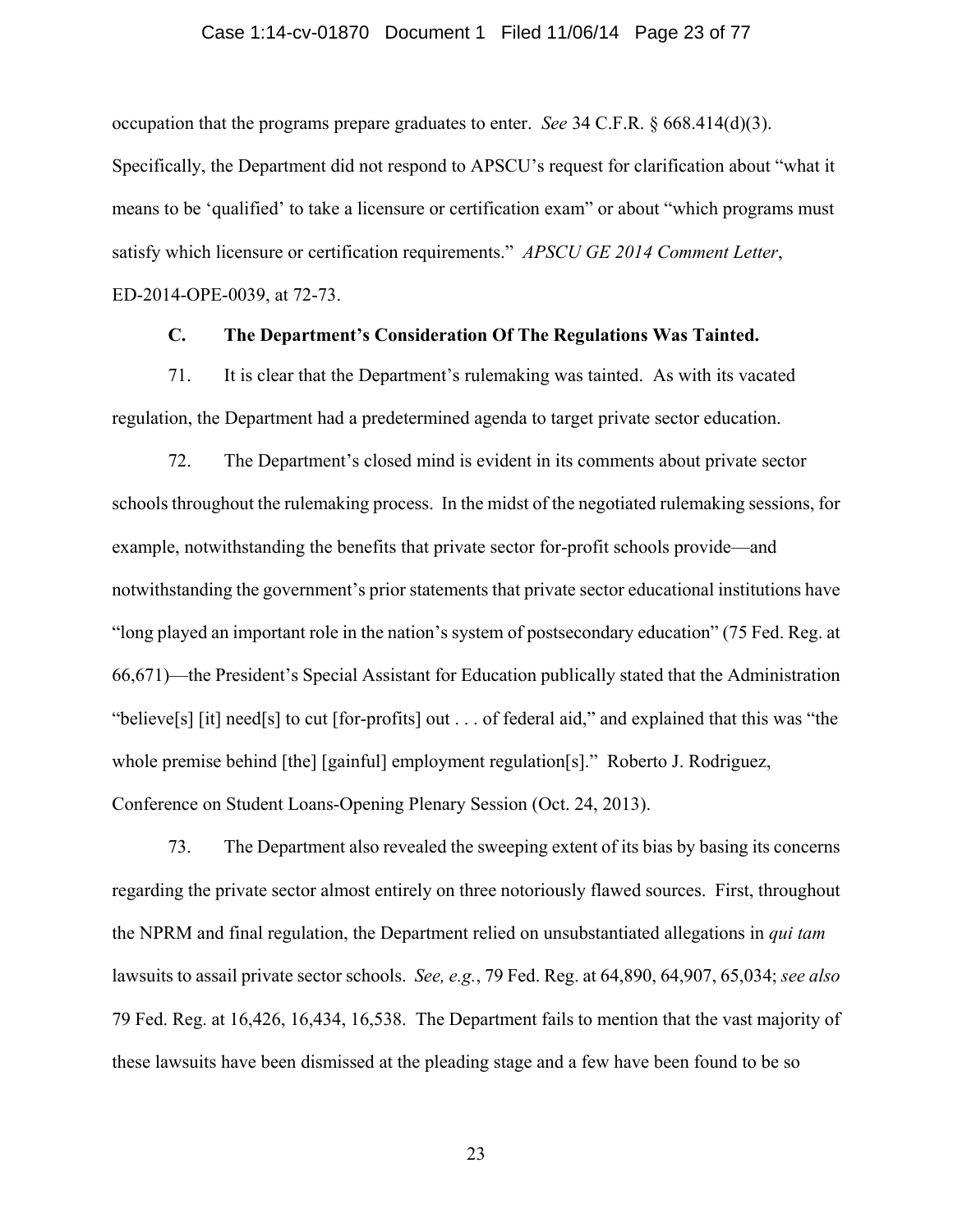## Case 1:14-cv-01870 Document 1 Filed 11/06/14 Page 24 of 77

frivolous that fees were awarded to the schools. These suits often reflect nothing more than a speculative gamble by the professional plaintiffs' bar.

74. Second, the Department placed undue weight on an error-riddled Government Accountability Office ("GAO") report that has been widely discredited. *See* 79 Fed. Reg. at 64,907, 64,970, 65,034; *see also* 79 Fed. Reg. at 16,538. The initial GAO report, released on August 4, 2010, purported to show that private sector schools engaged in "high pressure" recruiting practices. 79 Fed. Reg. at 64,907. The Department relied on this report in promulgating the rule, but largely ignores the fact that the report was ultimately "reissued" because it was permeated with errors and inaccuracies. *Id.* at 64,906; *see also* 79 Fed. Reg. at 16,538 n.140. On November 30, 2010, the GAO published a revised report that contained fifteen corrections, each of which revealed an error that had cast private sector schools in an unjustifiably unfavorable light. Nick Anderson, *GAO Revises Its Report Critical of Practices at For-Profit Schools*, Wash. Post (Dec. 7, 2010), *available at* http://www.washingtonpost.com/wp-dyn/content/article/2010/12/07/ AR2010120706803.html. For example, the original report claimed that a college representative told an applicant to a massage therapy school that she could make up to \$100 per hour, when 90 percent of massage therapists in the state made less than \$34 per hour. *Original vs. Revised Sections of GAO Report on For-Profit Colleges*, Wash. Post (Dec. 8, 2010), *available at* http://www.washingtonpost.com/wp-dyn/content/graphic/2010/12/07/GR2010120707604.html**.**  In the revised report, the GAO clarified that the applicant was told she could earn up to \$30 per hour as a massage therapist. *Id.*

75. Additionally, shortly after the publication of the revised report, the GAO restructured its investigative unit and reassigned personnel, including removing the lead author of the original report from his position. *See* Jonathan Strong, *GAO Replaces Top Official Behind*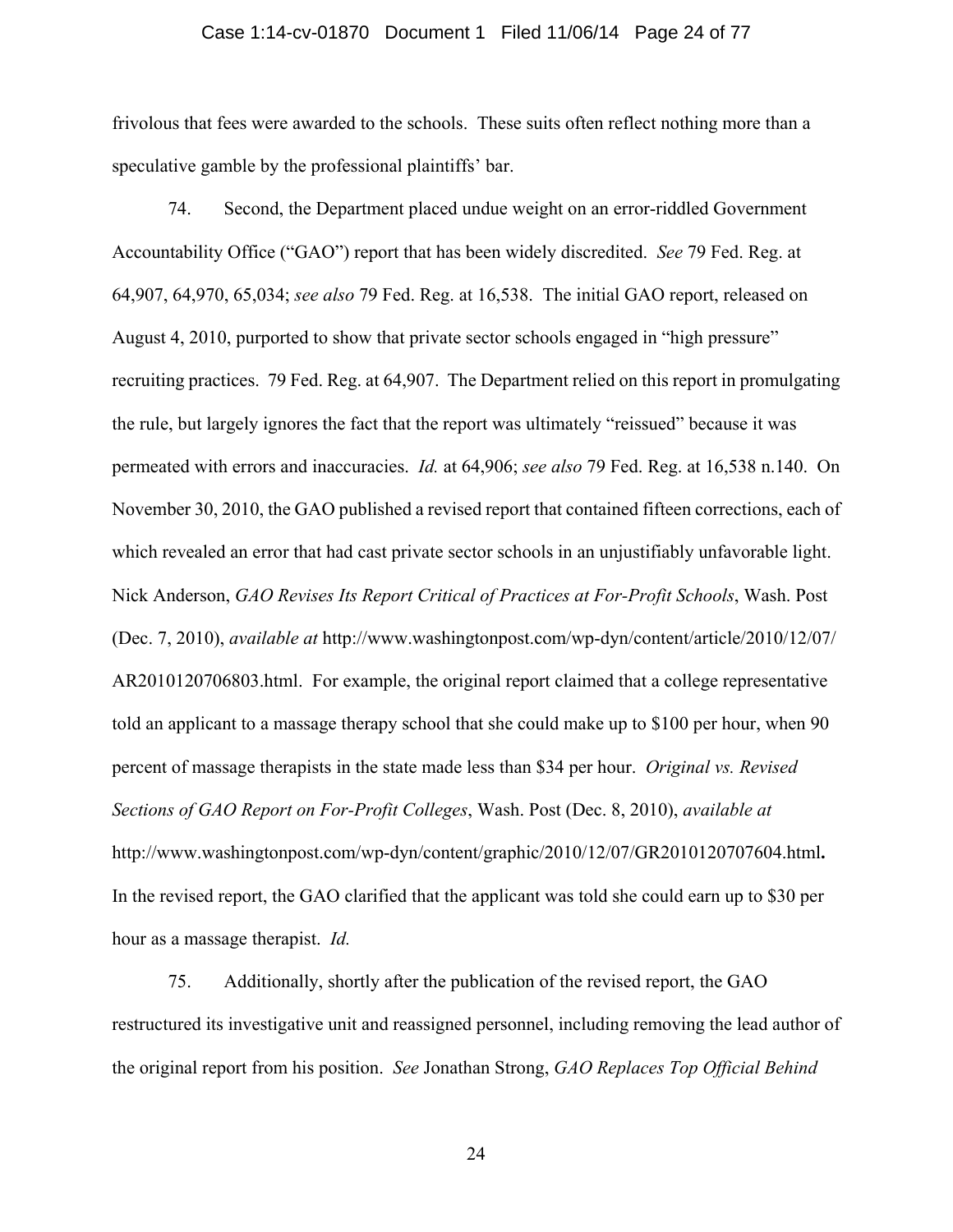## Case 1:14-cv-01870 Document 1 Filed 11/06/14 Page 25 of 77

*Error-Riddled Report on For-Profit Colleges*, The Daily Caller (Mar. 3, 2011), *available at*  http://dailycaller.com/2011/03/03/gao-replaces-top-official-behind-error-riddled-report-on-forprofit-colleges. Reports have also emerged that GAO was put under pressure by agenda-driven congressional staffers and by the "extreme short time frames" in drafting the report, which led to many of its inaccuracies. *See id.* While the Department claims without explanation that it may rely on the "re-released version of the report," 79 Fed. Reg. at 64,906, the circumstances of the report's preparation and the many errors made by the GAO cast serious doubt on the accuracy and reliability of the report as a whole.

76. Third, the Department relied on a deeply flawed, partisan document that it misleadingly labeled as a report of the Senate Committee on Health, Education, Labor and Pensions ("HELP"), even though the Committee never voted on it. *See* 79 Fed. Reg. at 64,906-907, 64,911, 64,970, 65,033; *see also* 79 Fed. Reg. at 16,434-35, 16,537-38. The Committee majority released that document at the end of a biased investigation, in which it: (1) headlined a Committee hearing with a key witness who was actually a short seller with undisclosed financial interests in the failure of private sector schools; (2) heavily relied on the flawed GAO report; (3) misused and misrepresented information produced to the Committee, selectively releasing confidential documents and misconstruing data to reach inaccurate and unsupported results; and (4) failed to follow well-established procedures, resulting in the Committee minority's boycott of a hearing and issuance of a signed letter of protest. *See* Hon. Michael Enzi, et al., Ltr. to Hon. Tom Harkin (Apr. 13, 2011).

77. The Department's press release in support of the NPRM, *see* Dep't of Educ., Press Release: Obama Administration Takes Action to Protect Americans from Predatory, Poor-Performing Career Colleges (Mar. 14, 2014), *available at* http://www.ed.gov/news/press-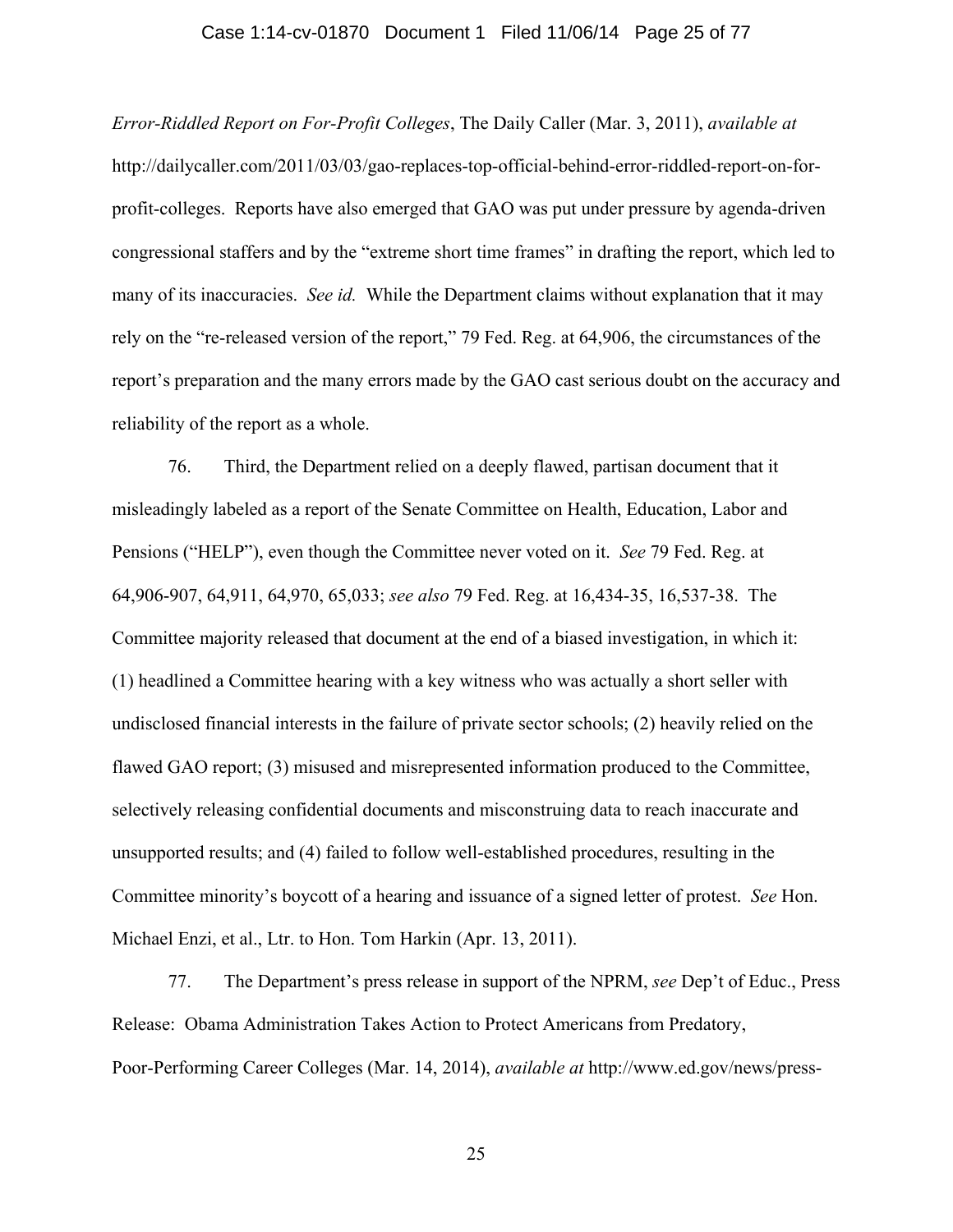## Case 1:14-cv-01870 Document 1 Filed 11/06/14 Page 26 of 77

releases/obama-administration-takes-action-protect-americans-predatory-poor-performing-ca, also highlights the Department's bias against private sector schools. Its main contention is that 72 percent of private sector programs have graduates making less than high school dropouts. That is incorrect. Indeed, according to *The Washington Post*'s Fact Checker, this statistic is "bogus" and based on faulty data. Glenn Kessler, *Do 72 percent of for-profit programs have graduates making less than high school dropouts?*, The Fact Checker, Wash. Post (Apr. 11, 2014), *available at*  http://www.washingtonpost.com/blogs/fact-checker/wp/2014/04/11/the-obama-administrationsclaim-that-72-percent-of-for-profits-programs-have-graduates-making-less-than-high-schooldropouts. Unsurprisingly, experts—including Department of Labor officials—have resoundingly criticized the Department's method and conclusion. *See Feds Accused of Using Sloppy Factoid on For-Profits*, Inside Higher Educ. (Apr. 14, 2014), *available at* http://www.insidehighered.com/ quicktakes/2014/04/14/feds-accused-using-sloppy-factoid-profits; Kessler, *The Fact Checker*, Wash. Post, above.

78. The Department's efforts to impose this rule have been broadly criticized by stakeholders and opposed by a large, bipartisan group in Congress. In fact, on July 24, 2013, the House Committee on Education and the Workforce approved with bipartisan support the Supporting Academic Freedom through Regulatory Relief Act (H.R. 2637), which would repeal the Department's rule. The bill is currently awaiting consideration on the House floor. Previously, the full House in the 112th Congress expressed its clear view that the Department should not proceed with this rulemaking. *See, e.g.*, H.R. 2117 (2012) (passing the House by a vote of 303-114). Given the serious irregularities throughout the rulemaking process, this rule does not benefit from a presumption of regularity.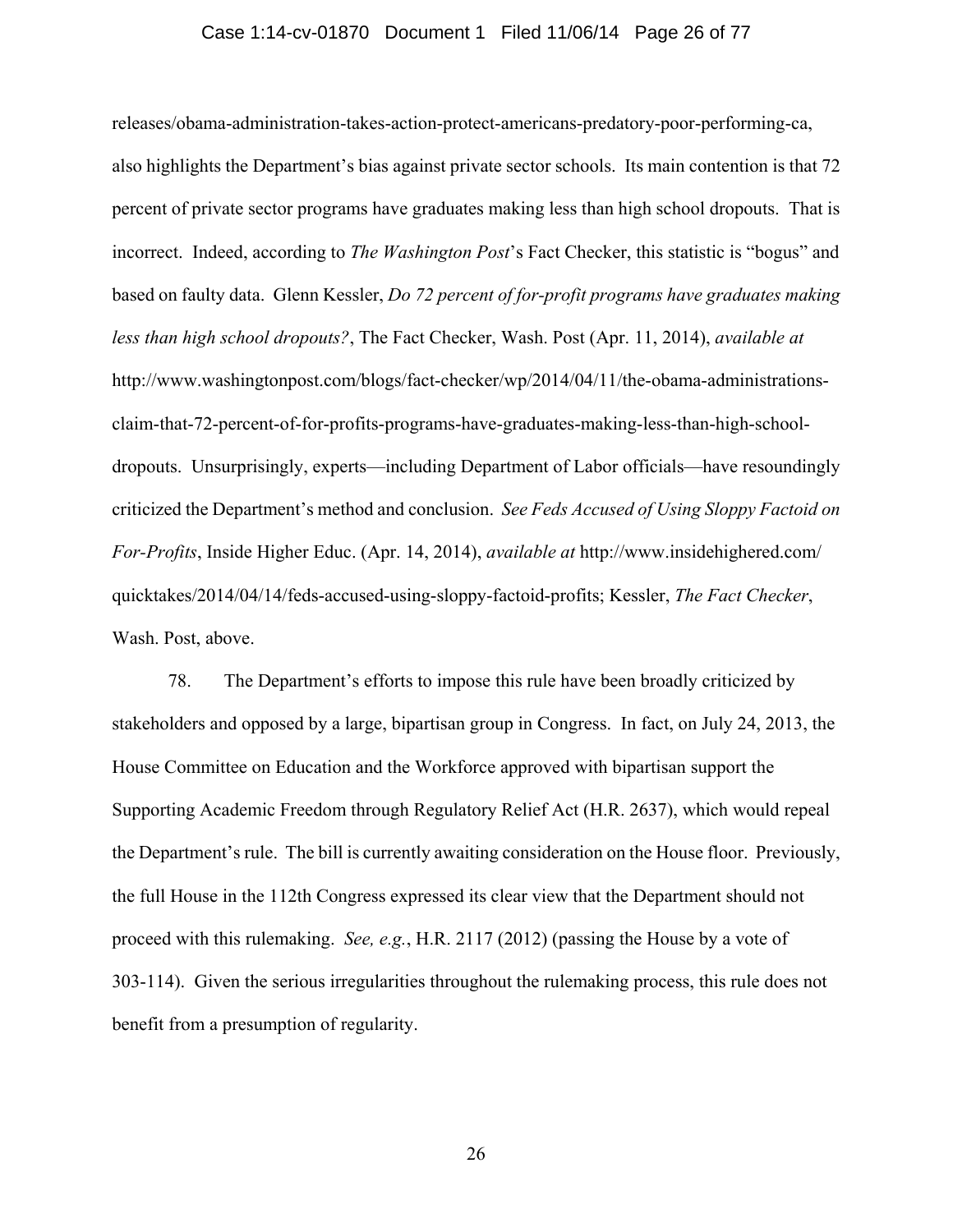# **V. THE CHALLENGED REGULATIONS.**

79. Just like the vacated regulations, the new gainful employment rule imposes arbitrary new metrics on private sector schools based on an untenable, expansive interpretation of the "gainful employment" language found in 20 U.S.C. §§ 1001, 1002, and 1088. As before, the Department has declared that it will once again assess whether a program provides training that leads to gainful employment by applying debt metrics that depend not on program quality, but on factors outside of a school or program's control: students' choices of what jobs to pursue, the state of the economy and the job market in the relevant industry, and students' individual financial circumstances and the amount of debt that they consequently incur to attend a program. *See* 34 C.F.R.  $\S$  668.403(a)(2), (b)-(c); 79 Fed. Reg. at 64,891. The new regulations, however, are even more onerous than the vacated rule.

80. The Department seeks to establish two frameworks for regulating Title IV eligibility beyond what Congress has authorized: a debt-to-earnings test, referred to by the Department as the "accountability framework," and a series of reporting and disclosure requirements, referred to by the Department as the "transparency framework." 79 Fed. Reg. at 64,890. The rule also requires schools to certify that their programs meet certain accreditation and licensing standards.

## **A. The Debt-To-Earnings Test.**

81. As in the vacated 2011 regulations, the Department has again attempted to define what it means to prepare students for gainful employment in what the Department deems a recognized occupation based on metrics related to students' earnings and debt. Unlike both the vacated 2011 regulations, which established two tests designed to work in tandem, and the proposed rule, which adopted two independent tests, the Department's new rule relies on a single test—a debt-to-earnings test—which consists of two metrics: a debt-to-annual earnings ratio and a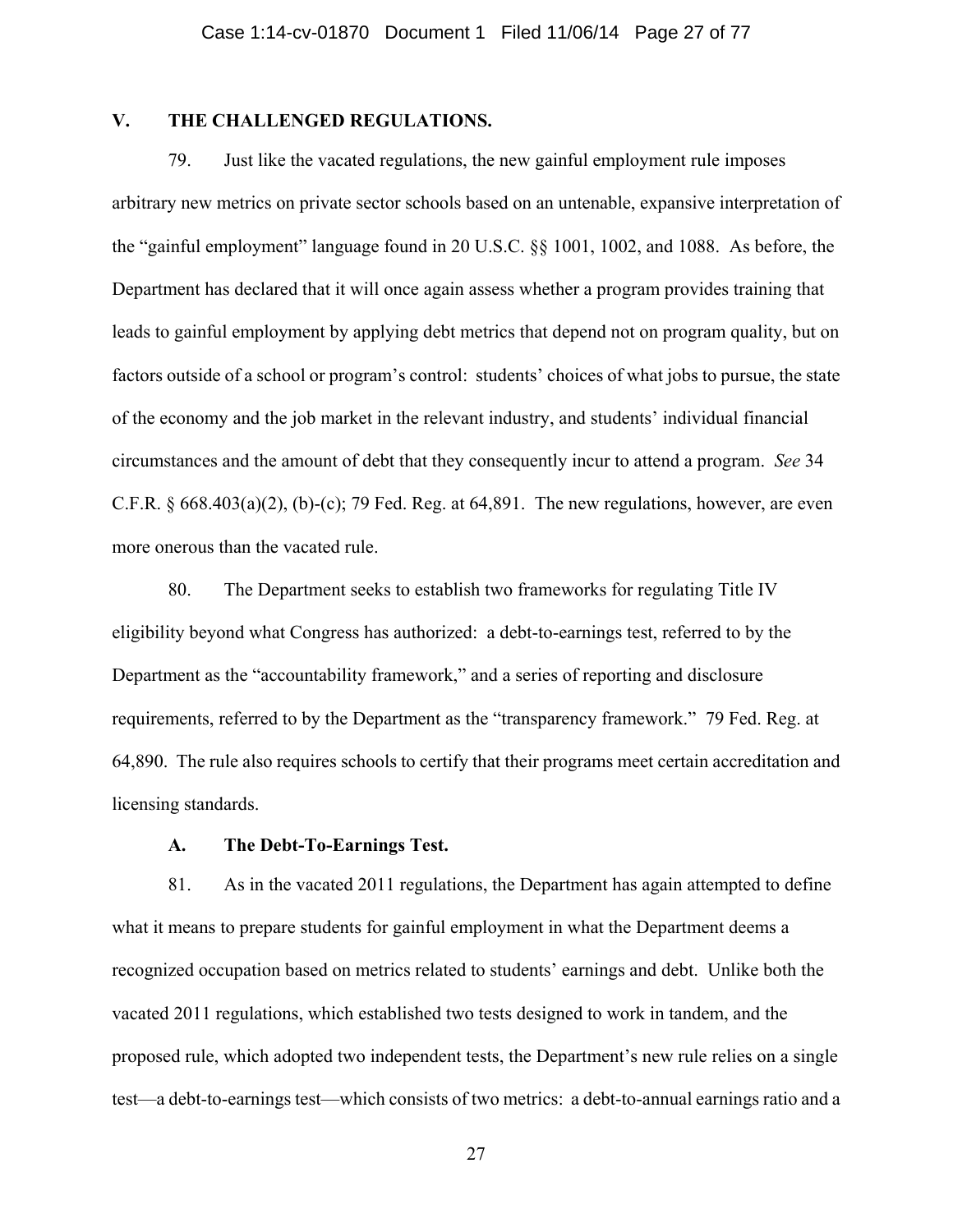## Case 1:14-cv-01870 Document 1 Filed 11/06/14 Page 28 of 77

debt-to-discretionary income ratio. A program that does not pass this single test faces punitive sanctions.

## **1. The Debt-To-Earnings Metrics.**

82. The debt-to-earnings test evaluates the ratio of  $(1)$  the estimated annual loan payment owed by students who graduated from a program and received Title IV aid to (2) either (a) graduates' average annual earnings or (b) their discretionary income. This complex calculation requires three steps: *First*, the Department calculates the median loan debt of the relevant "cohort" of students, i.e., the students who completed the program during the relevant "cohort period." *Second*, the Department computes an estimated annual payment from the median loan debt statistic. *Third*, the estimated annual loan payment is divided by two earnings formulas: (a) the current mean (or median, whichever is higher) annual earnings for the same cohort of former students and (b) the current "discretionary income" for the same cohort of former students, which is the amount of annual earnings in excess of 150 percent of the Poverty Guidelines established by the Department of Health and Human Services for the relevant year. *See* 34 C.F.R. § 668.404.

83. A program is deemed "passing" under the debt-to-earnings test if the relevant cohort has a debt-to-annual earnings ratio of 8 percent or less, or a debt-to-discretionary income ratio of 20 percent or less. *See* 34 C.F.R. § 668.403(c)(1). These thresholds are even more demanding than those established in the vacated 2011 regulation, under which a program would pass if its debt-to-annual earnings ratio was 12 percent or less or if its debt-to-discretionary income ratio was 30 percent or less.

84. The new rule also establishes a "zone" for gainful employment programs that have a debt-to-discretionary income ratio between 20 percent and 30 percent or a debt-to-annual earnings ratio between 8 percent and 12 percent. *See* 34 C.F.R. § 668.403(c)(3).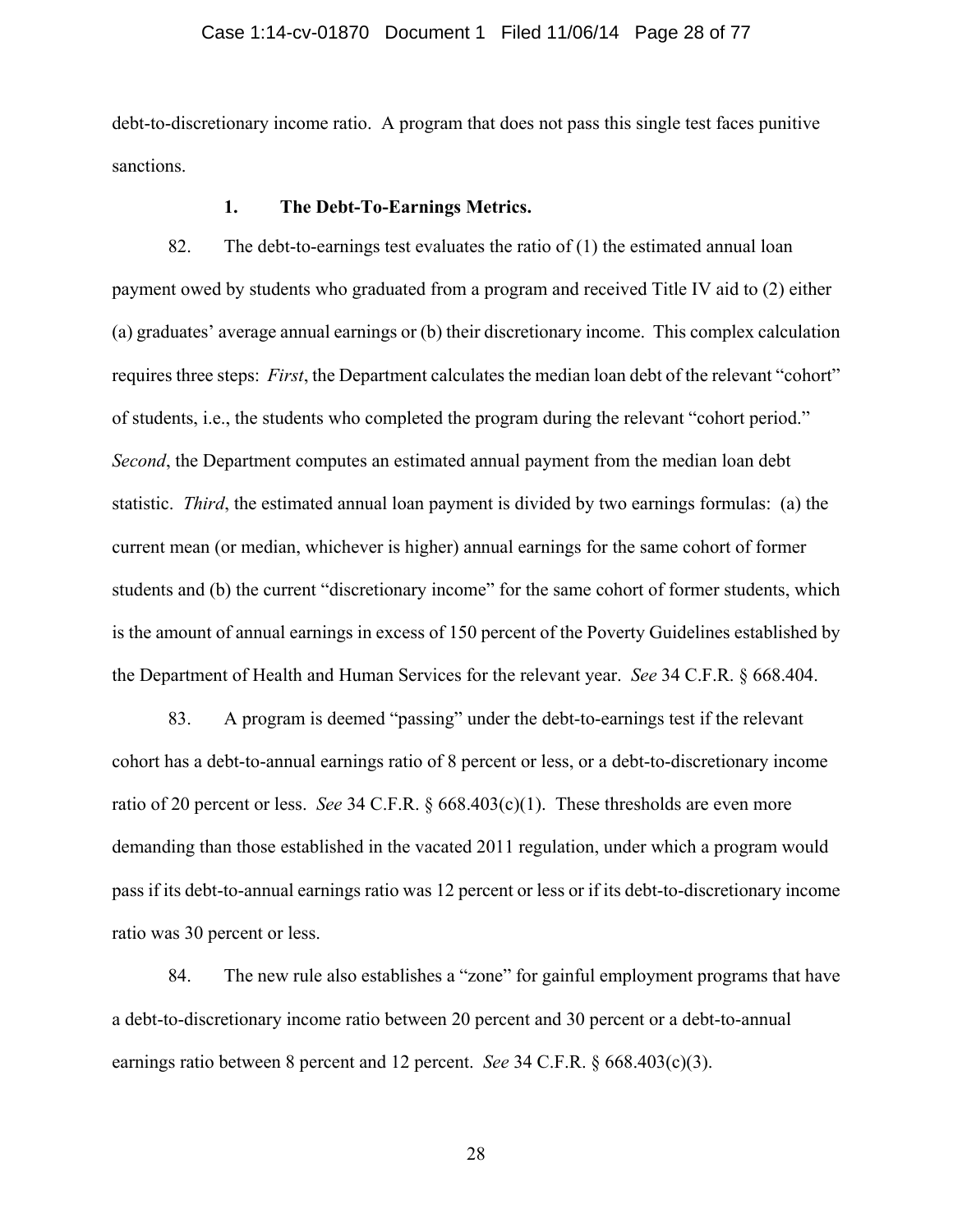### Case 1:14-cv-01870 Document 1 Filed 11/06/14 Page 29 of 77

85. Gainful employment programs with a debt-to-discretionary income ratio over 30 percent and a debt-to-annual earnings ratio over 12 percent would fail the debt-to-earnings test. *See* 34 C.F.R. § 668.403(c)(2).

86. The Department does not itself compute the mean and median earnings of a program's former students in the third step. Rather, the Secretary obtains from the Social Security Administration ("SSA") the most currently available mean and median annual earnings. Notably, a school may not challenge the accuracy of the mean or median annual earnings the Secretary obtained from SSA to calculate the initial debt-to-earnings ratios for the program. 34 C.F.R.  $§ 668.404(c).$ 

87. The calculations for both the debt-to-annual earnings and the debt-to-discretionary income metrics used in the Department's new debt-to-earnings test are generally made using data for students who graduated in the two-year period usually consisting of the third and fourth fiscal years prior to the most recently concluded award year (the "two-year cohort period"). *See* 34 C.F.R. §§ 668.402, 404(b)-(d). The calculated ratios for the 2014-2015 award year, for example, would be based on the outcomes of students' experiences in award years 2010-2011 and 2011-2012 for a two-year cohort period. If there are fewer than 30 students who completed the program, then the calculations are made using data for students who graduated or entered repayment during a four-year period usually consisting of the third, fourth, fifth, and sixth award years prior to the most recently concluded award year (the "four-year cohort period"). Again, for the 2014-2015 award year, for example, if a program has 30 or fewer students, the calculated ratios would be based on outcomes of students' experiences in award years 2008-2009, 2009-2010, 2010-2011, and 2011-2012. *See id.*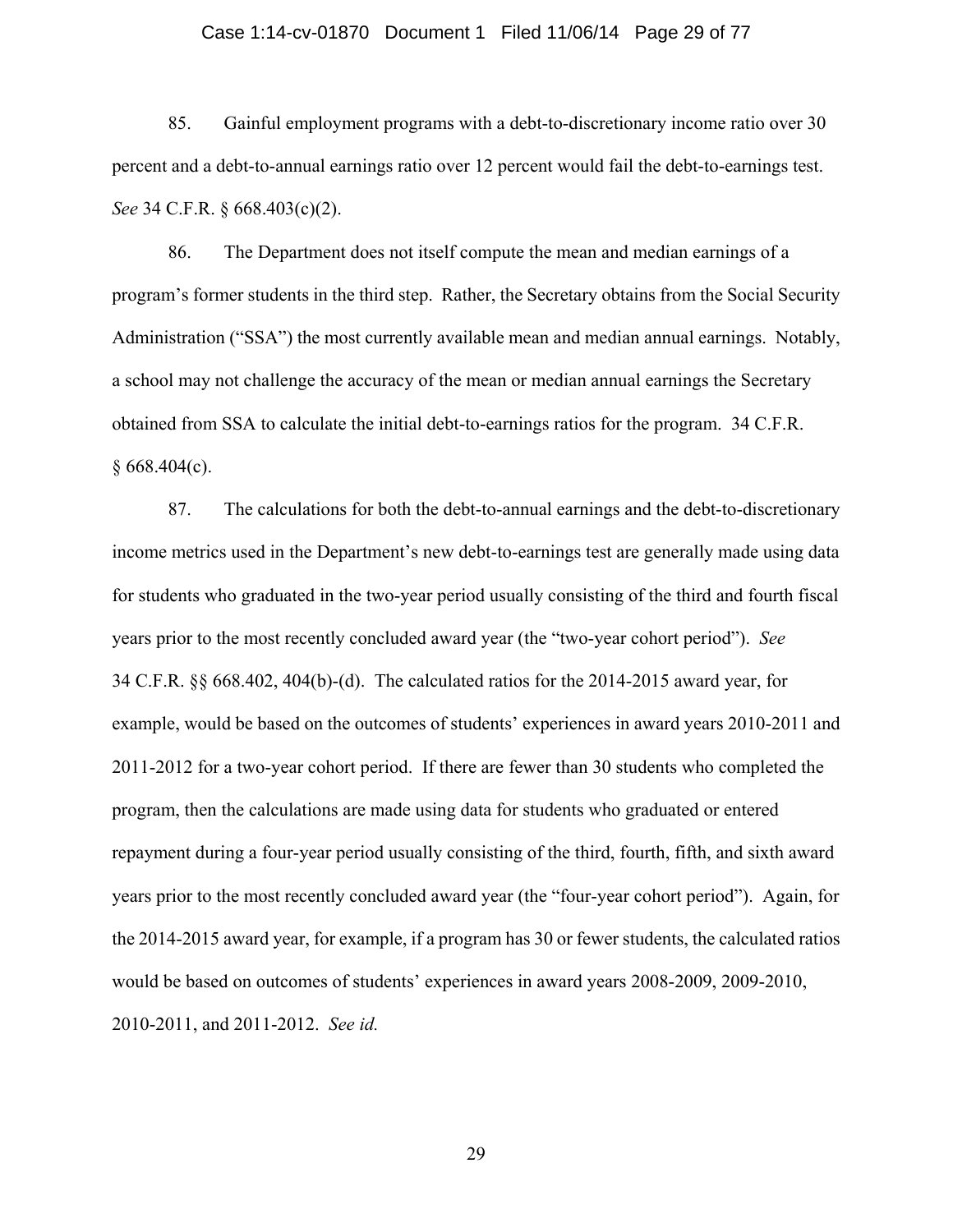## Case 1:14-cv-01870 Document 1 Filed 11/06/14 Page 30 of 77

88. The regulations purportedly allow institutions to use alternative earning figures to attempt to satisfy the debt-to-earnings test: schools may rely on alternative earnings from a state-sponsored data system or an institutional survey conducted in accordance with NCES standards. *See* 34 C.F.R. § 668.405. In practice, however, it will be impractical for schools to rely on state-sponsored or survey data. Not every State will have an earnings database, and even if it does, that database may reflect only the average earnings of total workers and conflate occupation and industry. *See* Jonah Newman, *The Pitfalls of Comparing Colleges Based on Postgraduate Earnings*, Chron. of Higher Educ. (Mar. 26, 2014), *available at* http://chronicle.com/blogs/data/ 2014/03/05/the-pitfalls-of-comparing-colleges-based-on-postgraduate-earnings. An NCES earnings study would be costly to create and apply, especially for smaller institutions. Moreover, institutions simply cannot conduct these surveys in the time in which they must appeal the calculations—fourteen days after the Secretary issues final debt-to-earnings ratios, *see* 34 C.F.R.  $§ 668.406(e)(1)(i)$ . Among other difficulties, the alternative-earnings regulations require schools to locate former students who graduated three or four years earlier, and even if schools can get in touch with those graduates, there is no guarantee that the graduates will respond to the survey.

89. The Department estimates that approximately 1,445 programs—more than 26 percent of all programs subject to the gainful employment statute provisions—will not pass under its new regulation. *See* 79 Fed. Reg. at 65,064-65. That is more than *seven times* the number of programs (193) that the Department estimated would not have passed under the vacated 2011 regulations. *See* Dep't of Educ., *Obama Administration Announces Final Rules to Protect Students from Poor-Performing Career College Programs* (Oct. 30, 2014), *available at*  http://www.ed.gov/news/press-releases/obama-administration-announces-final-rules-protectstudents-poor-performing-care.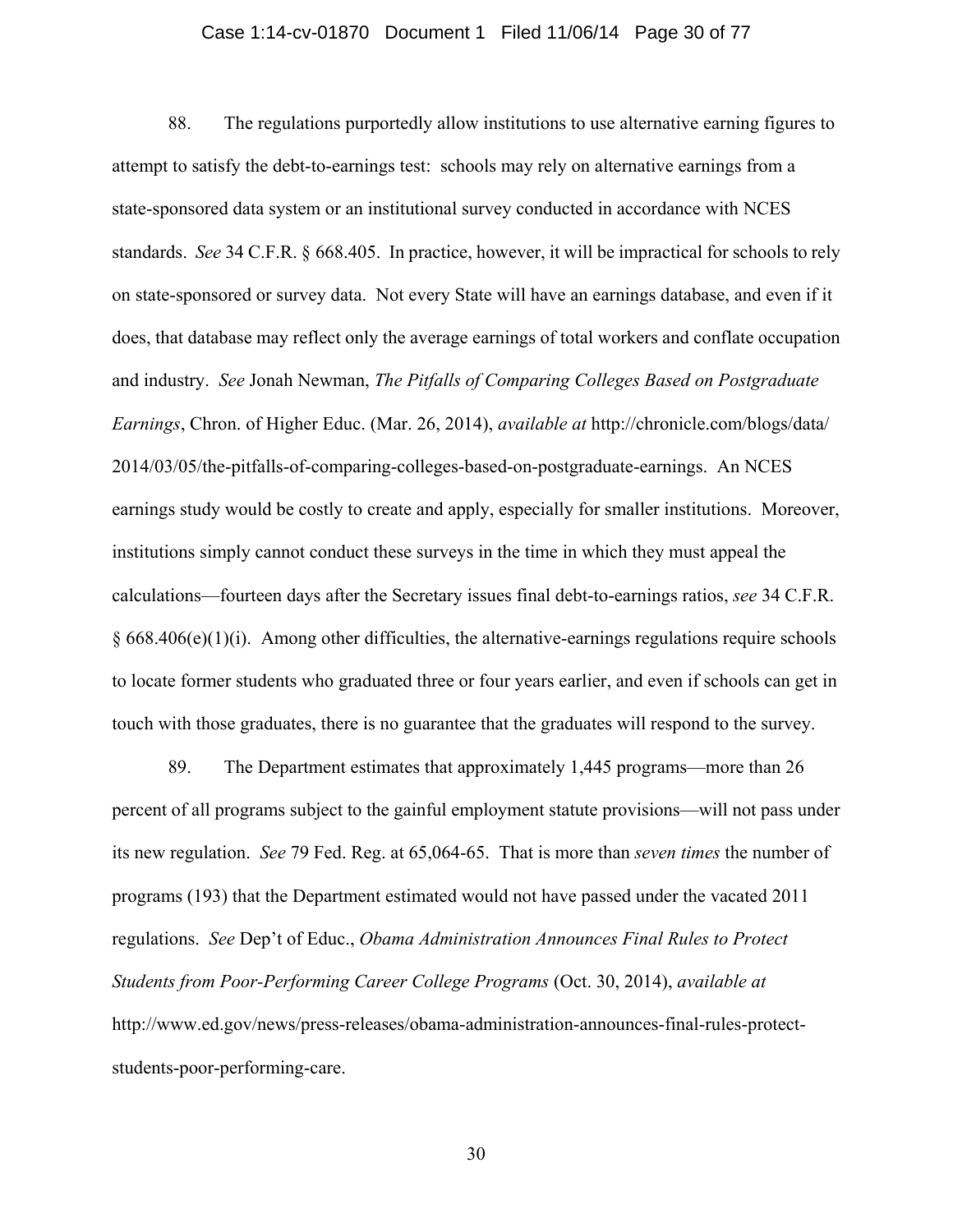## Case 1:14-cv-01870 Document 1 Filed 11/06/14 Page 31 of 77

90. Strikingly, according to a recent study by the Department itself, if its new debt-to-earnings thresholds were applied to public and private non-profit colleges, more than 26 percent of graduates from four-year public colleges and 39 percent of graduates of private non-profit four-year colleges would fail the Department's metrics, and therefore would not be deemed "gainfully employed," because their monthly debt payments exceed 12 percent of their income. *See* Jennie H. Woo, U.S. Dep't of Educ., *Degrees of Debt: Student Borrowing and Loan Repayment of Bachelor's Degree Recipients 1994, 2001, and 2009*, at 12 (2014), *available at*  http://eric.ed.gov/?id=ED544217.

# **2. Sanctions Under The Debt-To-Earnings Test.**

91. Programs that fail to satisfy the Department's new debt-to-earnings test are subject to a variety of mandatory sanctions. A program faces ineligibility if it fails the debt-to-earnings test for two out of three consecutive years, or if it has a debt-to-annual earnings ratio or a debt-to-discretionary income ratio that is either failing *or* "in the zone" for four consecutive years. 34 C.F.R. § 668.403(c)(4)(i)-(ii).

92. The new rule is thus much more onerous than the vacated rule. Under the vacated 2011 rule, a program needed to fail each of *two* tests—the debt-to-earnings test and the abandoned loan repayment test—at least *three out of four* years. *See* 34 C.F.R. § 668.7(h)-(j) (2011). Under the new rule, a program that fails just one test—the debt-to-earnings test—in *two out of three* years becomes ineligible. And even a program that does not fail the new, more stringent debt-to-earnings test will become ineligible if it is in the "zone" for four consecutive years.

93. A program also becomes ineligible if, after the Department issues "draft" debt-to-earnings rates for the program, the program is voluntarily discontinued, unless the Department issues final debt-to-earnings rates that show the program is passing. 34 C.F.R.  $§ 668.410(b)(2)(ii).$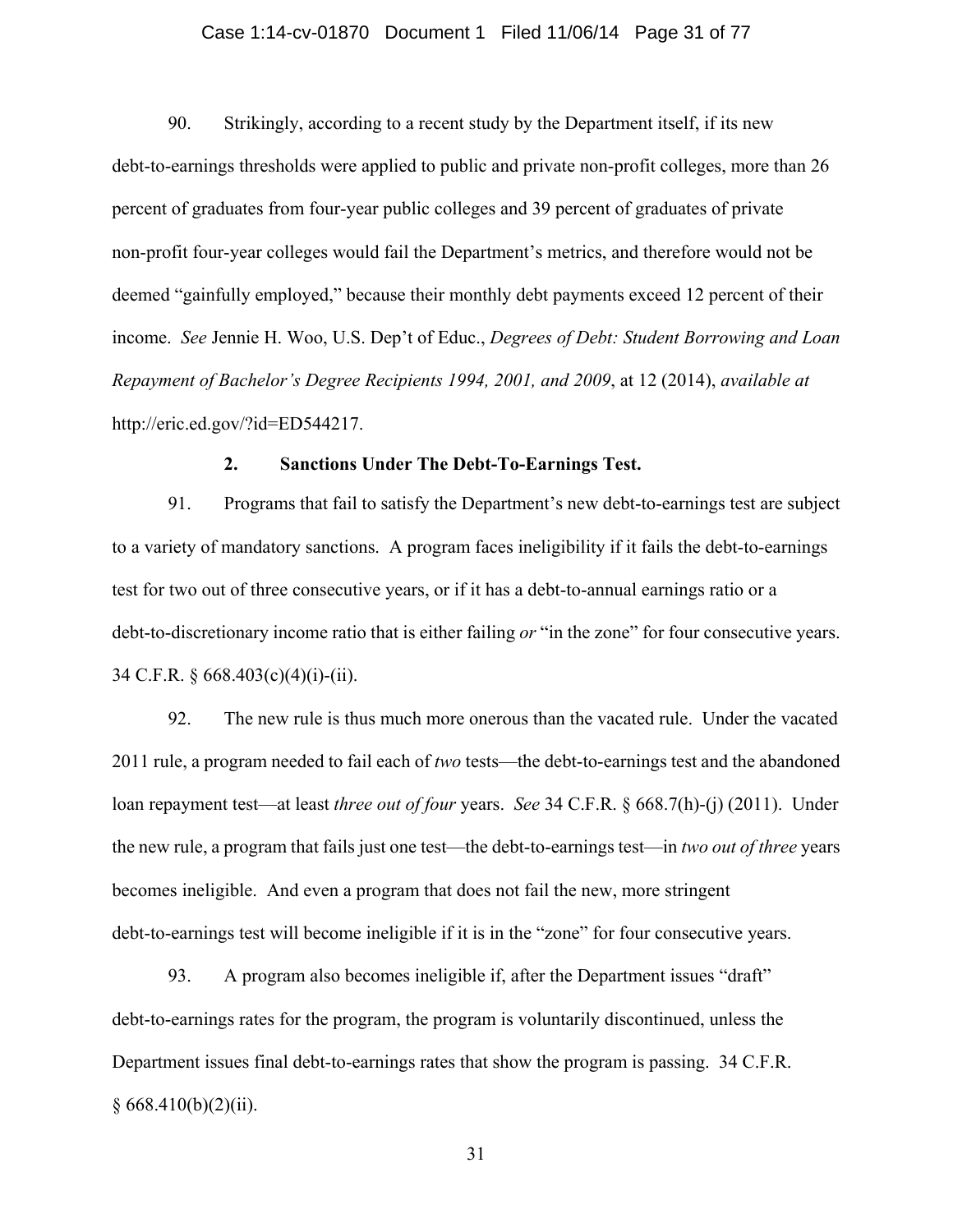## Case 1:14-cv-01870 Document 1 Filed 11/06/14 Page 32 of 77

94. A program that loses eligibility for Title IV funds cannot seek to reestablish eligibility for that program until at least three years later. 34 C.F.R. § 668.410(b)(2)(i). In addition, during that three-year period, the school also may not establish a new program that is "substantially similar" to the program that lost eligibility. *See id.* Under the Department's new rule, a new program is "substantially similar" to a prior program if the two programs share the same four-digit CIP code, even if the two programs are at different credential levels—for example, if the ineligible program would lead only to a certificate or associate's degree, but the new program would lead to a master's or bachelor's degree. *See id.* § 668.410(b)(2)(iv); 79 Fed. Reg. at 64,973.

95. Programs facing ineligibility must also provide written warnings to "[current] students and prospective students" about their programs.  $34$  C.F.R. § 668.410(a)(1). Schools with a program that could become ineligible under either metric in the following year must provide a written warning to each prospective and current student, informing them that they "may not be able to use" federal funding to pay for the program because it has failed the Department's debt metrics. *Id.* § 668.410(a)(2)(i).

96. The rule's requirement that schools send this warning to "prospective students" is much more burdensome than the requirements that were vacated in the previous rule. Under the vacated rule, schools needed only warn prospective students who had contacted the institution requesting admission information. 34 C.F.R. § 668.7(j)(3)(ii). Under the new rule, however, schools must also provide a warning to any student who "has contacted . . . or who has been contacted" by an "institution or by a third party on behalf of the institution"—which is a much larger group. *Id.* § 668.402. And schools must now provide that warning "at first contact" with the student or any "third party acting on behalf of the student." *Id.* § 668.410(a)(6). The new rules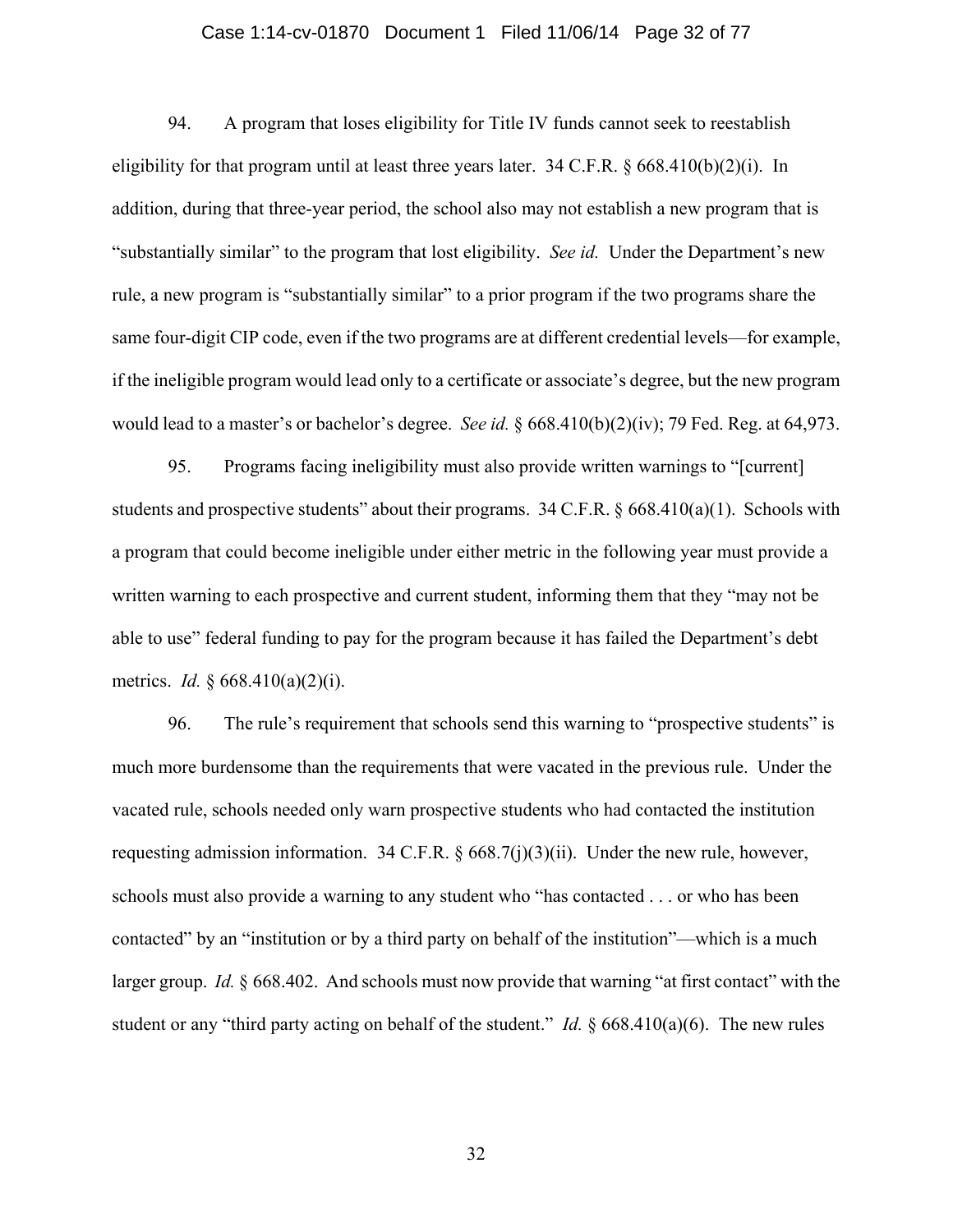## Case 1:14-cv-01870 Document 1 Filed 11/06/14 Page 33 of 77

governing third parties were each added to the final rule without notice or opportunity for comment. 79 Fed. Reg. at 64,968.

97. In addition, unlike the vacated rule, the new rule imposes burdensome delivery requirements. Schools that attempt to send the warning by email must resend it "using a different address or method of delivery if the institution receives a response that the email could not be delivered." 34 C.F.R. § 668.10(a)(5)(ii)(C). However, the Department has not indicated how schools will be able to deliver the warning if they cannot reach students at their primary email address used for communication by the program. The new delivery requirements were also added to the final rule without notice or opportunity for comment.

98. Moreover, the Department now requires schools to provide "[t]o the extent practicable, alternatives to the English language warnings for those students and prospective students for whom English is not their first language." 34 C.F.R.  $\S$  668.410(a)(4). The preamble to the final rule asserts that school should provide these warnings whenever "the language principally used in marketing and recruiting for the program was a language other than English." 79 Fed. Reg. at 64,970. But the regulation itself does not contain this limitation, and the preamble itself emphasizes that "[o]ther methods . . . might also be practicable," and therefore required, even though even the Department could not identify such methods at the time of the rulemaking.

99. The Department also requires a school to wait three business days after a prospective student is given a student warning before enrolling or registering the prospective student in a program or entering into a financial commitment with the prospective student with respect to a program.  $34 \text{ C.F.R.}$  §  $668.410(a)(6)(ii)(B)$ .

## **B. The Reporting And Disclosure Requirements.**

100. Through the new reporting and disclosure requirements, the Department mandates a number of reporting, disclosure, and certification requirements, which purportedly would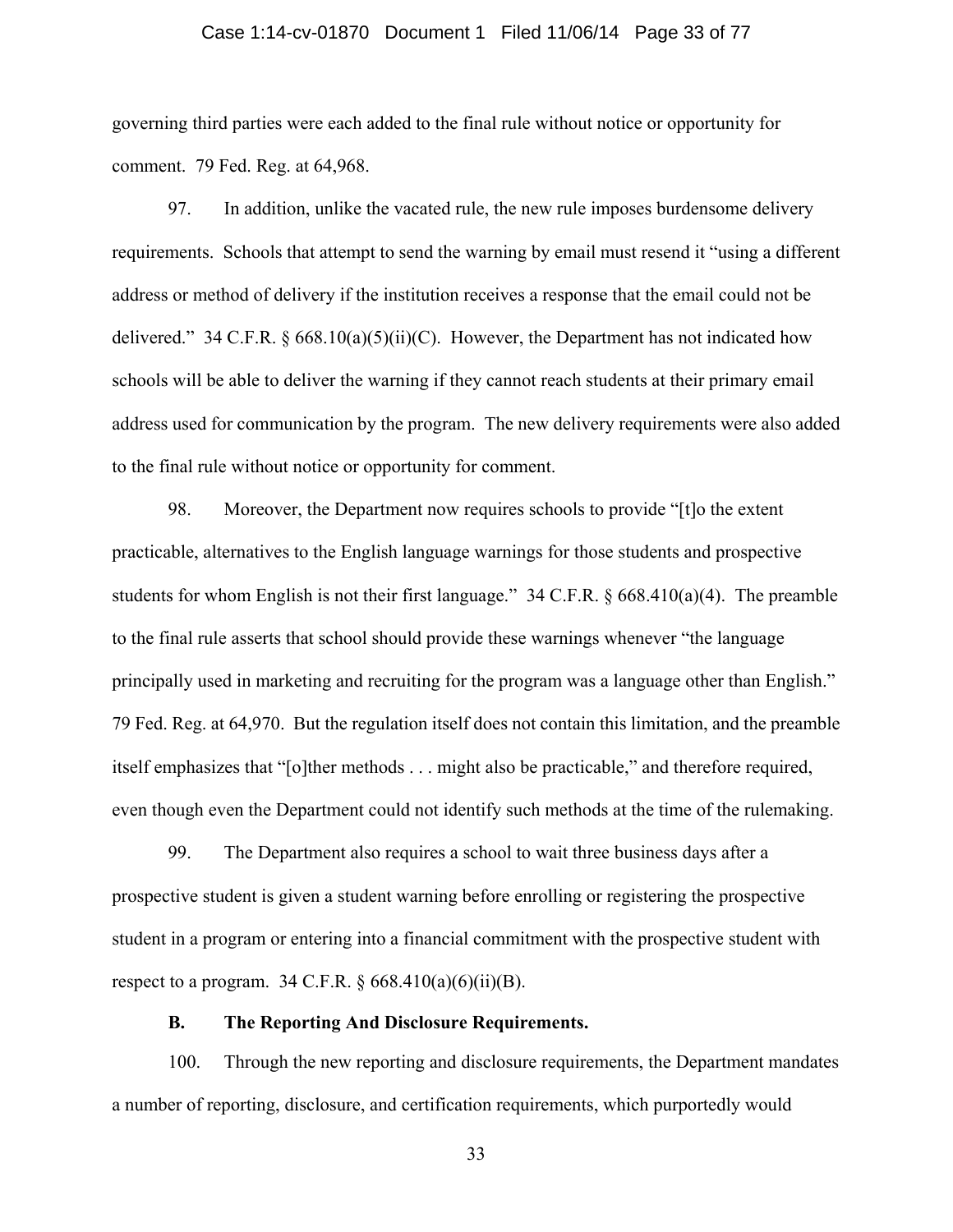## Case 1:14-cv-01870 Document 1 Filed 11/06/14 Page 34 of 77

"increase the transparency of student outcomes of GE programs so that information is disseminated to students, prospective students, and their families." 79 Fed. Reg. at 65,024. Just like the debt provisions, these provisions apply only to programs that are subject to the gainful employment requirements, i.e., mostly private sector school programs.

101. Under the reporting requirements, a school must report several pieces of information regarding its students and programs to the Department. This information includes personally identifiable information about students including: a student's social-security number, enrollment date, attendance dates, attendance and enrollment status (e.g., enrolled, withdrawn, or completed, full-time, half-time), and completion or withdrawal dates. Schools must also report information related to student loans: the total amount the student received from private education loans (of which the school is aware), the total amount of institutional debt the student owes or will owe after completing or withdrawing from the program, the total amount of tuition and fees assessed the student for the student's enrollment in the program, and the total amount of the allowance for books, supplies, and equipment included in the student's cost of attendance. Additionally, schools must report for each student in a program the name of the program, the CIP code for the program, the credential level of the program, the length of the program, and whether the program is a medical or dental program whose students are required to complete an internship or residency. 34 C.F.R. § 668.411.

102. Under the disclosure requirements, the Department may require each program to calculate and disclose to enrolled and prospective students, on their websites and in their promotional materials, up to sixteen discrete metrics about their programs (*see* 34 C.F.R. § 668.412(a)(1)-(16)), many of which include multiple data points (*see*, *e.g. id.* § 668.412(a)(7), (11), (14)) or which must be calculated for multiple student populations (*see*, *e.g.*, *id.*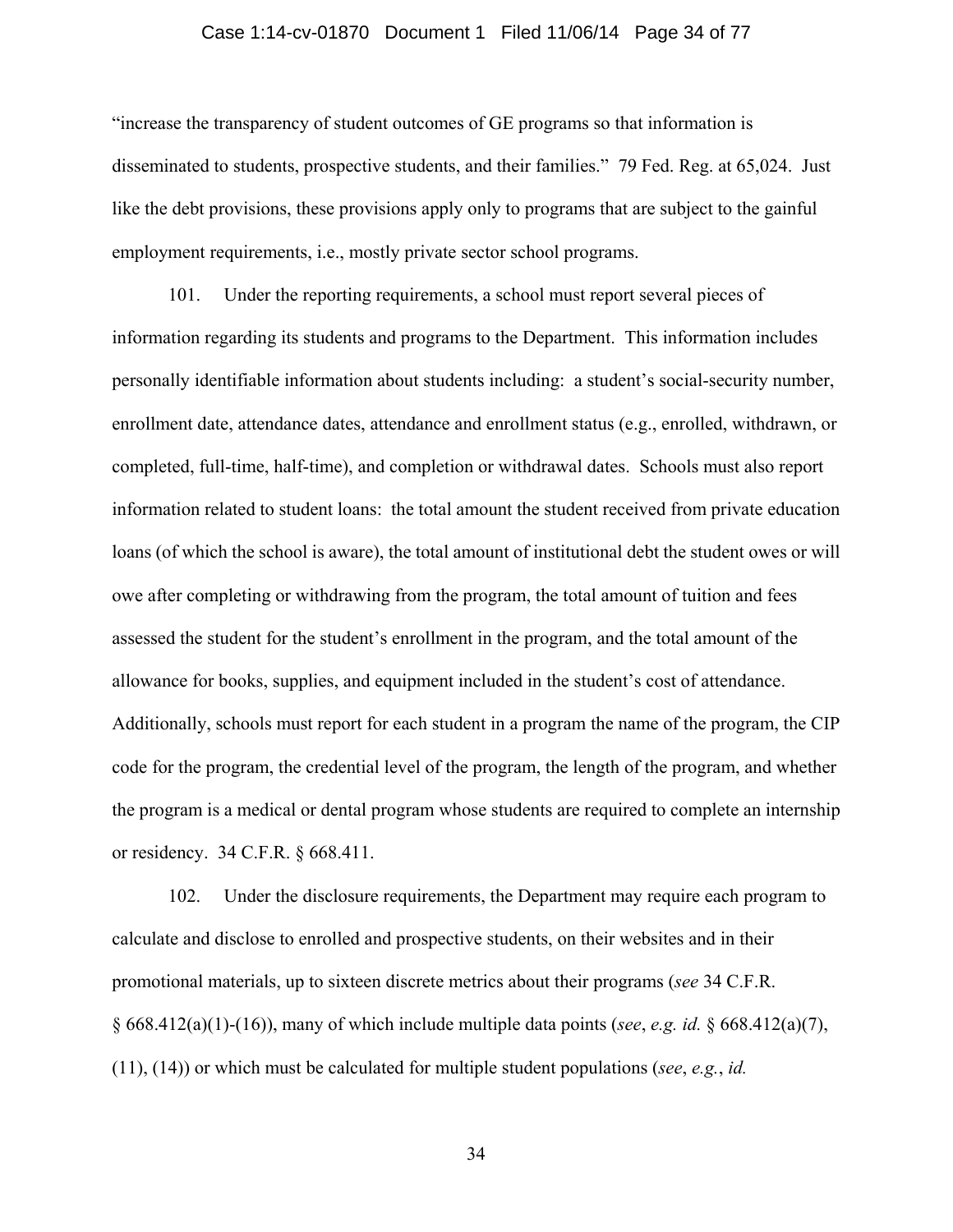§ 668.412(a)(2), (6)(i)-(iii), (10)(i)-(iii), (11)(i)-(iii)) or multiple locations (*see*, *e.g.*, *id.*  $§ 668.412(a)(8)$ , (14), (15)). In addition to the existing disclosures required by the Higher Education Opportunity Act ("HEOA"), Pub. L. No. 110-315, 122 Stat. 3078 (2008), the new rule purports to authorize the Secretary to mandate the disclosure of information that may include (but is not limited to) information regarding the primary occupation that the program prepares students to enter; completion and withdrawal rates (broken out by enrollment status); the length of the program in months or years; the number of clock or credit hours in the program; the number of enrolled individuals in the program; loan repayment rates for students who enrolled, completed, and withdrew from the program; the total cost of tuition and fees; the total cost of books, supplies, and equipment that a student would incur for completing the program within the length of the program; placements rates; the percentage of individuals who completed the program to incur debt; the median loan debt of completers and those who withdrew; the program cohort default ratio and the debt-to-earnings ratio; whether the program satisfies prerequisites to obtain a professional license; and whether the program holds a programmatic accreditation. The requirement also requires schools to include several website links on their websites and in their promotional materials. Where space or airtime constraints would preclude the inclusion of all of this information, schools may provide a link to a "disclosure template" that includes this information. 34 C.F.R. §668.412.

103. The new rule further provides that "[b]efore a prospective student signs an enrollment agreement, completes registration, or makes a financial commitment to the institution, the institution must provide the prospective student or a third party acting on behalf of the prospective student . . . a copy of the disclosure template." 34 C.F.R.  $\S$  668.412(e)(1).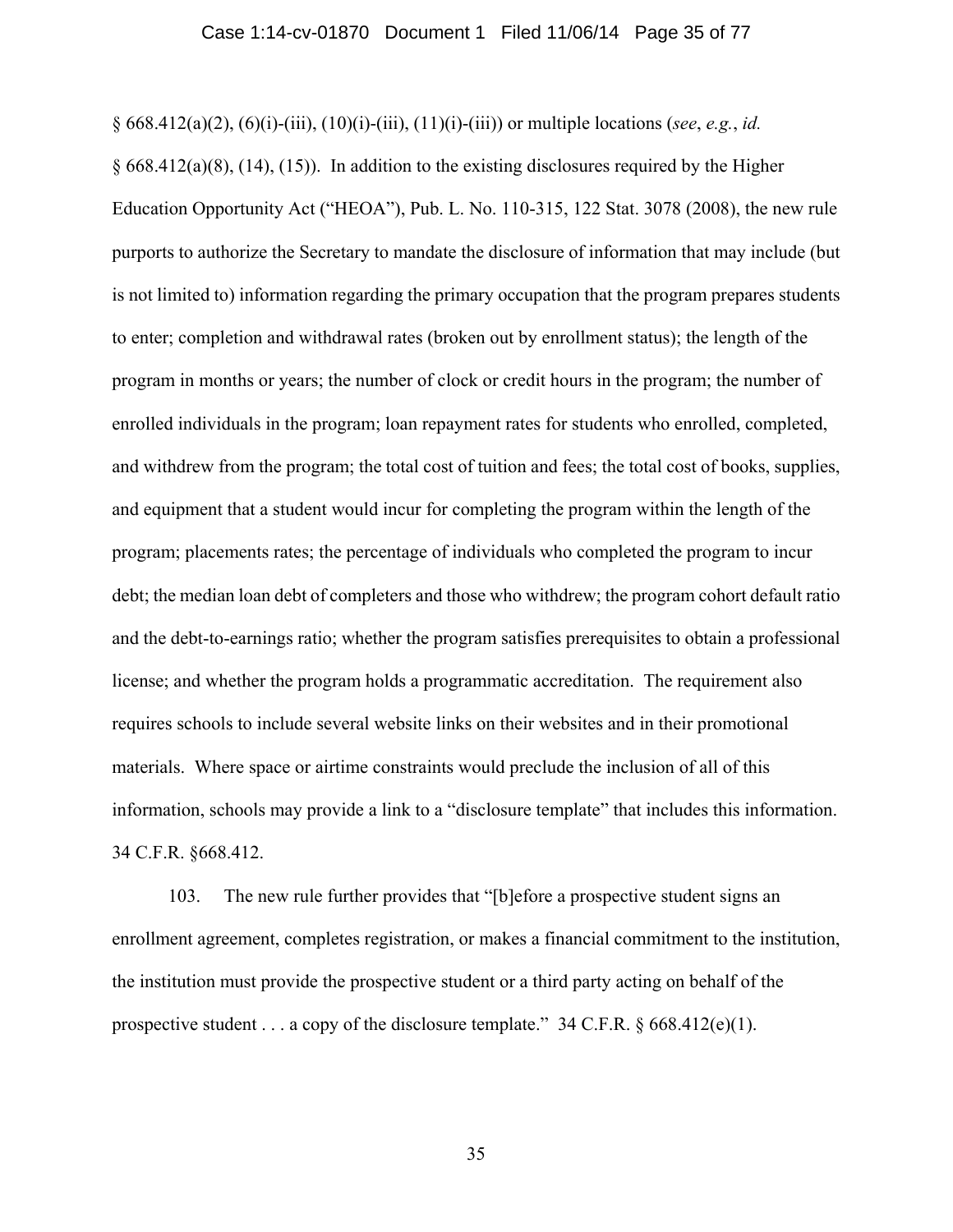## **C. The Certification Requirements.**

104. Under the certification requirements, programs must sign a Program Participation Agreement ("PPA") with the Department in which they certify that each of their gainful employment programs meets applicable institutional and program-level accreditation requirements and state or federal licensure standards. 34 C.F.R. § 668.414.

105. The certification requirements in the Department's final rule differ in an important respect from the proposed rule. In its NPRM, the Department proposed that, to remain eligible to receive Title IV funds, a school must certify that each of its "gainful employment" programs meets accreditation, licensure, and certification requirements in the States in which the school is located and in all other States within its local Metropolitan Statistical Area ("MSA"). *See* 79 Fed. Reg. at 16,486. In its final rule, however, the Department significantly broadened the certification requirement by eliminating the limitation to States within the school's MSA; instead, the final rule requires schools to provide "applicable program certifications in *any* State where the institution is otherwise required to obtain State approval under 34 CFR 600.9," i.e., the Department's state authorization regulations. 79 Fed. Reg. at 64,992 (emphasis added).

106. Although the current state authorization regulations apply only to States where an institution has a physical location, the Department explains that "if any changes are made in the future to extend the State authorization requirements . . . in other States," the certification requirements will also apply in those same States as well. 79 Fed. Reg. at 64,992. Notably, the Department attempted but failed to promulgate a state authorization regulation that would have required online programs to meet standards in *each* State it was offered (which could be all fifty States), and the Department convened a negotiated rulemaking committee to attempt to promulgate such a regulation again in May 2014. *See* Michael Stratford, *No Consensus On Debit Cards, State Authorization*, Inside Higher Educ. (May 21, 2014), *available at*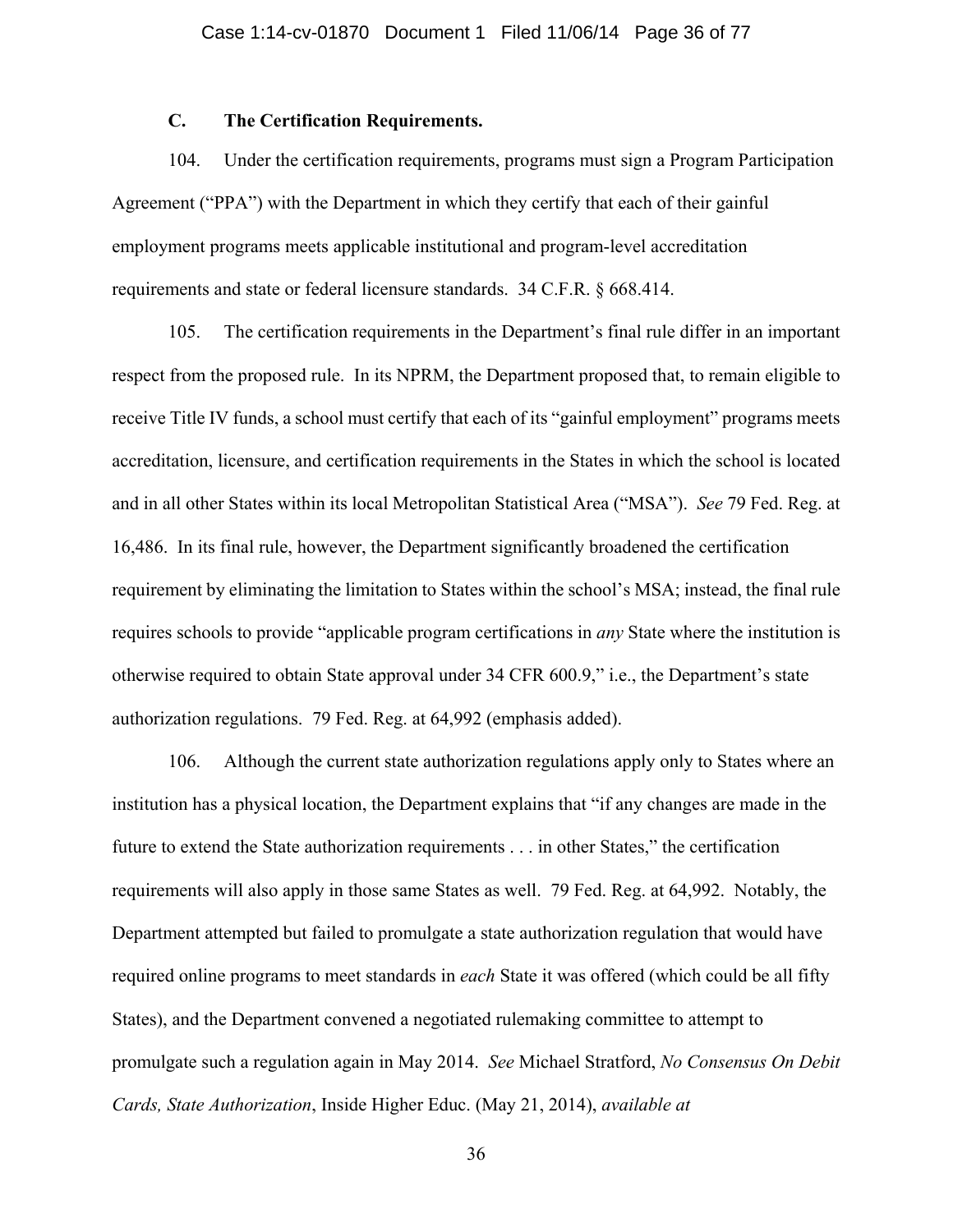https://www.insidehighered.com/news/2014/05/21/federal-panel-fails-reach-consensus-debit-car d-state-authorization-rules. If the Department is successful in promulgating a state authorization regulation, schools with online programs will be forced—under the Department's certification requirement adopted in this rulemaking—to certify that their programs comply with numerous requirements in a much larger number of States than the Department proposed to the public through the notice-and-comment process.

### **VI. THE CHALLENGED REGULATIONS EXCEED THE DEPARTMENT'S STATUTORY AUTHORITY, VIOLATE THE ADMINISTRATIVE PROCEDURE ACT, AND VIOLATE THE CONSTITUTION.**

## **A. The Debt-To-Earnings Test Exceeds The Department's Statutory Authority And Is Arbitrary And Capricious.**

107. The final regulations impose dramatic limitations on private sector and certain other schools that far exceed the Department's authority under the HEA and are arbitrary and capricious in numerous ways. Indeed, the regulations are contrary to the very purpose of federal higher-education funding—to provide access to higher education to students from all walks of life—because the regulations incentivize private sector schools to curtail educational opportunities to low-income and non-traditional students who are the most likely to fail the Department's arbitrary debt-related test.

# **1. The Debt-To-Earnings Test Is Beyond The Department's Authority Under The HEA.**

108. The Department's convoluted interpretation of the statutory phrase "gainful employment" is contrary to the widely understood meaning of the phrase—simply, a job that pays. Moreover, the word "gainful" modifies "employment in a recognized occupation"—not the entire process of embarking on a program of study, borrowing money to pay for it, and then obtaining a job. It is not the "program of training," 20 U.S.C. § 1002(b)(1)(A)(i), that must be "gainful" or profitable, but the employment for which the program prepares the student. Schools must offer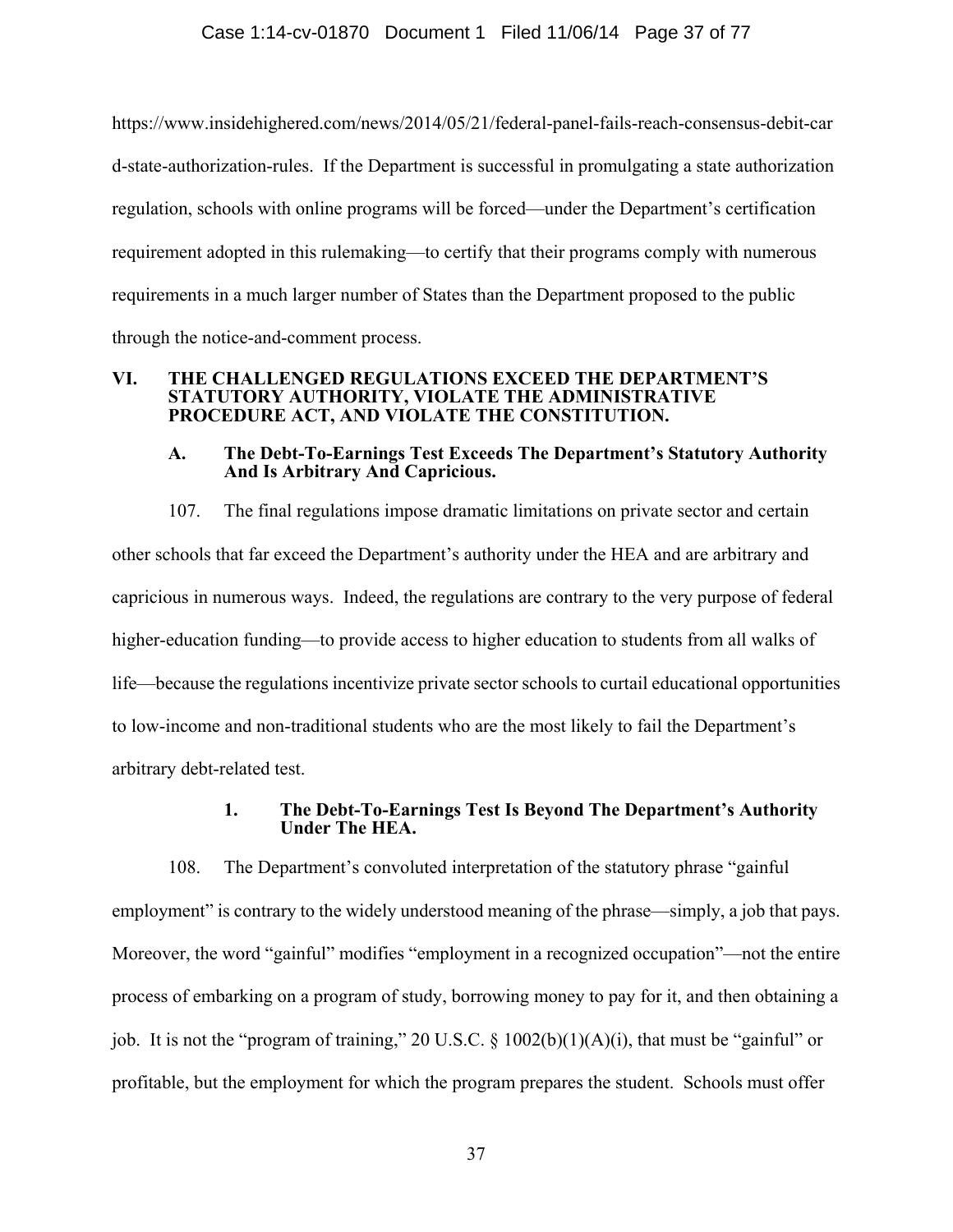#### Case 1:14-cv-01870 Document 1 Filed 11/06/14 Page 38 of 77

courses that provide marketable skills; the HEA does not, however, make schools responsible for making sure their students have jobs four years after graduation that provide them a certain amount of total or disposable income.

109. The Department's interpretation of the HEA is also at odds with the normal rule of statutory construction that identical words used in different parts of the same Act are intended to have the same meaning. For example, Congress has used the phrase "gainful employment" at least nine other times in Title 20 of the U.S. Code (the Title governing "Education") in a manner that is consistent with the term's plain meaning—a job that pays—and inconsistent with the Department's debt-focused regime. Indeed, reading the phrase across the HEA to include complex debt metrics would lead to untenable results. That the regulations depend on the phrase having different meanings in different parts of the HEA shows that they are impermissible.

110. The Department's interpretation of "gainful employment" is further undercut by Congress's repeated use of that phrase in other contexts. Congress has used the phrase "gainful employment"—or "gainfully employed"—in dozens of statutory provisions outside of Title 20. Yet, nowhere has Congress in any way suggested that the phrase is a placeholder for debt tests of any sort.

111. Notably, the Department's own existing regulation defining eligible programs makes clear that employment is "gainful" as long as it is paying—not paying enough in terms of some after-the-fact debt-related calculations. Section 668.8(e)(1)(ii) provides that certain kinds of programs at proprietary institutions of higher education and postsecondary vocational institutions are eligible to participate in Title IV programs only if they have "a substantiated placement rate of at least 70 percent." *See also* 20 U.S.C. § 1088(b)(2)(A)(ii). To calculate this placement rate, an institution must "determine the number of students who, within 180 days of the day they received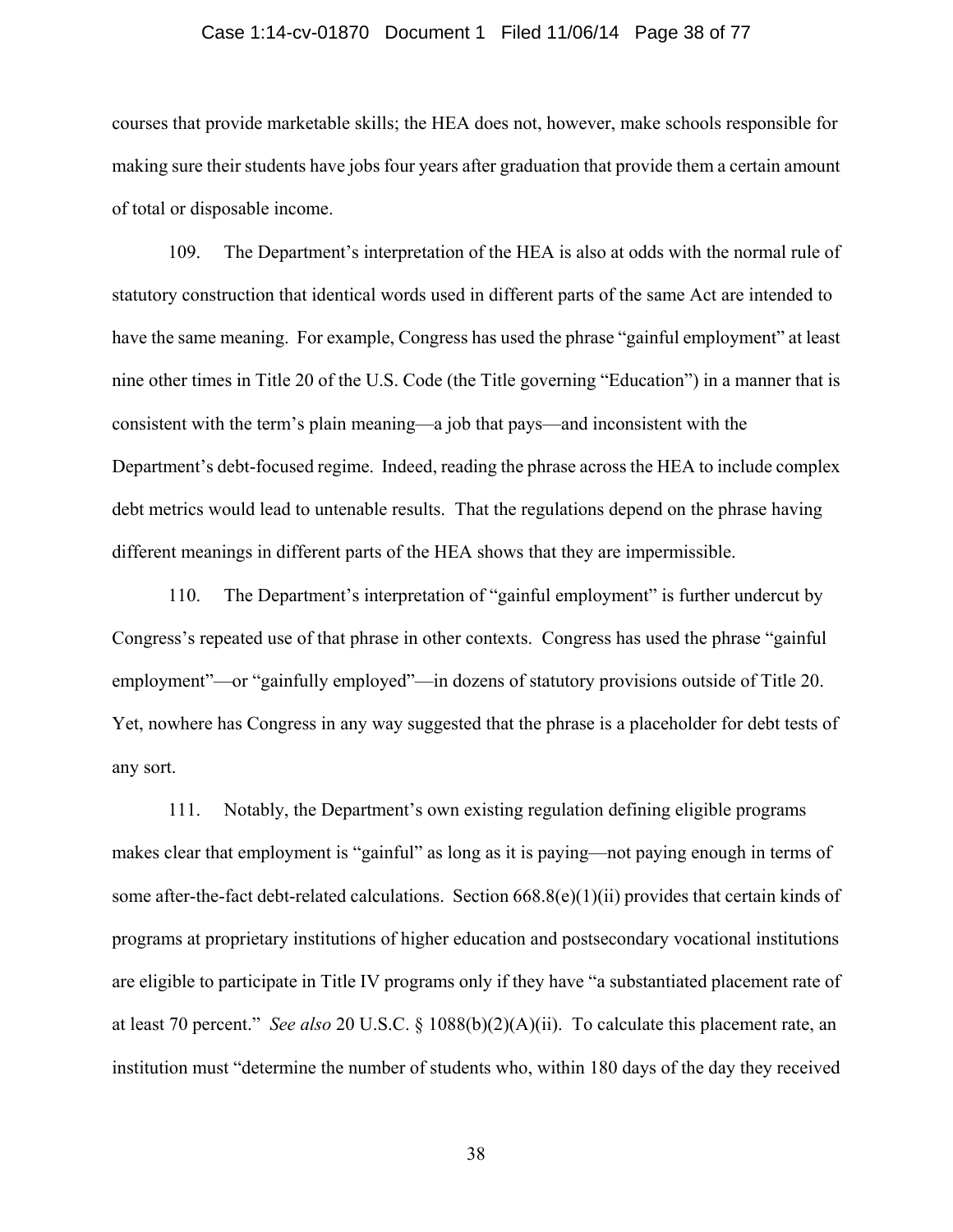#### Case 1:14-cv-01870 Document 1 Filed 11/06/14 Page 39 of 77

[a recognized educational credential], obtained *gainful employment* in the recognized occupation for which they were trained or in a related comparable recognized occupation." 34 C.F.R.  $§$  668.8(g)(1)(ii) (emphasis added). For an institution to document that a graduate is gainfully employed under these regulations, it must produce (among other acceptable documents) only a "written statement from the student's employer," "[s]igned copies of State or Federal income tax forms," or "[w]ritten evidence of payments of Social Security taxes." *Id*. Section 668.8 does not require a school to demonstrate that the student's earnings from that job rise to a particular level in relation to the student's debt. The Department's new rule does not purport to alter these requirements. The Department does not address this inconsistency in its own regulations.

112. The Department's gainful employment analysis is also fatally flawed because it rests upon the erroneous premise that an educational program qualifies for federal funding only if it actually *leads to* gainful employment in what the Department deems a recognized occupation. Indeed, the Department's final rule refers repeatedly to students' "secur[ing] employment." *E.g.*, 79 Fed. Reg. at 64,891, 64,933. The Department's debt-to-earnings test purportedly measures the actual earnings of students who complete a program relative to their debt burden: for a program to remain eligible, its students must actually obtain jobs that yield a particular level of earnings that the Department deems sufficient. Although the Department denies that its rule requires a school to ensure a particular employment outcome for any given individual student, 79 Fed. Reg. at 64,895, its regulation on its face makes schools' eligibility depend on the actual job outcomes for a program's students in the aggregate. The statutes enacted by Congress, however, impose no such requirement: The educational program that an institution of higher education offers must be intended merely "to *prepare* students for gainful employment." 20 U.S.C. § 1002(b)(1)(A)(i) (emphasis added). Institutions need not—nor could they—guarantee students that their programs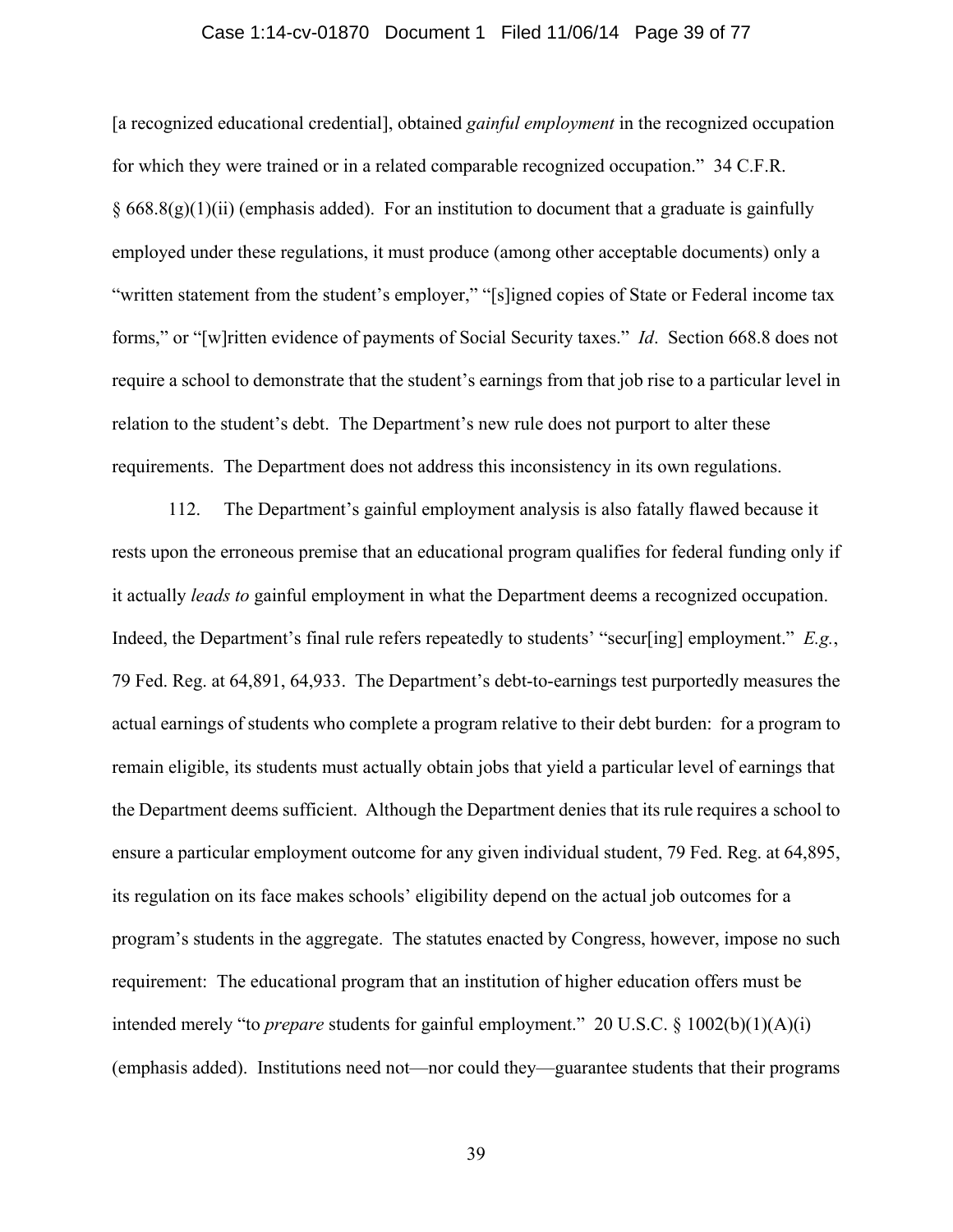#### Case 1:14-cv-01870 Document 1 Filed 11/06/14 Page 40 of 77

will lead to gainful employment after graduation, whether measured by the Department's novel test or any other metric. Indeed, whether a student obtains a job with a particular income relative to his or her debt depends heavily on factors beyond the school's control, including job-market conditions and the student's individual choice.

113. Even if it were reasonable to conclude that students are not truly prepared for gainful employment simply because *some* students in a program do not in fact obtain jobs (and it is not), the Department offers no justification for imposing complicated debt metrics that evaluate only in a very limited and artificial sense whether students make enough to pay off their loans in the years immediately following their completion of a program.

114. Relatedly, although it may be difficult to assess whether a program adequately prepares students for gainful employment, the Department needs—but has failed—to explain why or how its debt test assesses the adequacy of how well a program prepares students for gainful employment.

115. The Department's expansive reading of the HEA is also absurd. Under its regulation, two schools in different States that offer identical programs and that place the same number of graduates into the same jobs, might fare differently on the Department's debt metrics. Job-market conditions in the relevant industry may vary from one locale to another. Thus, a student in one locale may be able to obtain a job at a particular earnings level, while a student in a different locale who received identical training and incurred the same amount of debt may not be able to find a job in the same industry at the same earnings level. And even if two students attend identical programs in the same locale, which charge the same amount in tuition and costs, and each student obtains a job at the same earnings level as the other, the amount of loans that each student incurred to attend the program will affect the eligibility of the program that he or she attended; if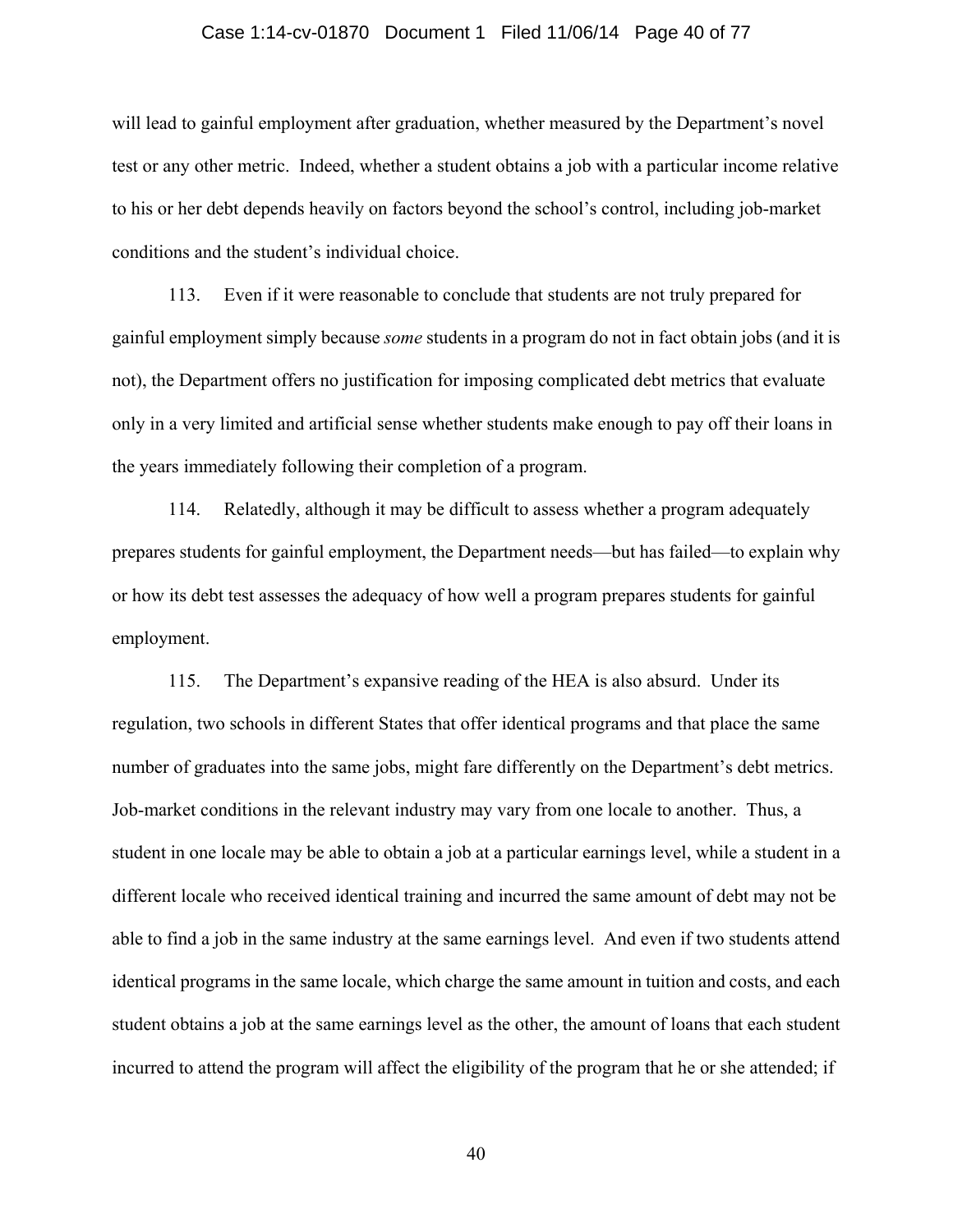#### Case 1:14-cv-01870 Document 1 Filed 11/06/14 Page 41 of 77

the student who attends program X incurs a smaller amount in loans than the student who attends program Y, program X may remain eligible while program Y may become ineligible. Congress could not have intended for a program's eligibility to turn on local idiosyncrasies, or on the particular financial circumstances of individual students, which have nothing to do with the quality of an educational program. Nor did Congress authorize the Department to create a patchwork standard that treats similar programs differently based on their location or students' circumstances.

116. The Department claims that its regulation is also authorized by additional statutory provisions, namely, 20 U.S.C. §§ 1221e-3 and 3474. 79 Fed. Reg. at 64,890-91. That is incorrect. Neither Section 1221e-3 nor Section 3474 represents a plenary grant of authority to the Secretary to make any rule governing any program that receives Title IV funding. Instead, those provisions merely authorize regulations that are necessary or appropriate to "carry out functions otherwise vested in the Secretary by law," *id.* § 1221e-3, or "administer and manage the functions of the Secretary or the Department," *id.* § 3474. Those functions do not independently authorize the Department to invent new requirements unsupported by any specific provision of the HEA.

117. Indeed, the Department itself elsewhere conceded that Section 1221e-3 and Section 3474 do not authorize the Department's regulation. In response to comments arguing that the new regulation unfairly targets private sector schools by imposing on them burdens that other schools (such as traditional, four-year universities) do not face, the Department claimed that it could not expand the regulation beyond programs that are subject to the statutory "gainful employment" requirements. 79 Fed. Reg. at 64,904. The Department stated that its "regulatory authority in this rulemaking with respect to institutional accountability is limited to defining the statutory requirement that these programs are eligible to participate in the title IV, HEA programs because they provide training that prepares students for gainful employment in a recognized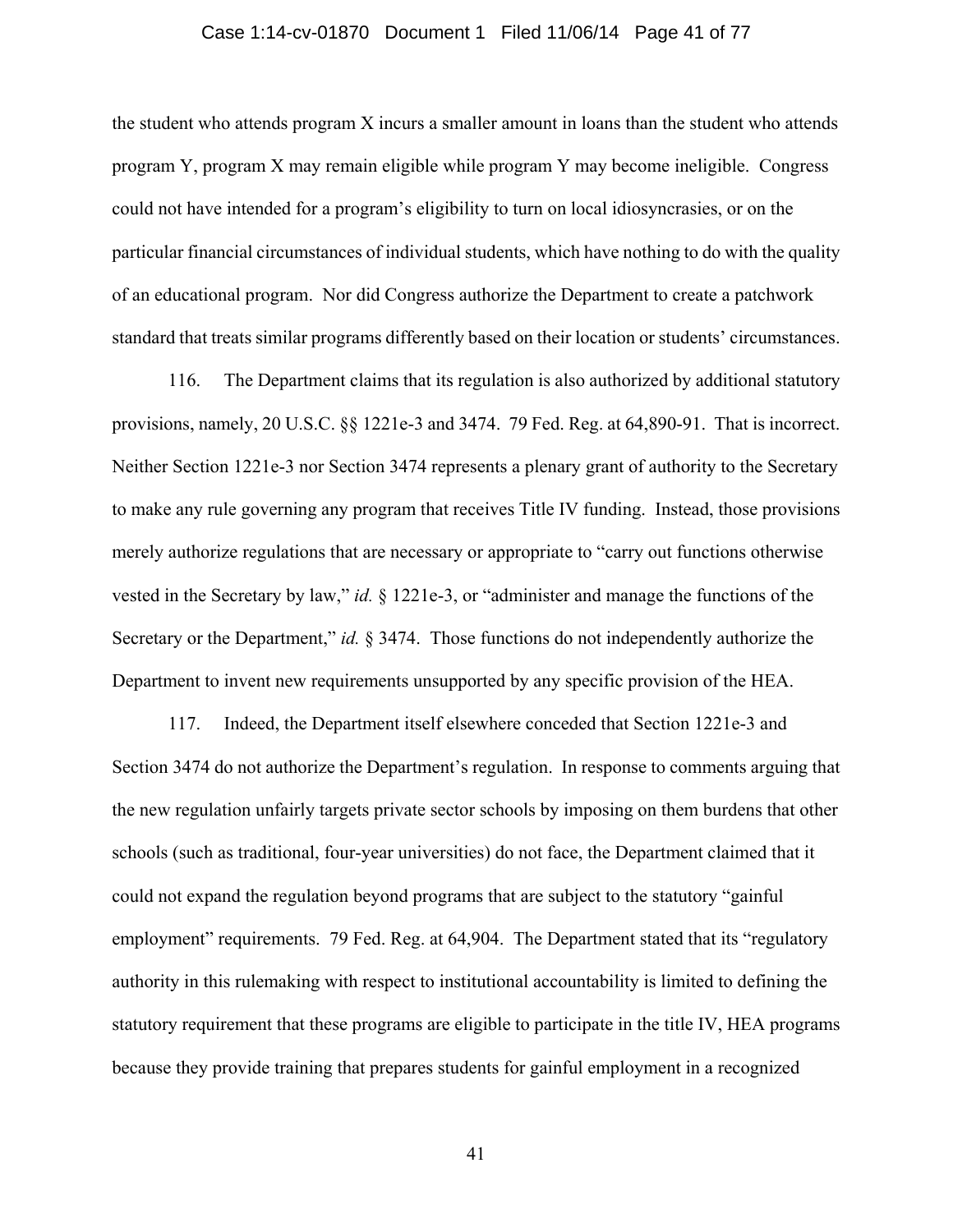#### Case 1:14-cv-01870 Document 1 Filed 11/06/14 Page 42 of 77

occupation." *Id.* Accordingly, the Department explained, it "does not have the authority in this rulemaking to regulate other higher education institutions or programs" that are not subject to the statutory gainful employment requirements. *Id.* Thus, in justifying the scope of its new regulation, the Department admitted that its regulation is authorized (if at all) only by the statutory "gainful employment" requirements.

118. The Department's interpretation of "gainful employment" is also inconsistent with the structure and purpose of the HEA. The statute sets forth a comprehensive CDR scheme to place limits on student loan debt levels measured at the institutional level. Congress in 2008 altered the CDR calculations to extend measurement an additional year and raised the threshold levels to correspond to the lengthened time period. *See* HEOA, Pub. L. No. 110-315, 122 Stat. 3078. Notably, Congress did not amend the gainful employment provisions of the HEA to include anything resembling the debt-to-earnings test. By establishing additional requirements that assess students' debt levels at the program level, rather than the institutional level, the Department's rule contravenes the statutory scheme. While the Department may disagree with Congress's policy choice, it is the choice Congress made, and the Department lacks the authority to override Congress's judgment, and its rule is therefore invalid. *See* 5 U.S.C. § 706(2)(C).

119. Moreover, student debt concerns are not limited to one sector of higher education. Congress understood that, and it enacted the cohort default regime to address debt at all institutions of higher education—including traditional four-year public universities. *See, e.g.*, 20 U.S.C. § 1085(a). Yet the Department's rule applies only to certain schools and not to others such as traditional four-year universities.

120. The regulation also impermissibly undermines the central purpose of the HEA: "to assist in making available the benefits of postsecondary education to eligible students." 20 U.S.C.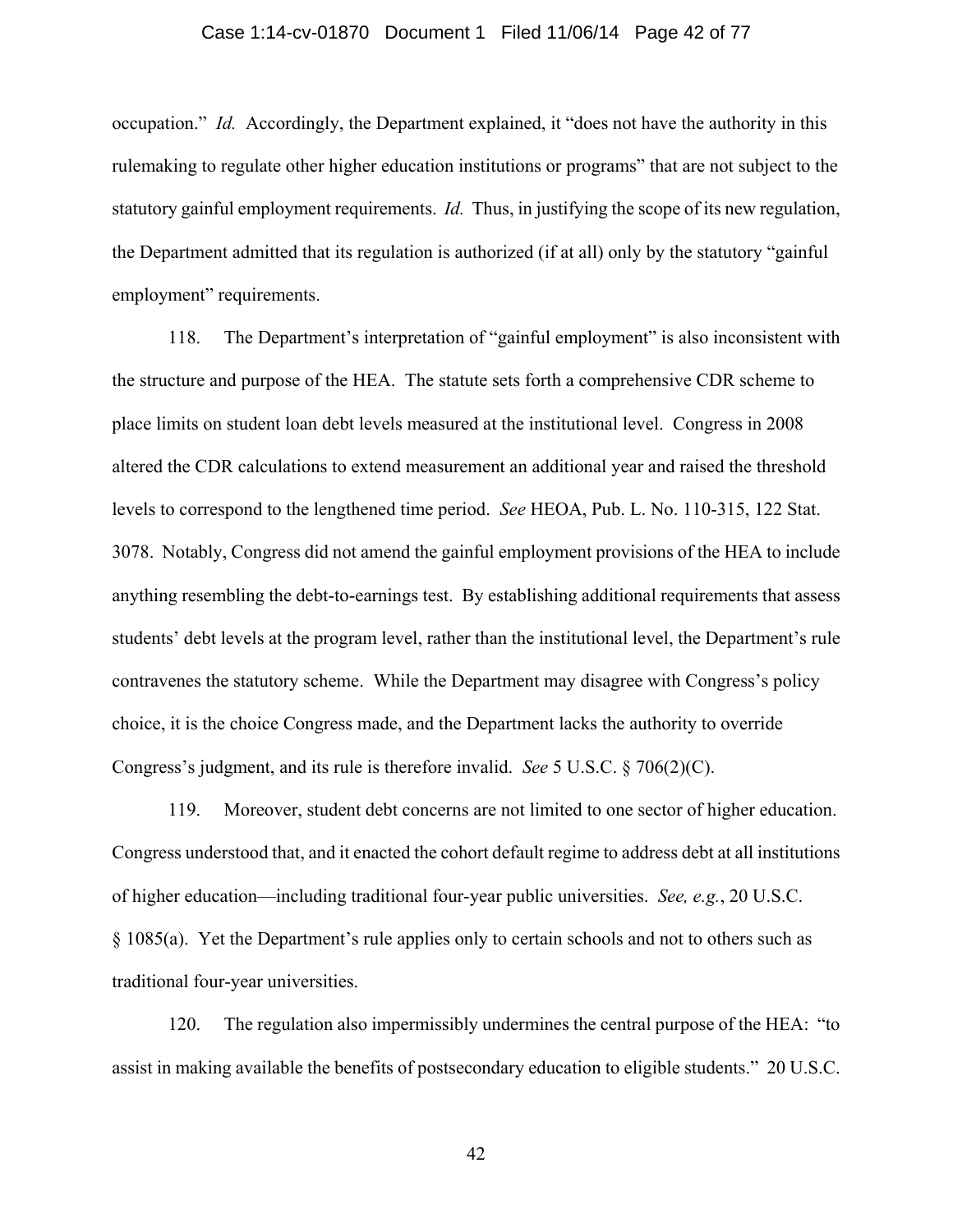#### Case 1:14-cv-01870 Document 1 Filed 11/06/14 Page 43 of 77

§ 1070(a). The regulation shuns that goal in favor of ensuring that programs prepare students for certain high-paying jobs. Congress, however, did not authorize the Department to funnel students into only high-paying jobs; rather, it authorized the Department to ensure access to higher education for all *eligible* students. Indeed, the regulation actively thwarts the HEA's purpose of making postsecondary education available to all eligible students, because the regulation will cause the closure of some private sector schools, and the remaining available alternatives simply do not have the capacity to enroll the students that will be displaced, causing eligible students to be denied access to higher education. The Department readily admits that over one-third of displaced students will not have higher-education alternatives available: "Our analysis indicates that, under a static scenario assuming no reaction to the regulations, about 32 percent of students in in-person zone and failing programs will not have nearby transfer options to an in-person program with the same six-digit CIP code and credential level." 79 Fed. Reg. at 65,074.

121. Further, the regulation runs afoul of both 20 U.S.C. § 1232a and the 90/10 rule. The Department states that lowering tuition is a primary means by which schools will attempt to comply with the Department's debt test. *See* 79 Fed. Reg. at 64,924. And the Department's regulatory approach assumes that schools will either lower their tuition or drop certain programs that do not funnel students into high-paying jobs. Yet Section 1232a forbids the Department from interfering with school administration, and the Department lacks the authority to dictate tuition and fee rates. Even if the Department had such authority, it is indisputable that one consequence of lowering program costs is that a greater percentage of students' tuition will be paid for with Title IV funds, which could cause institutions to run afoul of the 90/10 rule. Indeed, the regulation forces many schools into a "catch 22" situation: either lower their tuition, thereby courting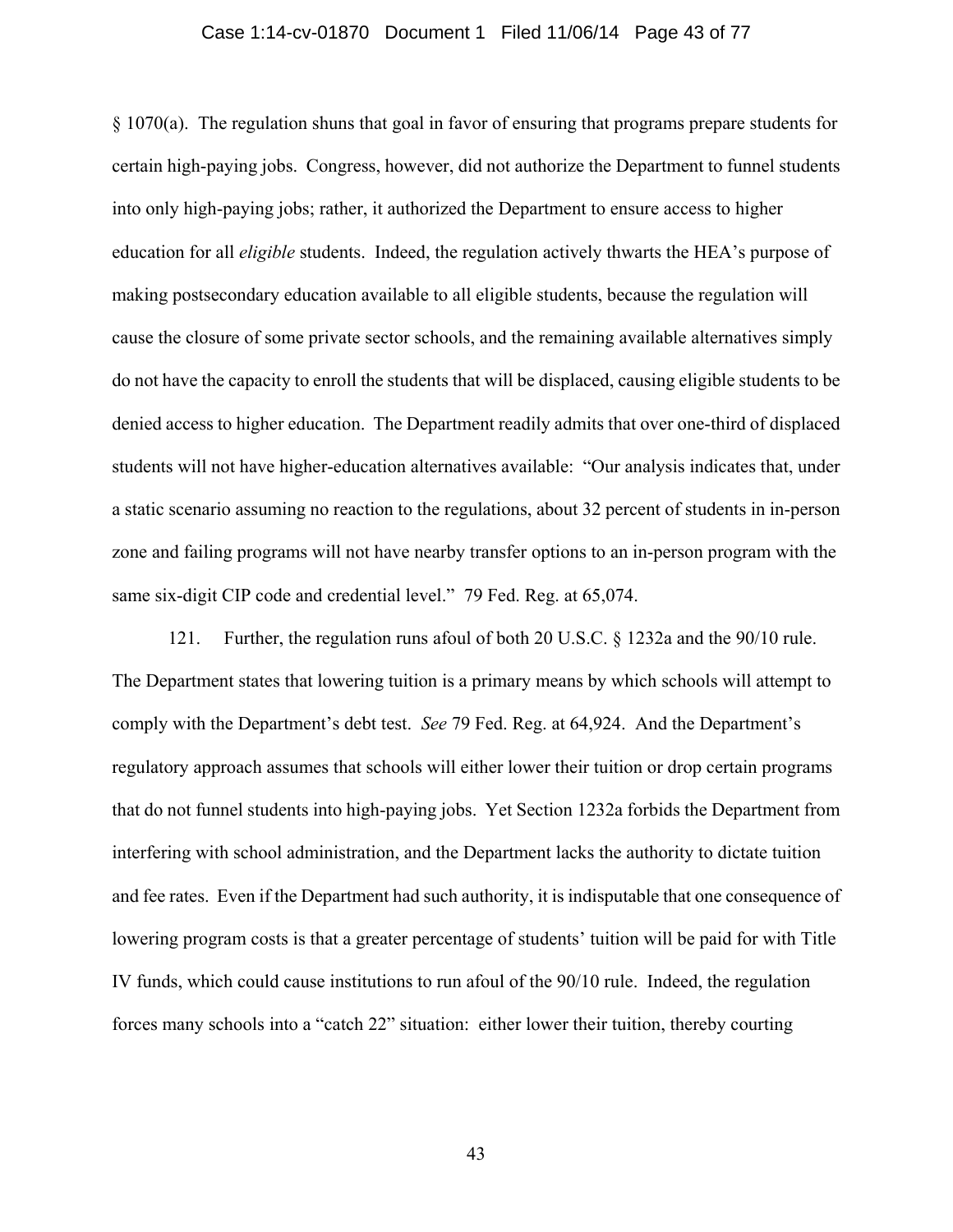#### Case 1:14-cv-01870 Document 1 Filed 11/06/14 Page 44 of 77

sanctions under the 90/10 rule, or maintain existing tuition levels, thereby putting their Title IV eligibility at risk under the new regulation.

122. The rule is also inconsistent with the Department's prior interpretations. Prior to promulgating the 2011 rule, the Department adopted a limited interpretation of "gainful employment" consistent with its ordinary meaning, in administrative decisions and regulations. For example, in administrative proceedings interpreting the gainful employment provisions of the HEA, the Department considered only whether the primary goal of a program was to prepare students for work; it did not consider student debt. *See, e.g.*, *In re Acad. for Jewish Educ.*, No. 94-11-EA, 1994 WL 1026087, at \*3 (Dep't of Educ. Mar. 23, 1994) (requiring that the "statutorily intended goal or result of [a 'gainful employment'] program be preparation for gainful employment in such an occupation; not that such a goal or result be potentially derived or incidentally available at the conclusion of the program"). The Department has not adequately explained its about-face.

123. The rule also cannot be reconciled with the statute's legislative history. Congress has amended the HEA numerous times and has never questioned the Department's earlier, limited interpretation. In fact, in 2008, in the same legislation in which Congress altered the institutional cohort default calculations (the HEOA), it amended the definition of a proprietary institution of higher education to exempt institutions that offer certain programs "leading to a baccalaureate degree" from the HEA's gainful employment requirement. *See* HEOA § 102(d)(1), 122 Stat. at 3085-86. Yet Congress did not alter the requirement that most proprietary institutions of higher education "prepare students for gainful employment." If Congress believed the Department's prior interpretation of "gainful employment" was incorrect, the HEOA offered a relevant legislative mechanism to enact a different regime. Congress chose not to do so.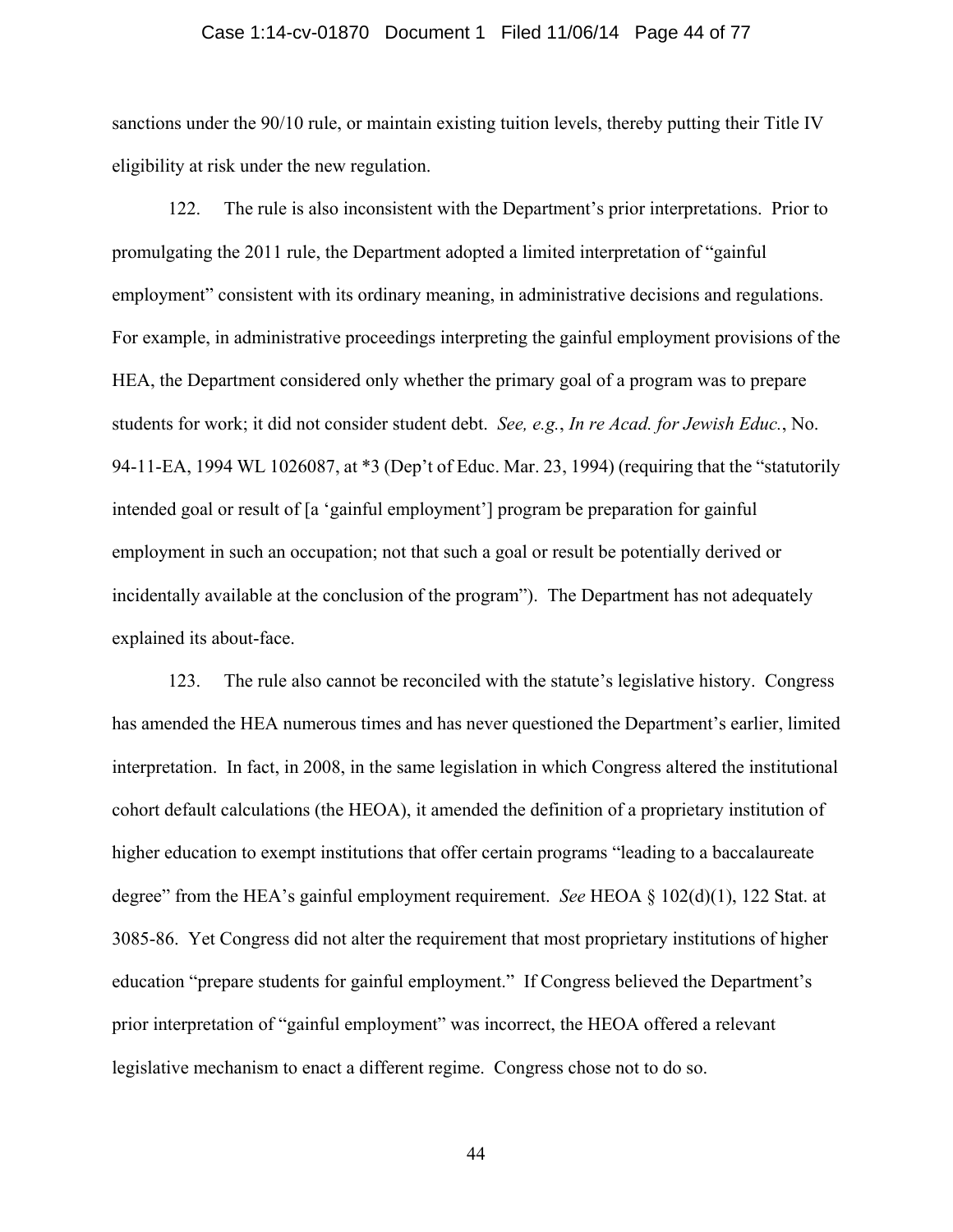#### Case 1:14-cv-01870 Document 1 Filed 11/06/14 Page 45 of 77

124. The legislative history of another "gainful employment" provision also confirms that Congress intended to give the phrase its ordinary meaning. In the Education Amendments Act of 1972, Congress amended the Vocational Education Act to provide that training for volunteer firemen constitutes training for gainful employment even though volunteer firemen are unpaid. *See* Pub. L. No. 92-318, § 202(b), 86 Stat. 235; *see also* S. Rep. No. 92-346, at 75 (1971). This exception thus proves the rule that Congress has consistently understood the phrase "gainful employment" to mean a job that pays; otherwise the "volunteer firemen" amendment would not have been necessary.

125. In defending the vacated rule and its new rule, the Department relied on the legislative history of the National Vocational Student Loan Insurance Act of 1965 ("NVSLIA"), Pub. L. No. 89-287, 79 Stat. 1037. *See* 79 Fed. Reg. at 64,893. The Department's reliance is misplaced. Congress merged the requirements of the NVSLIA into the HEA in the Higher Education Amendments of 1968, Pub. L. No. 90-575, § 293, 82 Stat. 1014, 1050-51. Nothing in that statutory merger supports the Department's strained construction of the pre-existing phrase "gainful employment." In passing the 1968 amendments, Congress explained that the use of the phrase "gainful employment" in another provision of the HEA was meant only to expand the definition of "institution of higher education" beyond business or technical schools. S. Rep. No. 90-1387, at 79 (1968). Nowhere did Congress suggest that it was using the phrase to authorize complex debt-related requirements aimed at disqualifying programs from Title IV. Moreover, the operative phrase in the NVSLIA is not "gainful employment"—the phrase Congress adopted and retained in the HEA—but instead "useful employment." NVSLIA, Pub. L. No. 89-287, § 17(a)(2), 79 Stat. at 1048. The history of the NVSLIA thus provides little insight into the meaning of "gainful employment."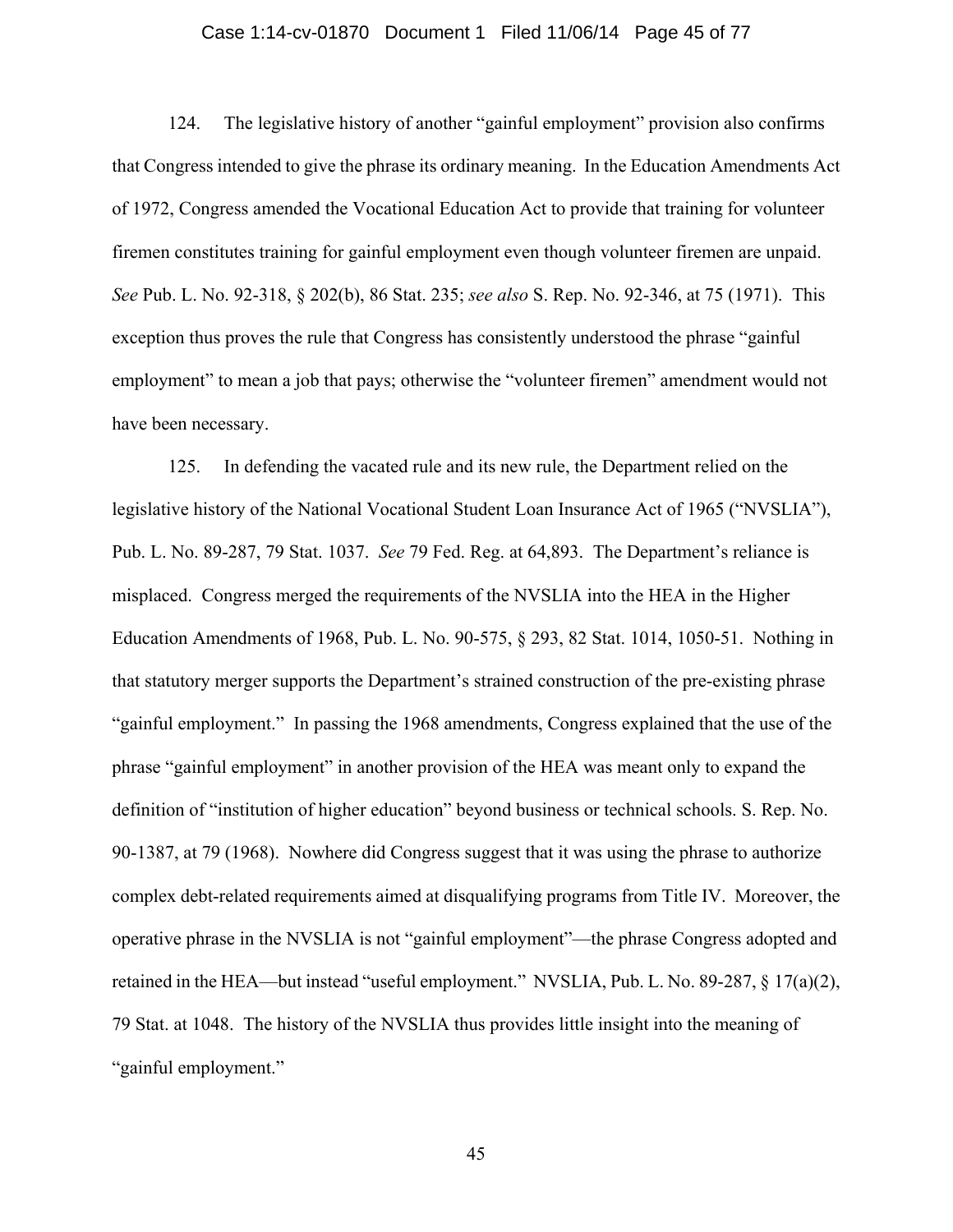#### Case 1:14-cv-01870 Document 1 Filed 11/06/14 Page 46 of 77

126. In defending the vacated rule and its new rule, the Department also relied on snippets of testimony by private individuals, quoted in Senate and House Reports on the NVSLIA, and in particular testimony by Dr. Kenneth B. Hoyt regarding graduates of vocational programs. *See* 79 Fed. Reg. at 64,893. That testimony does not demonstrate that Congress was concerned about graduates receiving certain incomes, or that Congress intended to authorize the Department to adopt debt tests. Indeed, both the House and Senate Reports preface the testimony of Dr. Hoyt by noting that he testified regarding the "need for such legislation and about the caliber of student attending a vocational institution." H.R. Rep. No. 89-308, at 3 (1965); *see also* S. Rep. No. 89-758, at 3 (1965). Thus, the Reports quote the testimony for what it said about student quality—not program quality. Those are very distinct concerns, which are reflected in the text of Title IV. *See, e.g.*, 20 U.S.C. § 1091 (student eligibility provisions).

127. Although the Court in *APSCU I* concluded that the phrase "gainful employment" was sufficiently ambiguous to allow the Department to supply its own reasonable interpretation, 870 F. Supp. 2d at 149, that conclusion was not necessary to the Court's holding, which invalidated the regulatory scheme on other grounds, *see id.* at 154. Even the Department does not argue otherwise in promulgating the final rule. Nor could APSCU have appealed that conclusion because it obtained the relief it sought (a decision vacating the regulation). Consequently, the Court's discussion of statutory authorization does not control.

### **2. The Debt-To-Earnings Test Violates The APA.**

128. The regulation is also arbitrary and capricious in violation of the APA for numerous reasons.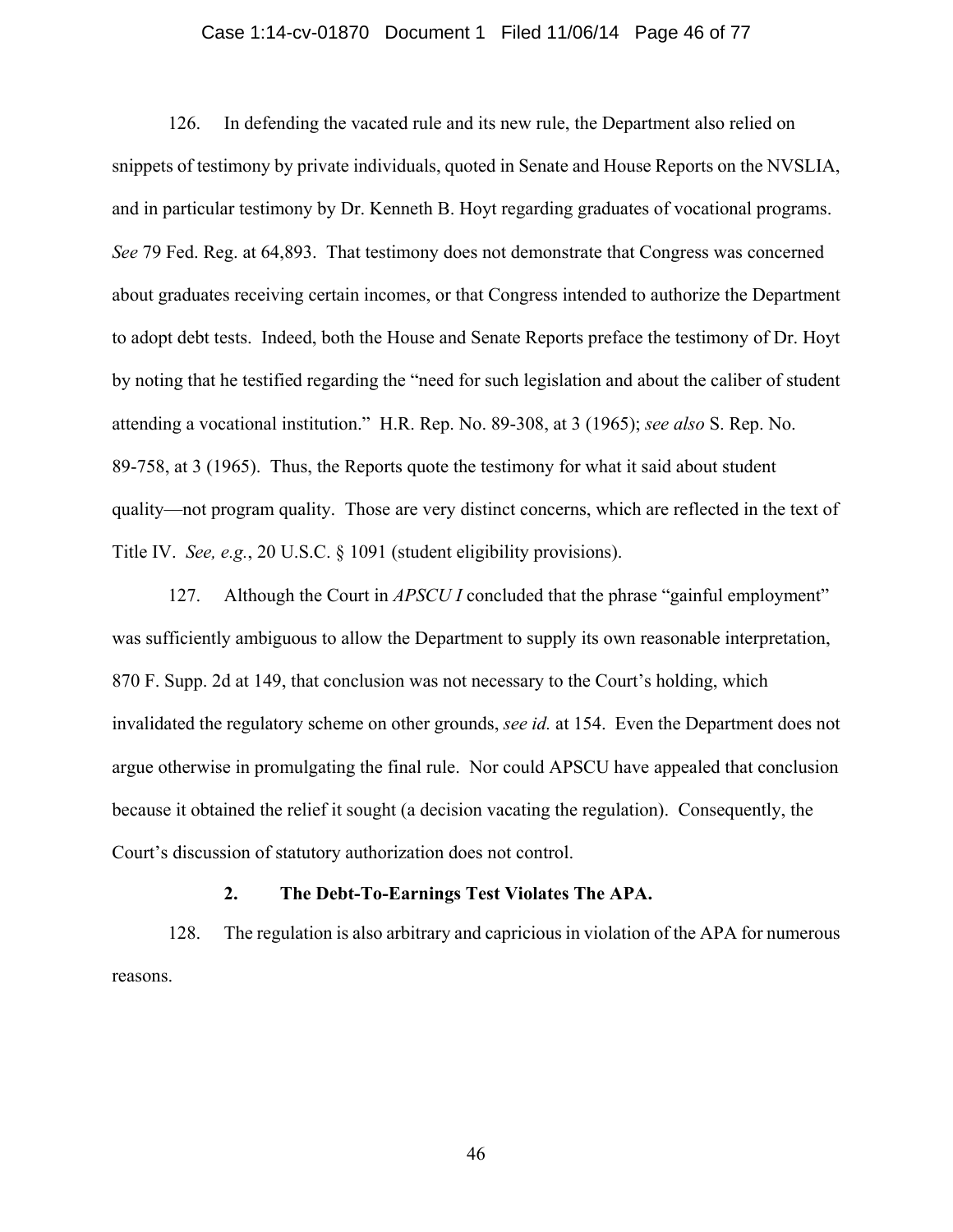# **a) The Department has arbitrarily abandoned its prior position that no single debt metric can reliably measure whether a program prepares students for gainful employment.**

129. In promulgating and defending the prior regulations, the Department acknowledged that "there can be no single percentage that answers the question of how much students can borrow without risking repayment difficulties." *APSCU v. Duncan*, No. 1:11-cv-01314-RC, ECF No. 16, Dep't Cross-Motion for Summ. J., at 20 (D.D.C. Dec. 13, 2011) (quoting AR 004016) (alteration omitted). And it conceded that it "has found no perfect single test" and that "the Department has no magic mirror through which it can identify programs that are not preparing their students for gainful employment." *APSCU v. Duncan*, No. 1:11-cv-01314-RC, ECF No. 20, Dep't Reply, at 11.

130. The Department was correct that no single, one-size-fits-all statistical test can accurately measure whether all educational programs, across all fields, prepare students for gainful employment, especially given the rich diversity among programs nationwide.

131. Recognizing that a single test would not accurately and logically measure program performance, the Department adopted two different tests—the debt-to-earnings test and the loan repayment test—that the Department boasted were "designed to work together." *APSCU v. Duncan*, No. 1:11-cv-01314-RC, ECF. No. 16, Dep't Cross-Motion for Summ. J., at 20; *see also APSCU v. Duncan*, No. 1:11-cv-01314-RC, ECF. No. 20, Dep't Reply, at 12. The Department repeatedly stressed the importance of the two debt tests' working together, such that any potential errors in one test would be mitigated because a program would maintain eligibility unless it failed fail both tests.

132. Indeed, the interaction between the debt-to-earnings and loan repayment tests was central to this Court's decision in *APSCU I*. After determining that the loan repayment rate test lacked a reasoned basis, this Court also invalidated the debt-to-earnings test because it concluded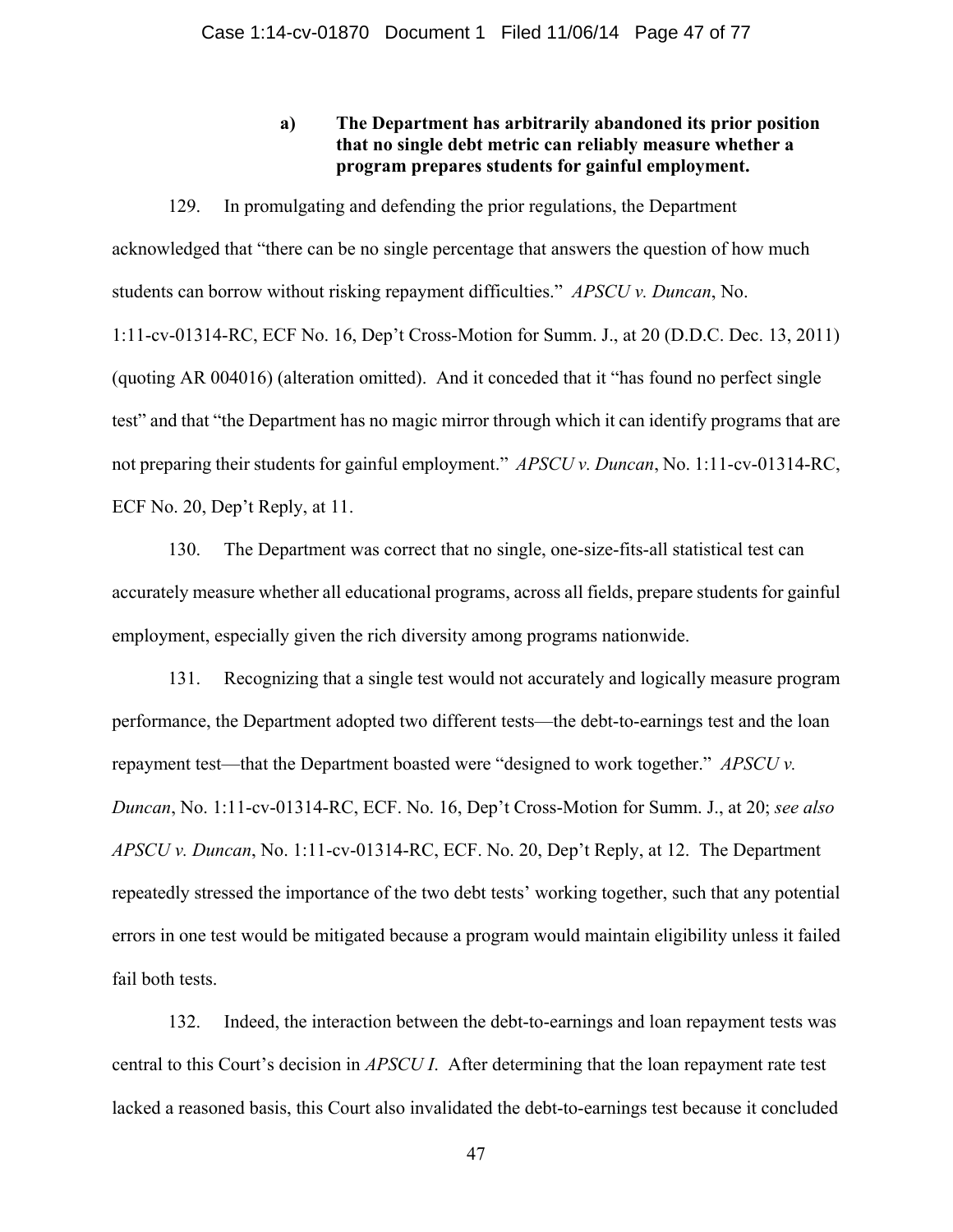#### Case 1:14-cv-01870 Document 1 Filed 11/06/14 Page 48 of 77

that the two tests were "obviously 'intertwined'" and incapable of surviving independently. 870 F. Supp. 2d at 154.

133. Despite its own statements and this Court's admonitions, the Department has now attempted to promulgate a new, harsher debt-to-earnings test without any meaningful assurance that such a test can function independently. In its NPRM, the Department admitted there was no reasoned basis for the vacated loan repayment test, *see* 79 Fed. Reg. at 16,445, but instead dreamt up a new test, the pCDR test, to replace it, *id.* at 16,427. Moreover, contradicting its position in the prior rulemaking that no single test is sufficient and that no program thus should become ineligible for failing a single test, the Department proposed to require that programs satisfy *both* the debt-to-earnings test *and* the pCDR test—instead of only one of them.

134. As many commenters (including APSCU) demonstrated, the pCDR test was just as unlawful and arbitrary as the loan repayment test, and moreover it contravened the statutory scheme that established *institutional* default-rate requirements. 79 Fed. Reg. at 64,915. In addition, the pCDR test included data regarding students who did not complete the program at issue, and thus irrationally attempted to evaluate whether a program prepared students for gainful employment based on the experience of students who did not receive the full benefit of the program.

135. In the final rule, the Department has flip-flopped yet again. The Department now admits that, in light of "the wealth of feedback [the Department] received on this issue through the comments," "further study is necessary before [it] adopt[s] pCDR or another accountability metric that would take into account the outcomes of student who do not complete a program." 79 Fed. Reg. at 64,915. Indeed, the Department admits that "further study is necessary" before adopting any other metric based on the CDR. *Id.*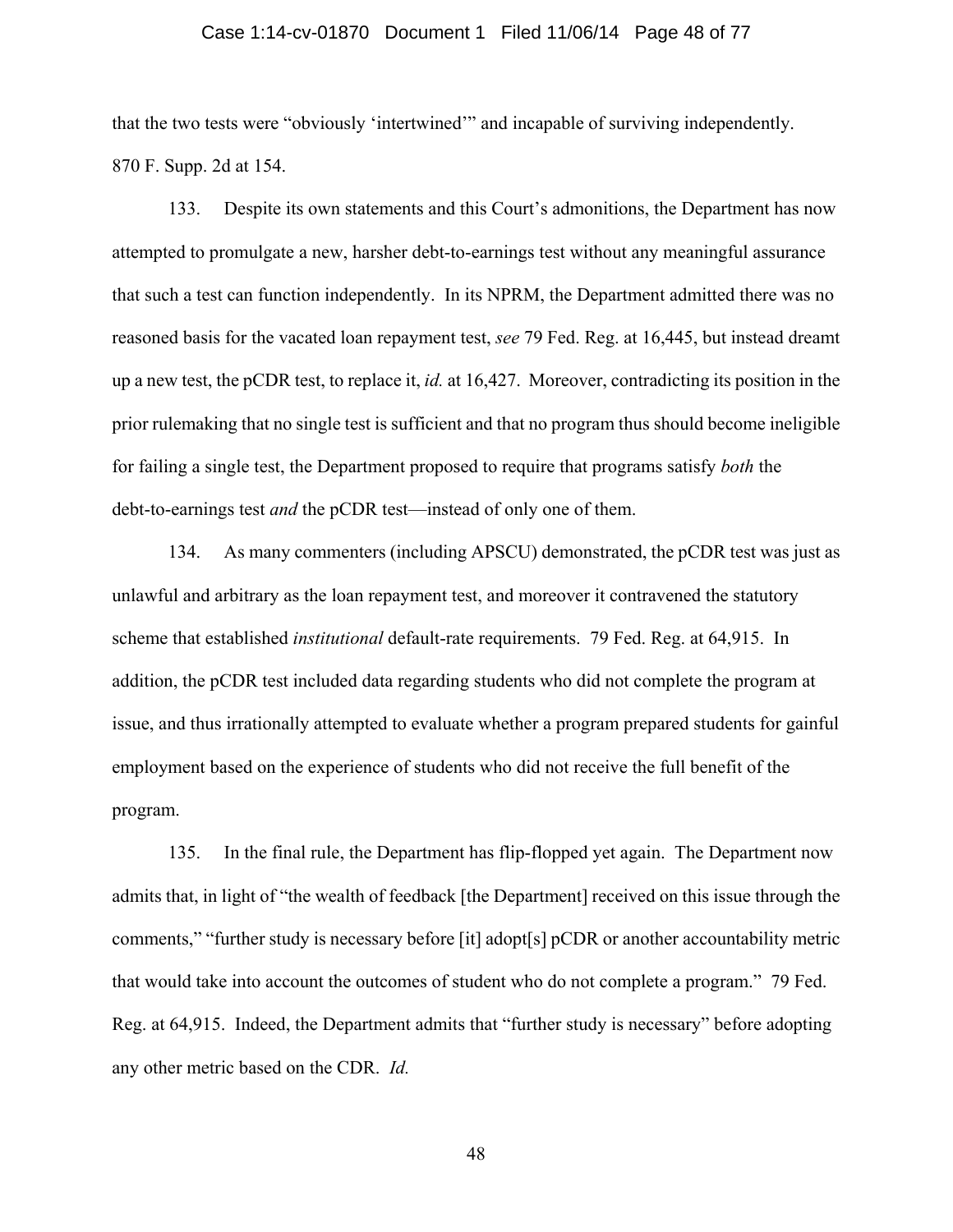#### Case 1:14-cv-01870 Document 1 Filed 11/06/14 Page 49 of 77

136. Yet, instead of replacing the pCDR test with another measure—or deferring further rulemaking until such time as the Department could undertake the "further study" it acknowledged was "necessary," *see* 79 Fed. Reg. at 64,915—the Department chose to proceed with a rule that strips programs of eligibility if they fail only a single test, the debt-to-earnings test. This latest about-face is the epitome of arbitrary and capricious agency action. The Department's current view that a single debt test is sufficient flatly contradicts its position in the 2011 rulemaking and its representations to this Court in defense of the 2011 rule that a "single percentage" cannot possibly "answe[r] the question of how much students can borrow without risking repayment difficulties," *APSCU v. Duncan*, No. 1:11-cv-01314-RC, ECF. No. 16, Dep't Cross-Motion for Summ. J., at 20 (quoting AR004016)—much less answer whether a program prepares students for gainful employment—and that multiple metrics are therefore necessary. And the Department's conclusion that the debt-to-earnings test by itself is adequate contradicts the Department's reasoning in both the 2011 rulemaking and the NPRM. The Department, however, has utterly failed to explain these fundamental changes in its position.

137. Moreover, the Department's justifications for its proposed single metric make no sense. In defending the pCDR test in the NPRM, the Department explained that the test would address the so-called "'churn' problem," i.e., "where many students are enrolling, but are dropping out." 79 Fed. Reg. at 16,483. "By including an accountability metric that reflects the outcomes of students who do not complete the program," the Department explained, "institutions would have incentive to address any high dropout and 'churn' issues or face the loss of eligibility." *Id*. at 16,541. Now, the Department has jettisoned the only metric intended to address the churn problem (pCDR), but still justifies the debt-to-earnings test by referencing the so-called churn problem. 79 Fed. Reg. at 64,890 (listing the "churn" as one of three concerns motivating the rulemaking).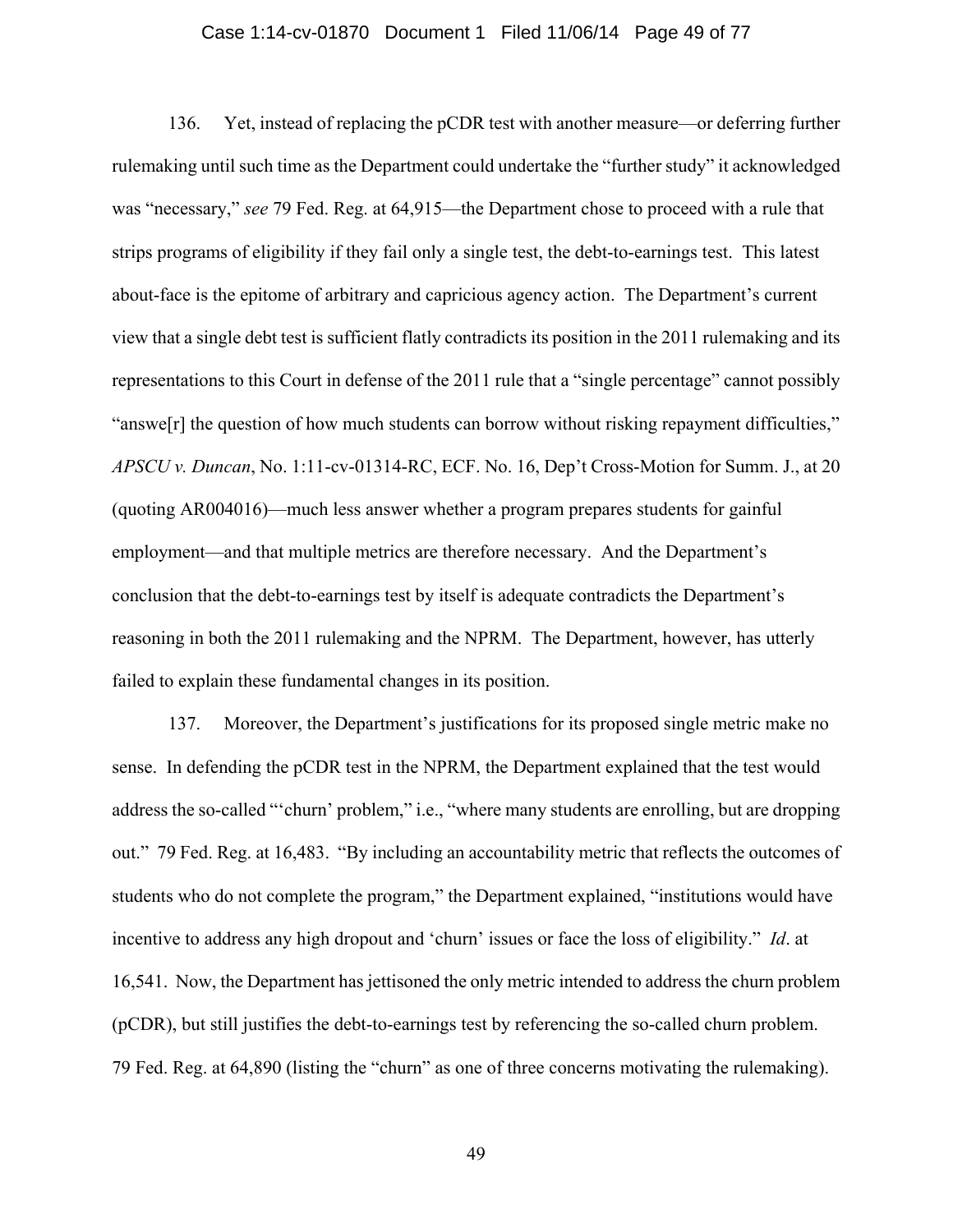#### Case 1:14-cv-01870 Document 1 Filed 11/06/14 Page 50 of 77

The Department fails to explain, however, how the debt-to-earnings measure addresses churn; nor could it. Unlike the pCDR proposal, the debt-to-earnings metric measures the debt and earnings of program *completers* only. The Department's say-anything approach to regulation is the antithesis of reasoned decisionmaking.

138. Similarly, the Department claims that the rule addresses the concern that private sector programs do "not *train* students in the skills they need to obtain and maintain jobs," 79 Fed. Reg. at 64,890 (emphasis added), yet its rhetoric throughout the final rule's preamble demonstrates that the rule is intended to measure something very different than training. Specifically, the Department admits that the rule is intended to measure whether students are earning an amount of money that the Department has subjectively decided is "enough to cover . . . major expenses." 79 Fed. Reg. at 64,894. Again, the Department's purported justifications for the rule do not relate to what the rule actually measures. The lack of rational connection between the Department's justification for the rule and the operation of the rule also evidences the rule's arbitrariness.

## **b) The debt-to-earnings test lacks any reasoned basis and is based on flawed assumptions, and the Department has failed adequately to consider the rule's negative consequences.**

139. The debt-to-earnings test is arbitrary and capricious because the metrics lack any reasoned basis and are based on flawed premises, and because the Department failed adequately to consider the negative effects of the rule.

140. The Department claims that its authority is limited to measuring whether programs "provide training that prepares students for gainful employment in a recognized occupation." 79 Fed. Reg. at 64,904. But the debt-to-earnings test measures neither whether a student was prepared for gainful employment, because earnings can be affected by myriad factors independent of a student's preparation, nor whether a student is working in a recognized occupation, because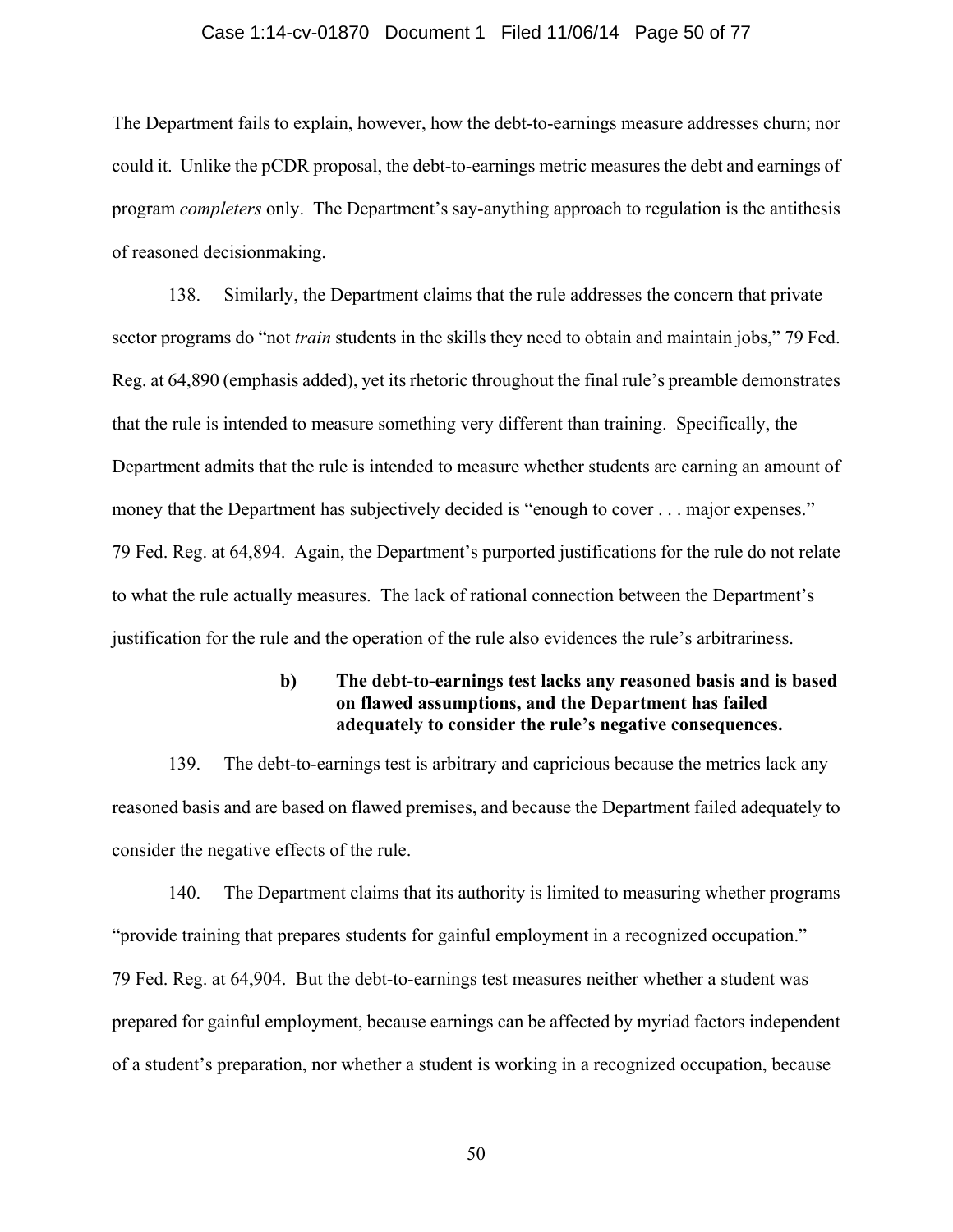#### Case 1:14-cv-01870 Document 1 Filed 11/06/14 Page 51 of 77

the metric relies on SSA earnings data that does not address the type of employment in which a student is actually engaged.

141. Moreover, the Department's claim that the debt-to-earnings test measures program quality is laid bare by the fact that the debt metrics evaluate *only* those students in a program that have received Title IV funds. For example, a student who was able to pay for her education without relying on loans or grants would not be included in the Department's debt-to-earnings calculation for the program that the student completed; whether the program prepared that student for gainful employment will have no effect on the program's performance under the Department's metrics. The Department's debt-to-earnings test thus does not test for program quality, but instead reflects the Department's own skewed view of whether a subset of students in a program earn enough to satisfy an arbitrary ratio.

142. The new debt metrics punish schools based on factors that are outside of their control. If a student chooses to defer employment after graduating to raise a family or takes a lower-paying job—or even if the student simply chooses not to work for any other reason—schools cannot control those choices. Schools also have no control over job-market conditions that may exist several years after a student completes a program, a student's individual financial circumstances, or the amount of a program's cost that a student pays for using Title IV funds as opposed to other sources. Indeed, the Department's own guidance explains that schools may not limit "on an across-the-board or categorical basis" the amount of funds that students may borrow. Dep't of Educ., *2013-2014 Federal Student Aid Handbook* 3–86 (2013), *available at*  http://ifap.ed.gov/fsahandbook/attachments/1314FSAHandbookCompleteActiveIndex.pdf. Moreover, none of these factors speak to whether a program is preparing students for gainful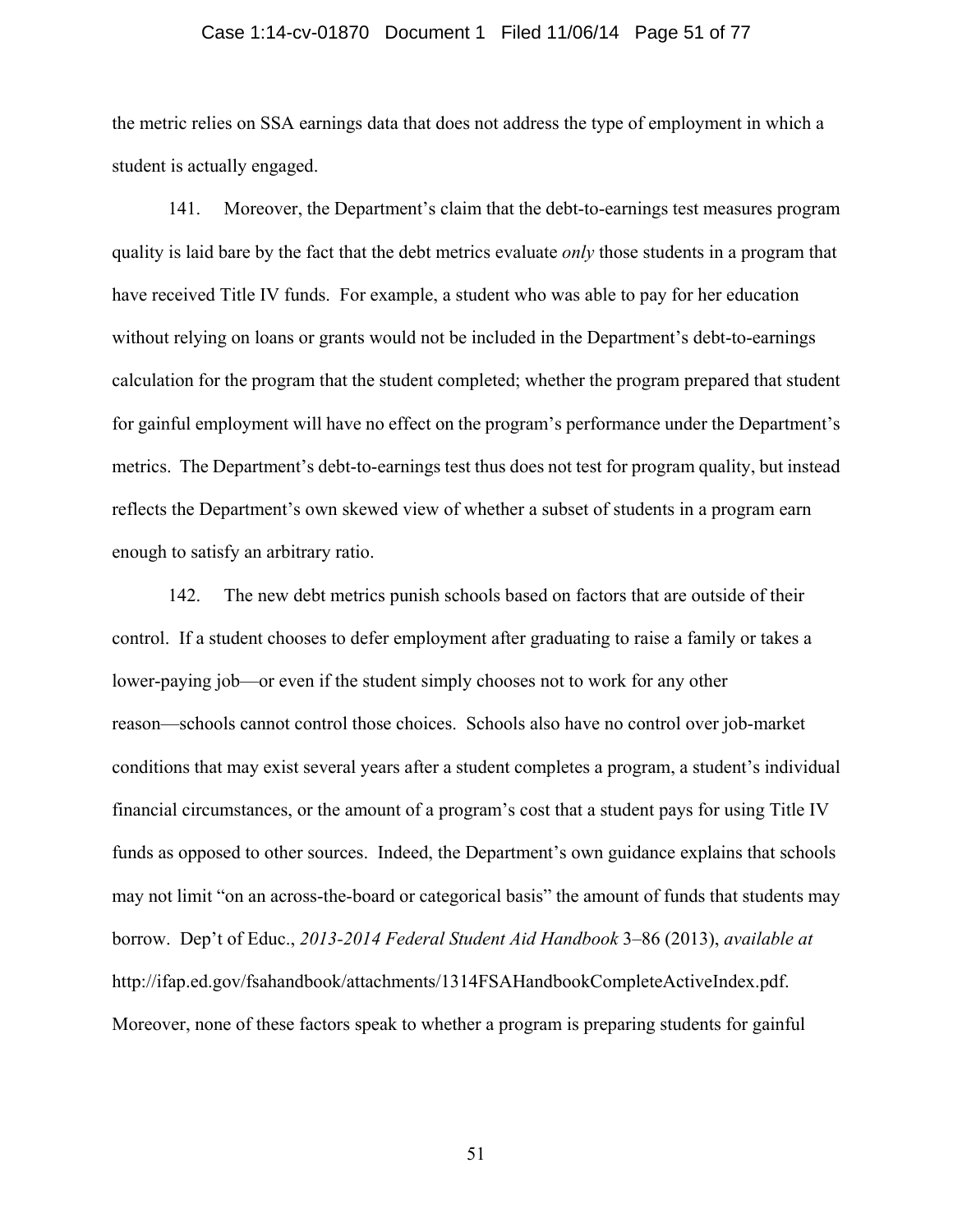#### Case 1:14-cv-01870 Document 1 Filed 11/06/14 Page 52 of 77

employment. Yet schools would nonetheless be punished under the debt metrics based on those same choices.

143. The debt-to-earnings test selects arbitrary percentages, relies on incomplete income data, and fails to account for long-term educational benefits. Both the 8 percent and the 20 percent thresholds are flawed. The Department admits that the 8 percent earnings threshold is not derived from student loan underwriting criteria, but is instead based on "mortgage underwriting criteria." 79 Fed. Reg. at 64,919; *see also* 79 Fed. Reg. at 16,638. The experts relied upon by the Department as authorities for its metric thresholds—Sandy Baum and Saul Schwartz—have already stated that the 8 percent threshold should not necessarily be applied to higher education loans. *See* Sandy Baum & Saul Schwartz, Project on Student Debt and the College Board, *How Much Debt is Too Much? Defining Benchmarks for Manageable Student Debt* 5-7 (2005), *available at* http://research.collegeboard.org/publications/content/2012/05/how-much-debt-toomuch-defining-benchmarks-manageable-student-debt.

144. The Department also has decreased the passing debt-to-discretionary income ratio from its previous rules—from 30 percent to 20 percent—but it provides no adequate justification for doing so. Rather, it merely states its "belie[f] that the stated objectives of the 2011 Prior Rule—to identify poor performing programs, to build a 'tolerance' into the thresholds, and to ensure programs are accurately evaluated as to whether they produce graduates with acceptable levels of debt—are better achieved by" using a stricter threshold and by creating a "zone" for certain programs. 79 Fed. Reg. at 64,918. Thus, while in the prior rule the Department arbitrarily inflated the threshold to 30 percent to create a cushion that purportedly would mitigate some of the negative effects of the rule—which the Department at the time concluded would have made a 20 percent threshold untenable—now the Department has chosen to jettison that cushion and to revert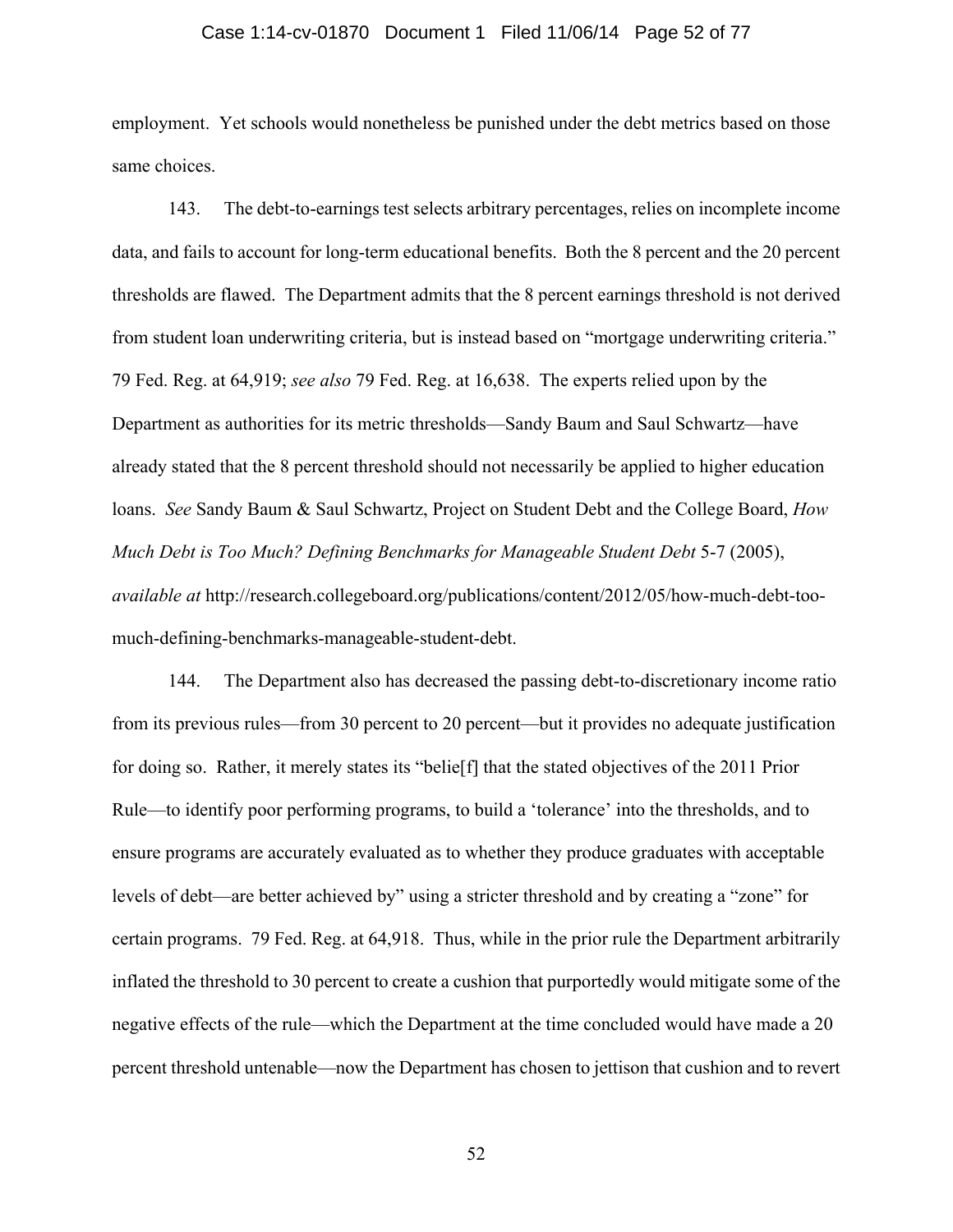#### Case 1:14-cv-01870 Document 1 Filed 11/06/14 Page 53 of 77

to the overly stringent 20 percent threshold and all the negative effects that it invites. As a result, schools will now inexplicably be required to prepare their students to earn 50 percent more income than under the prior rule just for those students to be classified as gainfully employed. These confusing and arbitrary justifications are inconsistent with reasoned decisionmaking.

145. Although the Department claims that the "zone" will give programs the opportunity to improve, it never explains how programs can do this without reducing tuition and fees: the Department states, "[b]ecause institutions have the ability to affect the debt that their students accumulate by lowering tuition and fees, we believe it is possible for zone and failing programs to improve as a result of the transitional D/E rates calculation." 79 Fed. Reg. at 64,924. But programs in the zone—that would have passed under the vacated 2011 tests—would be required to lower tuition enough to decrease students total debt loads by as much as 33 percent (or increase their annual or discretionary income by 50 percent) to move into the passing range. Forcing schools to so dramatically lower costs is not a legitimate justification for lowering the debt-to-earnings threshold. Moreover, as explained above, Congress never intended the Department to have the power to implement de facto price controls on schools, and the Department's efforts to impose these unauthorized price controls would create perverse incentives. In addition, the 90/10 rule makes it even more difficult for schools to lower tuition, as schools would risk violating that statutory command. Thus, the "zone" is no cushion at all; it is illusory.

146. Even if lowering tuition were a legitimate objective, the assumption that schools have the *ability* to do so—and to thereby systematically solve any perceived issues of student debt—is simply wrong. *See* 79 Fed. Reg. at 65,080 ("Students will benefit from lower costs, and as a result, lower debt, and better program quality as institutions improve programs that fail or fall in the zone under the D/E rates measure."). Debt levels are largely driven by students' existing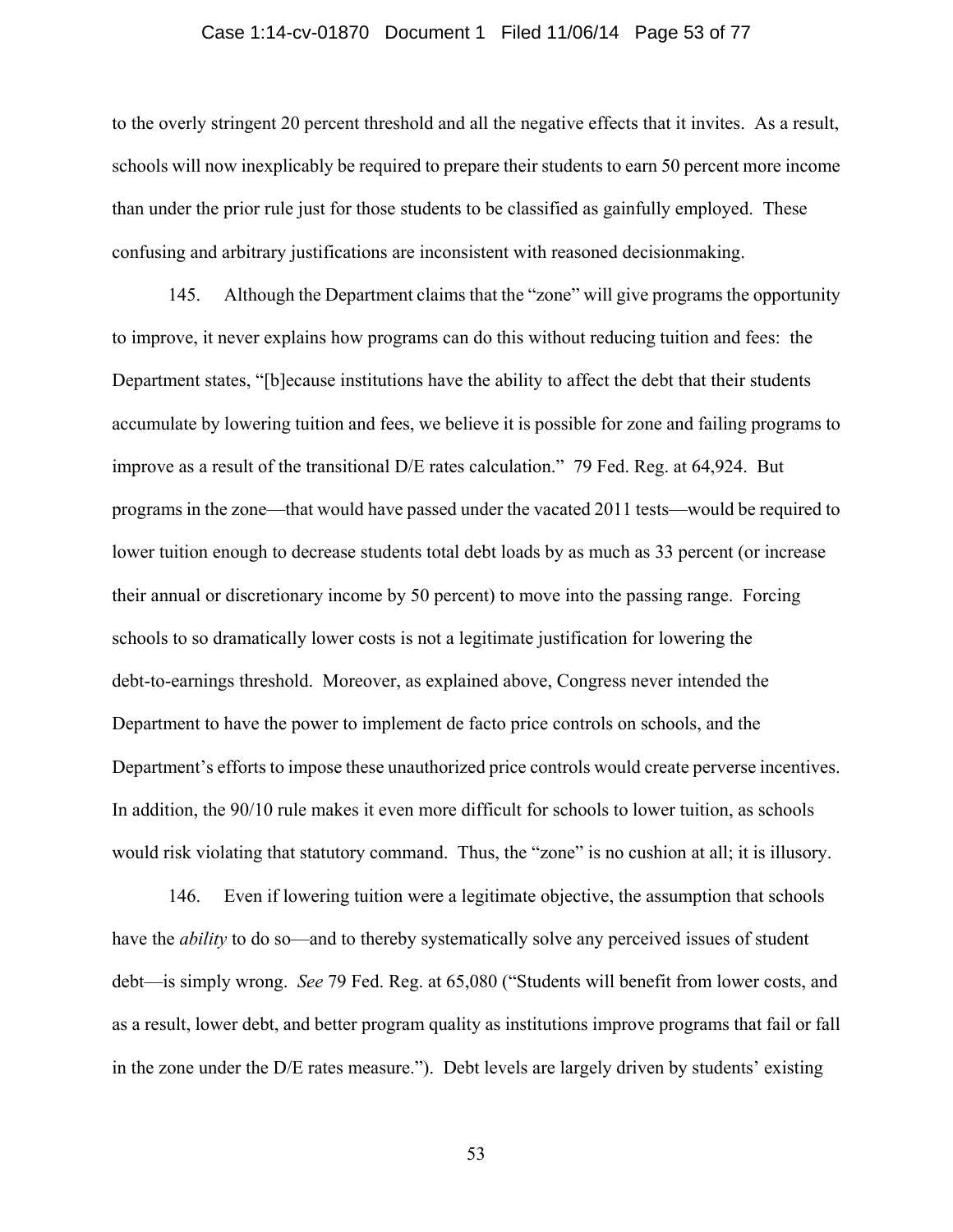#### Case 1:14-cv-01870 Document 1 Filed 11/06/14 Page 54 of 77

financial resources and their lifestyle choices rather than tuition costs. Furthermore, a school may not know that it is "failing" the Department's debt measure until several years after a program's tuition is fixed; changes made today would not be reflected in the Department's metrics until years down the road, at which point it may be too late for schools whose programs the Department deems "failing."

147. The formulas that the Department proposes to measure student earnings are also deficient. Among other things, the formulas rely on SSA data that may be inaccurate or incomplete and measure earnings only during the initial years after graduation. The Department's formulas are also based on a ten-year repayment schedule for associate's degrees and a fifteen-year schedule for bachelor's degrees, which is problematic because the Department's own studies have shown that students, regardless of the educational institution attended, have an exceedingly difficult time paying off their loans within ten or even fifteen years, *see* 79 Fed. Reg. at 64,939. For example, the Department acknowledges that, "of undergraduate borrowers from two-year institutions who entered repayment in 2002," barely half—only "55 percent"—"had fully repaid their loans" within ten years, yet the Department calculates students' loan payments assuming that *all* students in such programs do so. *Id*. The Department also acknowledges that recent cohorts of undergraduate students "are repaying their loans at slower rates." *Id.* It notes that "[o]f borrowers who entered repayment in 2002, only 44 percent of undergraduate borrowers from four-year institutions . . . had fully repaid their loans within 10 years," and simply speculates that the majority of such students will have repaid their loans in fifteen years. *Id.* Such conjecture is not reasoned decisionmaking.

148. Not only are the debt-to-earnings test and underlying metrics flawed, but two main assumptions behind the rulemaking—that public sector schools can absorb private sector students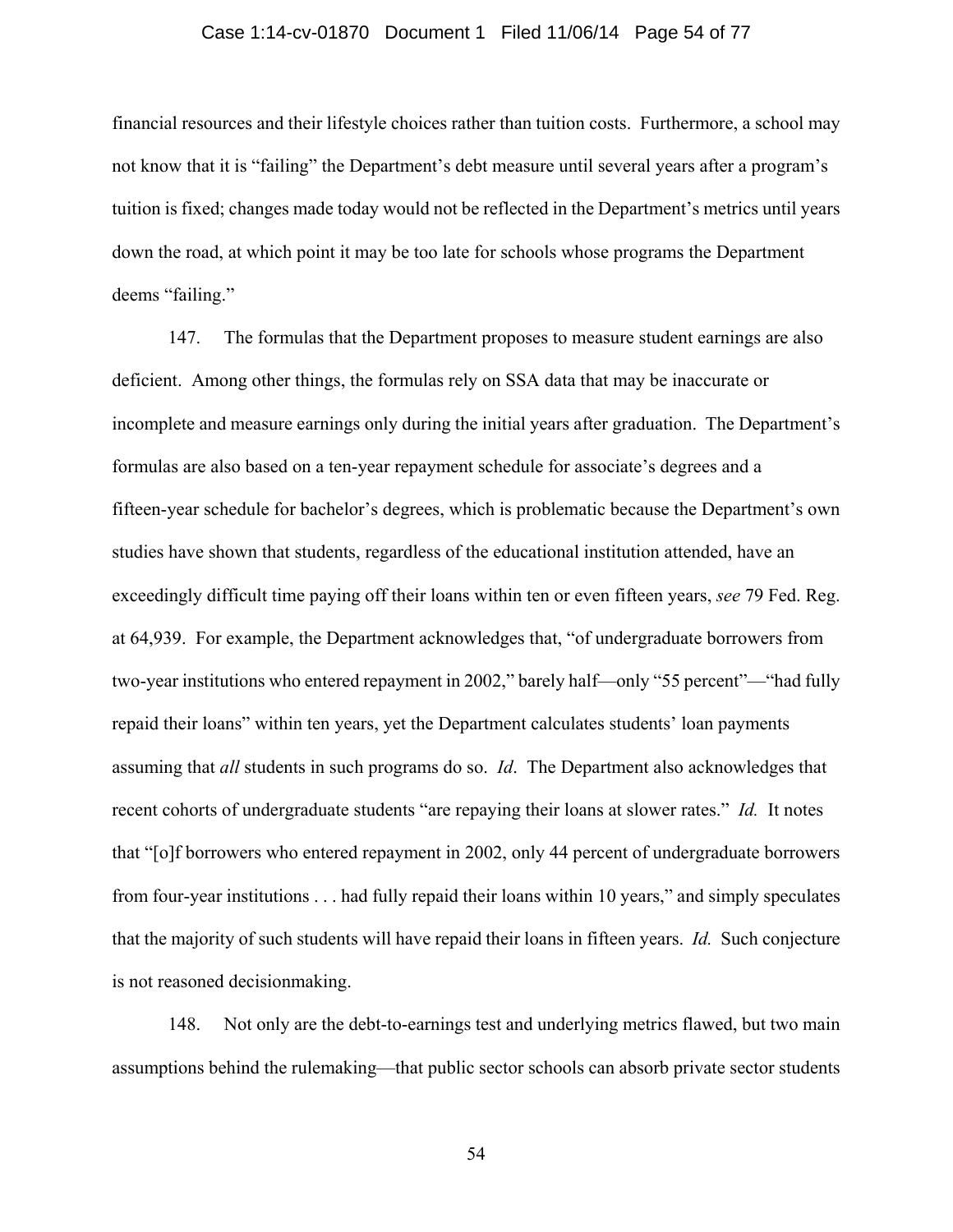#### Case 1:14-cv-01870 Document 1 Filed 11/06/14 Page 55 of 77

and that schools can regulate the debt their students incur—are also fundamentally untrue. The Department thus has failed to adequately consider central aspects of the problem that it purports to address, and it has failed to take into account potential adverse consequences.

149. One of the main premises of the Department's rule is that public sector schools will be able to absorb an influx of students no longer able to attend private sector schools. *See* 79 Fed. Reg. at 64,911; *see also* 79 Fed. Reg. at 16,608. Indeed, the Department admits that the annual transfer rate will increase by nearly 100,000—to 330,484 students—and the drop-out rates will more than double, to 110,161 students. *See* 79 Fed. Reg. at 65,090. But public and non-profit schools are either unwilling or unable to serve many of the students enrolled at private sector institutions. This is due to a variety of factors including that state governments are currently suffering from budget shortfalls, and funding has steadily declined for public colleges and universities. *See* Dep't of the Treasury with the Dep't of Educ., *The Economics of Higher Education* 4 (Dec. 2012), *available at* http://www.treasury.gov/connect/blog/Documents/ 20121212\_Economics%20of%20Higher%20Ed\_vFINAL.pdf. Even the Department admits that "[r]ecent evidence . . . suggests that for-profit institutions absorb students where public institutions are unable to respond to demand due to budget constraints." 79 Fed. Reg. at 64,904; *see also id.* at 65,074.

150. The Department also fails to account for the role of private sector schools in educating students from disadvantaged backgrounds and the impact of the rule on incentives to enroll at-risk students. As the Department admitted in the NPRM, the private sector "serves older students, women, Black students, Hispanic students, and students with low incomes at disproportionately high rates." 79 Fed. Reg. at 16,536; *see also* 79 Fed. Reg. at 69,904. As this Court has recognized in a similar context, the Department's failure adequately to address the effect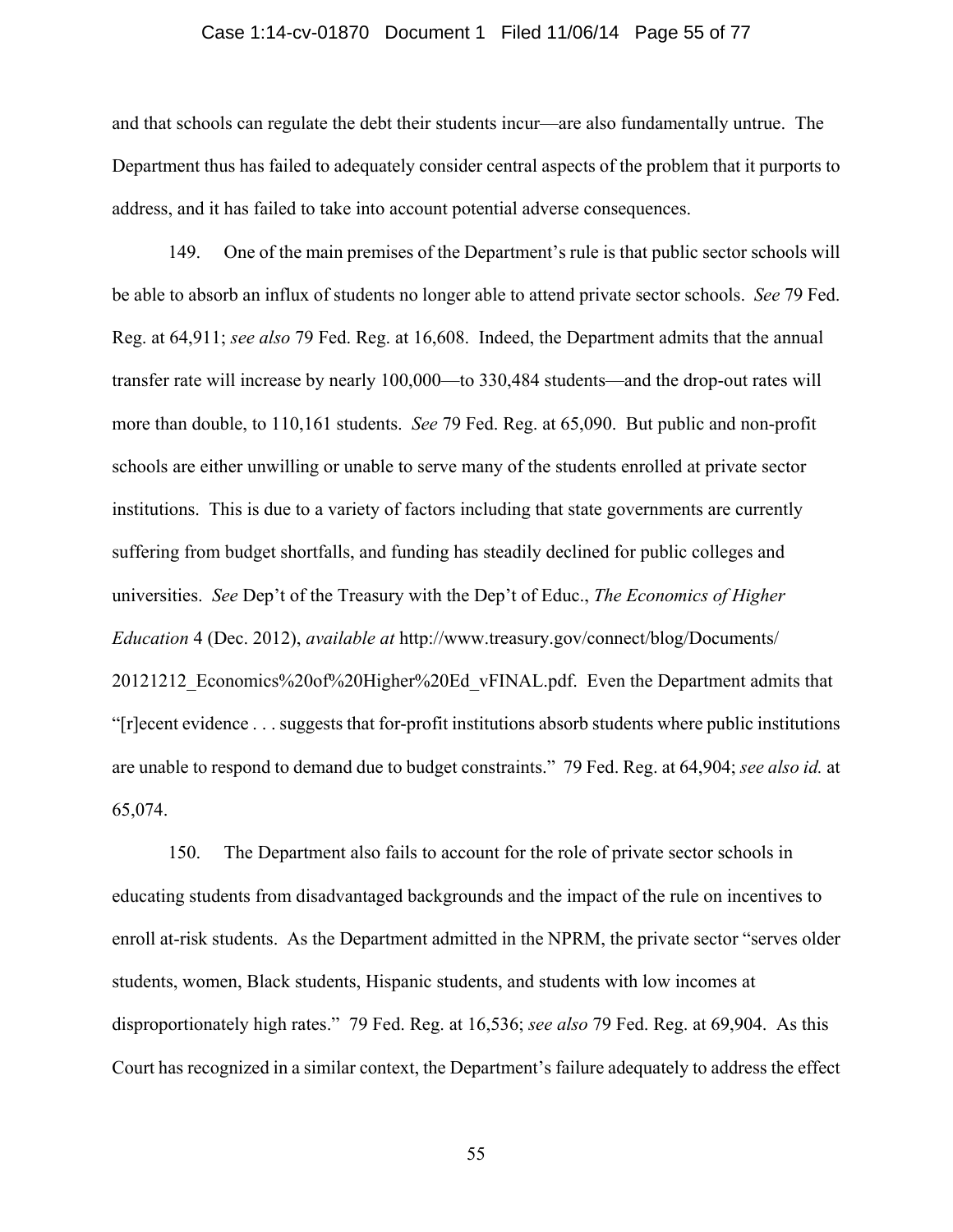#### Case 1:14-cv-01870 Document 1 Filed 11/06/14 Page 56 of 77

of its rule on educational opportunities for such students renders its regulation arbitrary and capricious and violates the APA's notice-and-comment requirements. *See APSCU v. Duncan*, \_\_ F. Supp. 3d \_\_, 2014 WL 4923023, at \*7-8 (D.D.C. Oct. 2, 2014) (remanding Department's regulation regarding compensation of school personnel because Department had failed, for the second time, to address concerns about regulation's effect on minority students' enrollment).

151. The Department suggests that there is no statistically valid correlation between institutional loan repayment rates and demographic factors such as race, gender, age, and the financial resources of incoming students. *See* 79 Fed. Reg. at 64,910. The Department's analysis is deeply flawed. Indeed, the Department admits that these variables explain 36 percent of the variance in the debt-to-annual earnings ratio in the program cohort default rate. *See id*. at 65,042; *see also* 79 Fed. Reg. at 16,544.

152. Moreover, the Department's proposal creates a disincentive for schools to offer programs with low projected earnings. To remain eligible for Title IV funds, schools may be tempted to limit enrollments in or cut programs that prepare students for socially valuable but low-paying jobs in areas such as education and social work. This could have a profound effect on women in particular, who are highly concentrated in these fields. *See* Anthony P. Carnevale, Jeff Strohl, & Michelle Melton, Georgetown University, *What's It Worth?: The Economic Value of College Majors* 33 (2011), *available at* http://cew.georgetown.edu/whatsitworth .

153. The Department also completely ignored President Obama's call to rate all colleges based on measures of access, affordability, and student outcomes, and to allocate aid based on those ratings. Under that plan, prospective students would be enabled to compare institutions on several criteria—not just on the debt and earnings of their students. *See* Kelly Field, *Obama Plan to Tie Student Aid to College Ratings Draws Mixed Reviews*, Chron. Higher Educ. (Aug. 22,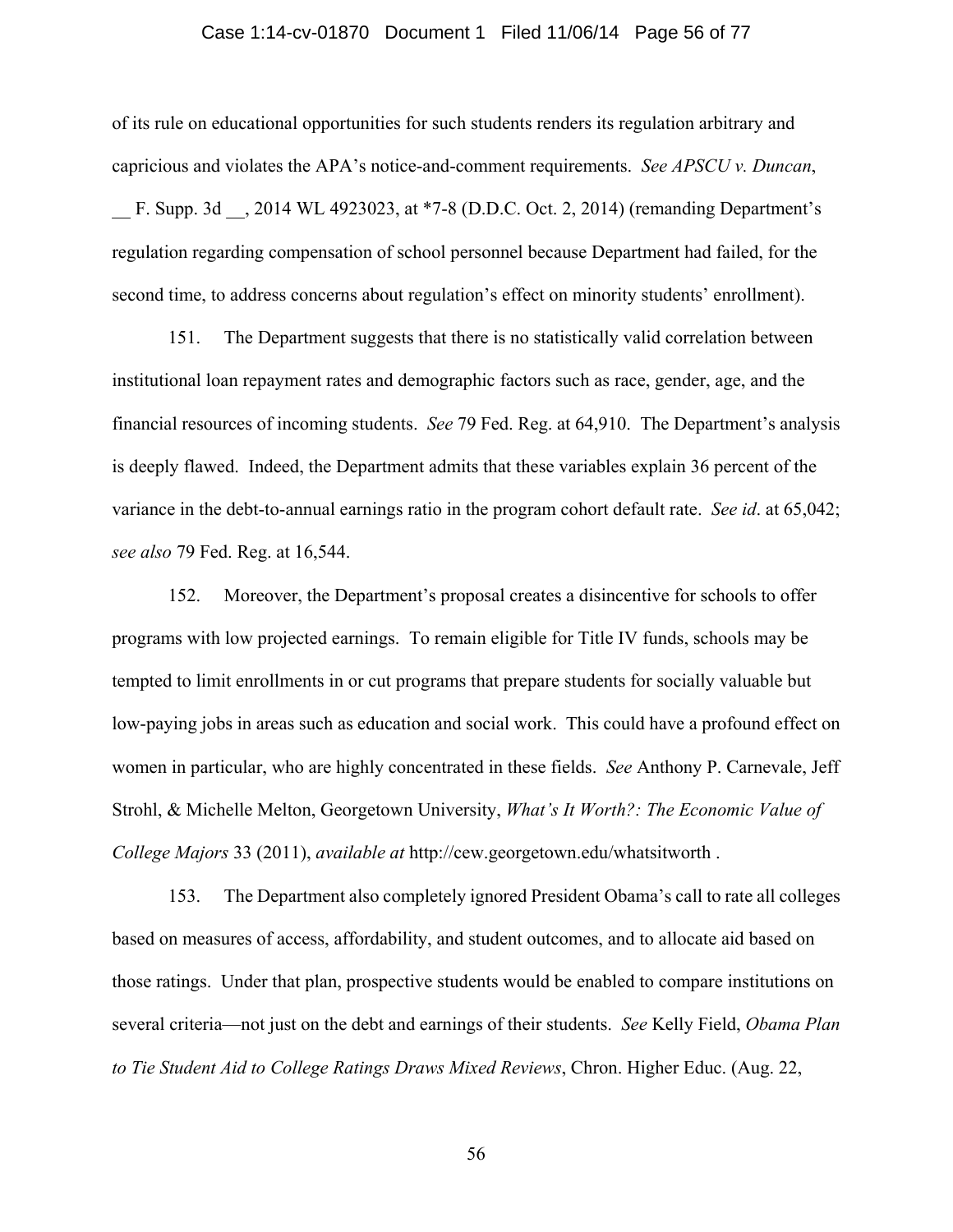#### Case 1:14-cv-01870 Document 1 Filed 11/06/14 Page 57 of 77

2013), *available at* http://chronicle.com/article/Obama-Plan-to-Tie-Student-Aid/141229. In support of that proposal, Secretary Duncan noted that the Department would consider judging colleges on how accessible they are to students from all walks of life, which would include how many students receive Pell Grants. *See* Michael Stratford, *Duncan Chides Critics of College Ratings System, Pledges To Advance Metrics*, Inside Higher Educ. (Sept. 23, 2013), *available at*  http://www.insidehighered.com/news/2013/09/23/duncan-chides-critics-college-ratings-systempledges-advance-metrics. The Department does not explain how it would reconcile this rule with the rating proposal. Nor does the Department explain why it accounts for demographics and takes a holistic approach in the ratings proposal, but does not apply the same approach in these regulations.

154. Similarly, the Department has completely ignored President Obama's recent expansion of the Pay As You Earn ("PAYE") student loan repayment program. *See* Peter Jacobs, *Obama Announces Expansion Of Student Loan Relief Plan That Will Help 5 Million With College Debt*, Business Insider (June 9, 2014), *available at* http://www.businessinsider.com/obamastudent-loan-announcement-2014-6. Under the PAYE program, the government caps a student's loan payments at 10 percent of his or her discretionary income—income above 150 percent of the poverty level—and forgives any remaining loan debt after a student makes qualifying payments for twenty years, or for only ten years if the student is employed by the government or a non-profit organization. Prior to the President's expansion of the PAYE program, only a limited subset of borrowers could take advantage of this program. The President, however, now has expanded the program to cover an additional five million borrowers. The expanded PAYE program undermines the Department's reasoning because, among other things, the expanded PAYE programs rewards with faster loan forgiveness those students who enter low-paying jobs in government or at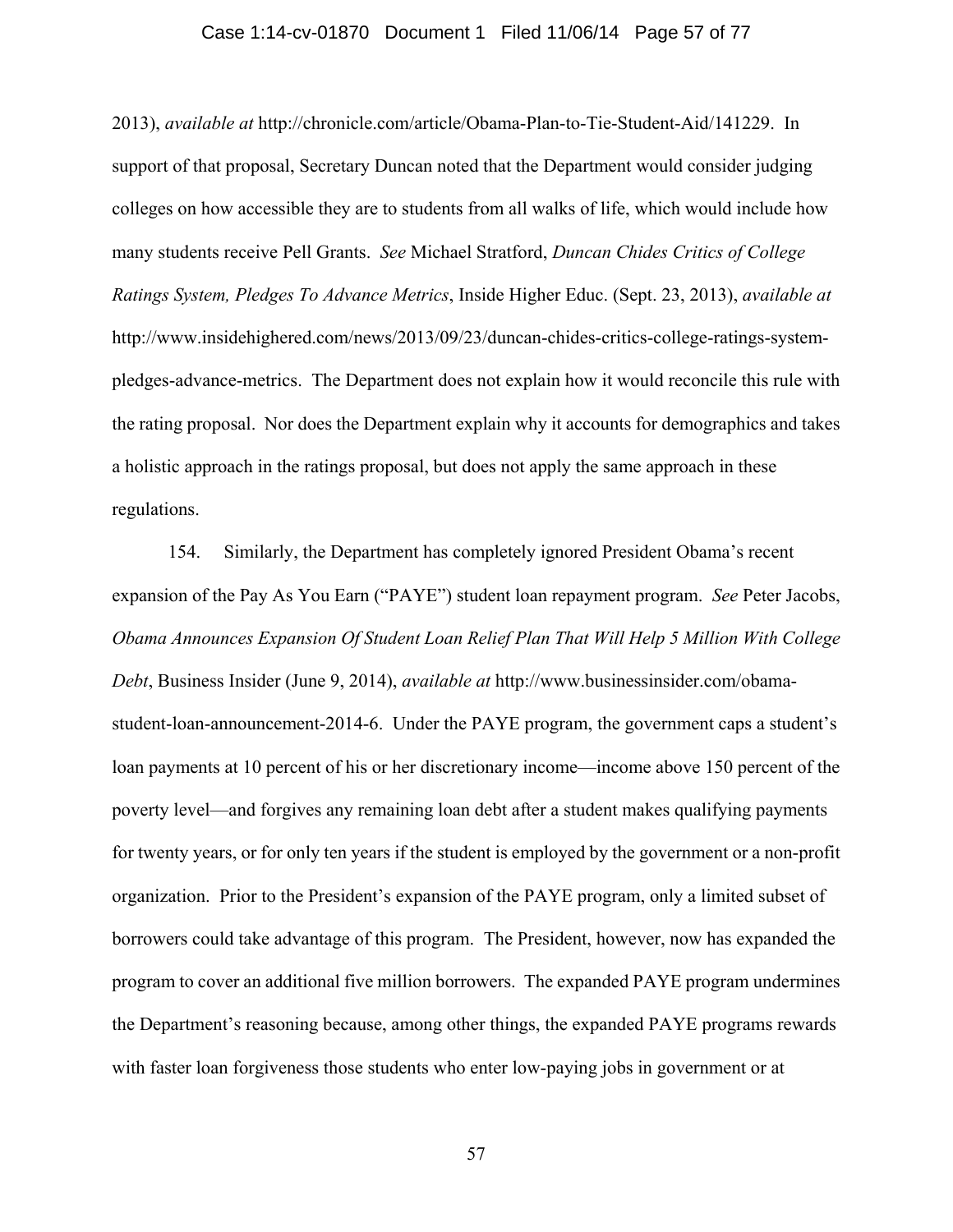#### Case 1:14-cv-01870 Document 1 Filed 11/06/14 Page 58 of 77

non-profit organizations. *Id.* The President's PAYE program provides an incentive for students to seek lower-paying jobs, but if they do, the Department's regulation will punish the educational program in which those students were enrolled. The Department's failure to consider the PAYE program is not consistent with reasoned decisionmaking.

155. The Department's debt-to-earnings test is also arbitrary and capricious because the SSA earnings data from which the Department will calculate the metrics captures all of a student's earnings, not just the portion (if any) of those earnings that was obtained from employment in a recognized occupation related to the educational program that the student completed. The Department concedes this deficiency in its data, explaining that the Department "has no way of obtaining this information because SSA cannot disclose the kind of individual tax return data" that would be necessary to distinguish the portion of a student's income attributable to one job from that attributable to another, and that "there is no practical way to directly connect a particular GE program with earnings achieved relatively soon after completion." 79 Fed. Reg. at 64,953. The fact that the Department admittedly lacks any data that is actually probative of the outcome that the Department seeks to measure does not mean the Department may base findings of ineligibility on the next-best data it can find. Rather, it means that Department has no reasoned basis to impose such regulations unless and until it can identify reliable data that addresses the relevant question. The Department argues that its "regulations are built on the inference that earnings in the period measured are reasonably considered to be the product of the quality of the GE program that the wage earner completed," *id.*, but it cites no evidence in support of that conjecture.

156. The Department's debt-to-earnings test is arbitrary and capricious also because it bars a school whose program is deemed failing not only from offering that particular program for a period of three years, but offering any other program—at *any* credential level—that shares the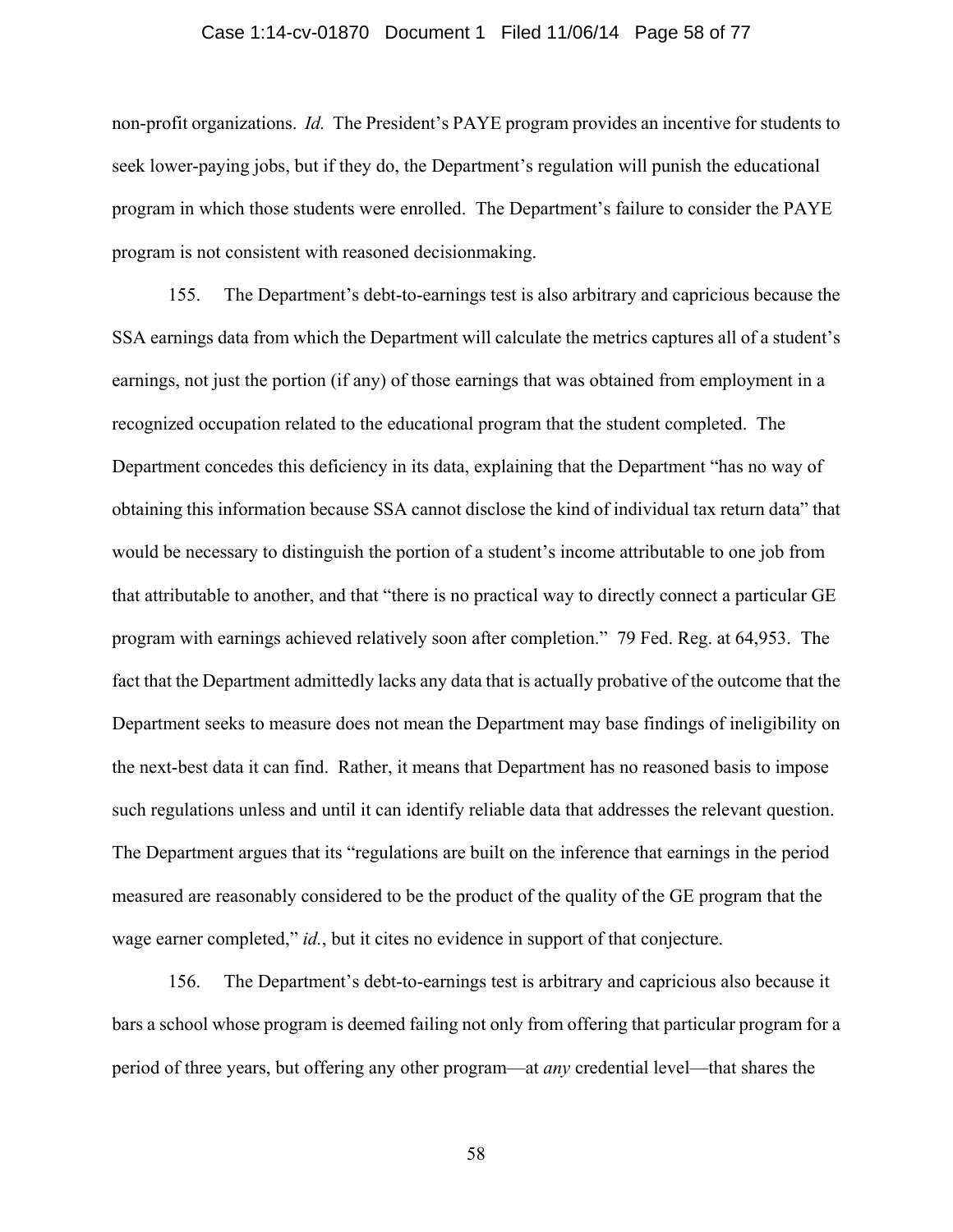#### Case 1:14-cv-01870 Document 1 Filed 11/06/14 Page 59 of 77

same four-digit CIP code. *See* 34 C.F.R. § 668.410(b)(2)(iv); 79 Fed. Reg. at 64,973. There is no reason why a school whose certificate or associate's degree program in a particular field is deemed ineligible based on the earnings and debt of its students should be prohibited from offering a program in the same field that leads to a *different* credential, that may differ in length, cost, curriculum, and that may result in different career opportunities for the student.

157. The Department's debt-to-earnings test is arbitrary and capricious for the additional reason that it renders ineligible for three years programs that are voluntarily discontinued by an institution in response to the Department's preliminary calculations. In applying the debt-to-earnings test, the Department will first calculate a "draft" debt-to-earnings ratio, which it publishes to the school and allows limited opportunity for challenge, before issuing a final ratio. 34 C.F.R. § 668.405(a). If a school elects to voluntarily discontinue a program that is deemed "failing" or "in the zone" in the Department's *draft* calculation, the Department will nonetheless deem the program ineligible for three years—just as if the program had actually failed for two out of three years or been in the zone or failing for four years—unless the program passes under the *final* debt-to-earnings ratio. 34 C.F.R. § 668.410(b)(2). A program may be voluntarily discontinued for any number of reasons, including because a school may wish to suspend a program temporarily to consider possible improvements. And when a school has discontinued a program, it has little incentive aside from this regulation, and may lack the time and resources, to challenge a *draft* finding by the Department regarding the program's debt-to-earnings ratio. But under the Department's regulation, whatever the reason for voluntarily discontinuing the program, it would be deemed ineligible for three years based on the Department's untested draft determination.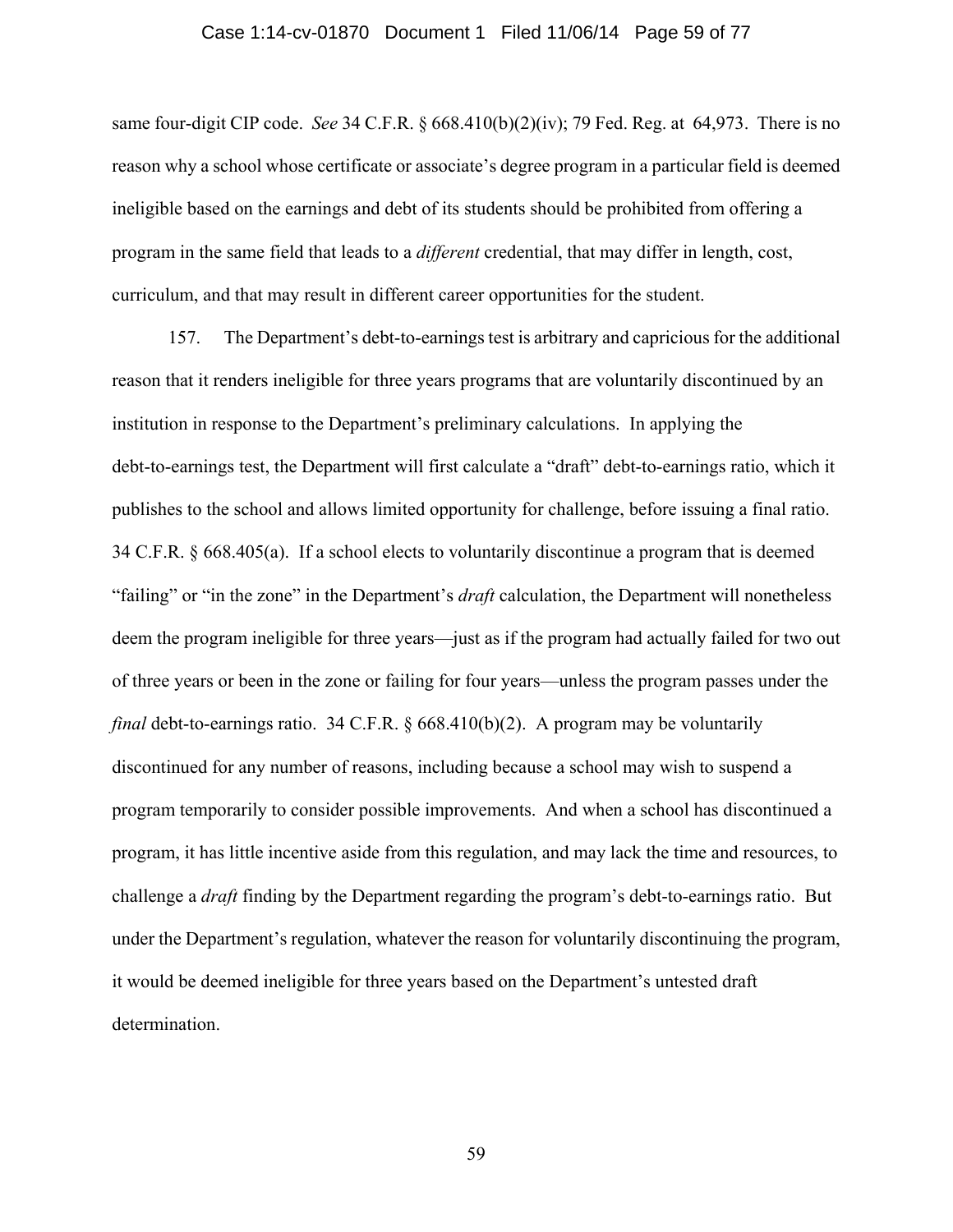## **c) The debt-to-earnings test unfairly targets private sector schools.**

158. The regulation rests on premises that unfairly target private sector schools based on concerns that are not unique to them and that are entirely unrelated to whether these schools prepare students for a job that pays.

159. The Department justified its final rule, in part, on the flawed assumption that private sector schools cost taxpayers more than their public sector counterparts. *See* 79 Fed. Reg. at 64,905. But private sector schools consume far fewer taxpayer dollars than their public and non-profit counterparts. Bradford Cornell & Simon M. Cheng, Charles River Assoc. for the Coalition for Educ. Success, *An Analysis of Taxpayer Funding Provided for Post-Secondary Education: For-profit and Not-for-profit Institutions* 2 (Sept. 8, 2010), *available at*  http://www.intered.com/storage/deptofed/TotalTaxpayerCost Sept09.pdf. And the Title IV funds that private sector schools receive are generally in the form of loans, which, through repayment and interest, reap huge profits for the government. Unlike private sector schools, public institutions benefit from state subsidies—which are generally not paid back to the government—so the cost to the public is higher. *See* Bob Kerrey and Jeffrey T. Leeds, A Federal Anti-Education Plan, Wall Street J. (Nov. 19, 2013), *available at* http://online.wsj.com/articles/ SB10001424052702303531204579204212758620396 .

160. The Department also justifies the rule on the ground that there are lower rates of completion at private sector schools. *See* 79 Fed. Reg. at 64,906. Again, this concern has nothing to do with whether a private sector school offers programs that prepare students who do complete the program for a job that pays. It is also entirely misplaced. The Department itself has found that private sector students who attend a two-year institution graduate at much higher rates than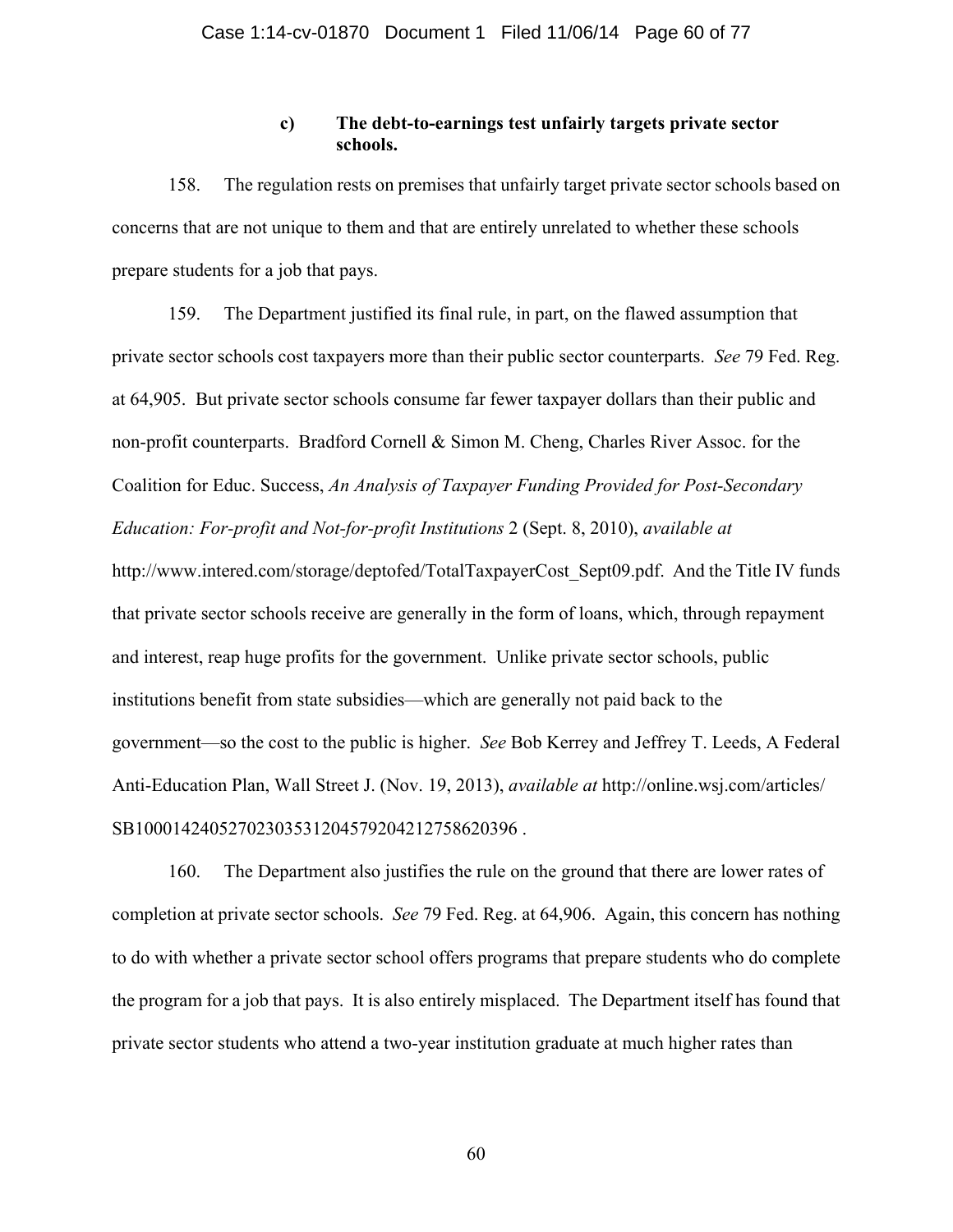#### Case 1:14-cv-01870 Document 1 Filed 11/06/14 Page 61 of 77

students who attend two-year public institutions. *See* NCES, *Enrollment in Postsecondary Institutions, Fall 2012*, above.

161. The Department also contends that private sector schools engage in aggressive sales and recruiting practices. *See* 79 Fed. Reg. at 64,907. Once more, these concerns are entirely unrelated to whether students will graduate and ultimately be successful in the working world. In any event, Congress and many States have already addressed these concerns through other laws, regulations, and enforcement mechanisms.

162. As explained above, the Department's bias and bad faith are also evident in its comments about private sector schools, in its refusal to allow APSCU's nominees to participate in the negotiated rulemaking sessions even though they represented the institutions that would be disproportionately affected by the proposed rule, and in its reliance, in justifying the regulation, on multiple flawed sources—untested *qui tam* suit allegations, an error-ridden GAO report, the partisan document that it misleadingly refers to as the HELP report, and a bogus statistic comparing high school dropouts to private sector school graduates.

163. The Department's bias against private sector schools was also clear in its most recent calculation of institutional CDRs, in which the Department admitted to adjusting its calculations in a manner that benefited public institutions like two-year community colleges. *See* Jeff Baker, Director, Policy Liaison and Implementation, Federal Student Aid, *Adjustment of Calculation of Official Three Year Cohort Default Rates for Institutions Subject to Potential Loss of Eligibility* (Sept. 23, 2014), *available at* http://www.ifap.ed.gov/eannouncements/092314 AdjustmentofCalculationofOfc3YrCDRforInstitutSubtoPotentialLossofElig.html; *see also* Michael Stratford, *Reprieve on Default Rates*, Inside Higher Educ. (Sept. 24, 2014),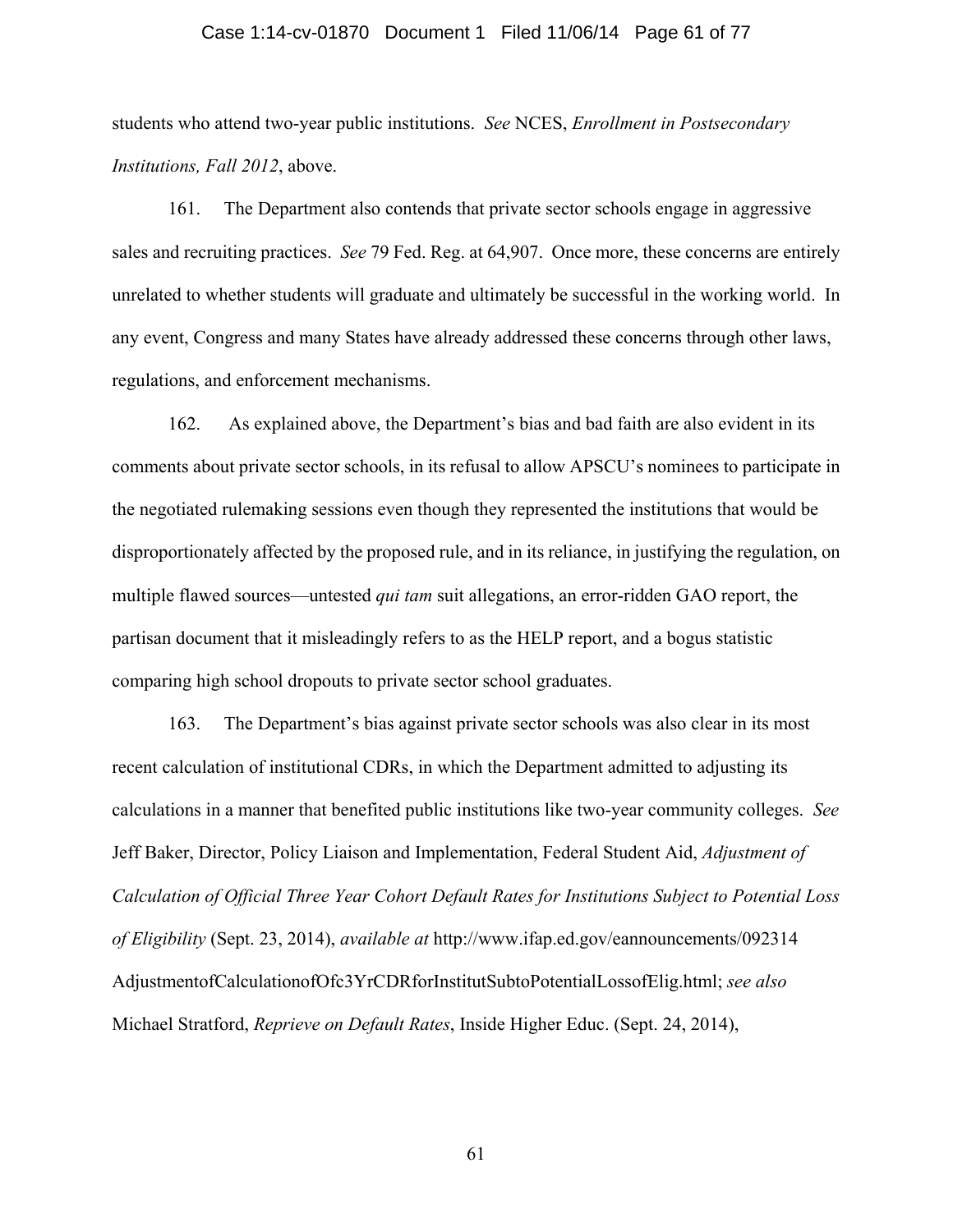#### Case 1:14-cv-01870 Document 1 Filed 11/06/14 Page 62 of 77

https://www.insidehighered.com/news/2014/09/24/education-dept-tweaks-default-rate-calculatio n-help-colleges-avoid-penalties.

164. The disproportionate effect of the regulations on private sector schools also illustrates the Department's bias. By the Department's own calculation based on 2012 data, of 1,445 programs subject to the gainful employment regulations that would have been deemed failing or in the zone under the new regulations, 99 percent (1,431) were for-profit private sector programs. 79 Fed. Reg. at 65,064. The 99 percent figure is a change from the proposed rule, which would have affected private sector and public sector schools more evenly. *See* 79 Fed. Reg. at 16,493. Additionally, 34.1 percent of for-profit private sector programs would fail or fall in the zone, compared to just 0.3 percent of public sector programs and 4.3 percent of non-profit private sector programs. *Id.*

165. The consequences that would flow from application of the Department's metrics to more "traditional" schools also demonstrate the Department's bias. Indeed, according the Department's own study, more than 26 percent of graduates from four-year public colleges and 39 percent of graduates of private four-year colleges are not "gainfully employed" under the Department's metrics. *See* Jennie H. Woo, U.S. Dep't of Educ., *Degrees of Debt*, above. Yet, the Department is not prepared to say that these programs do not prepare students for gainful employment, and targets only private sector schools and the students that they serve.

166. The Department also ignores well-substantiated studies that show that student outcomes at private sector schools are almost identical to student outcomes at comparable traditional schools, even though private sector schools serve a high proportion of at-risk students. *See, e.g.*, David J. Deming, Claudia Goldin, & Lawrence F. Katz, *The For-Profit Postsecondary School Sector: Nimble Critters or Agile Predators?*, 26 J. of Econ. Perspectives 139, 158 (Winter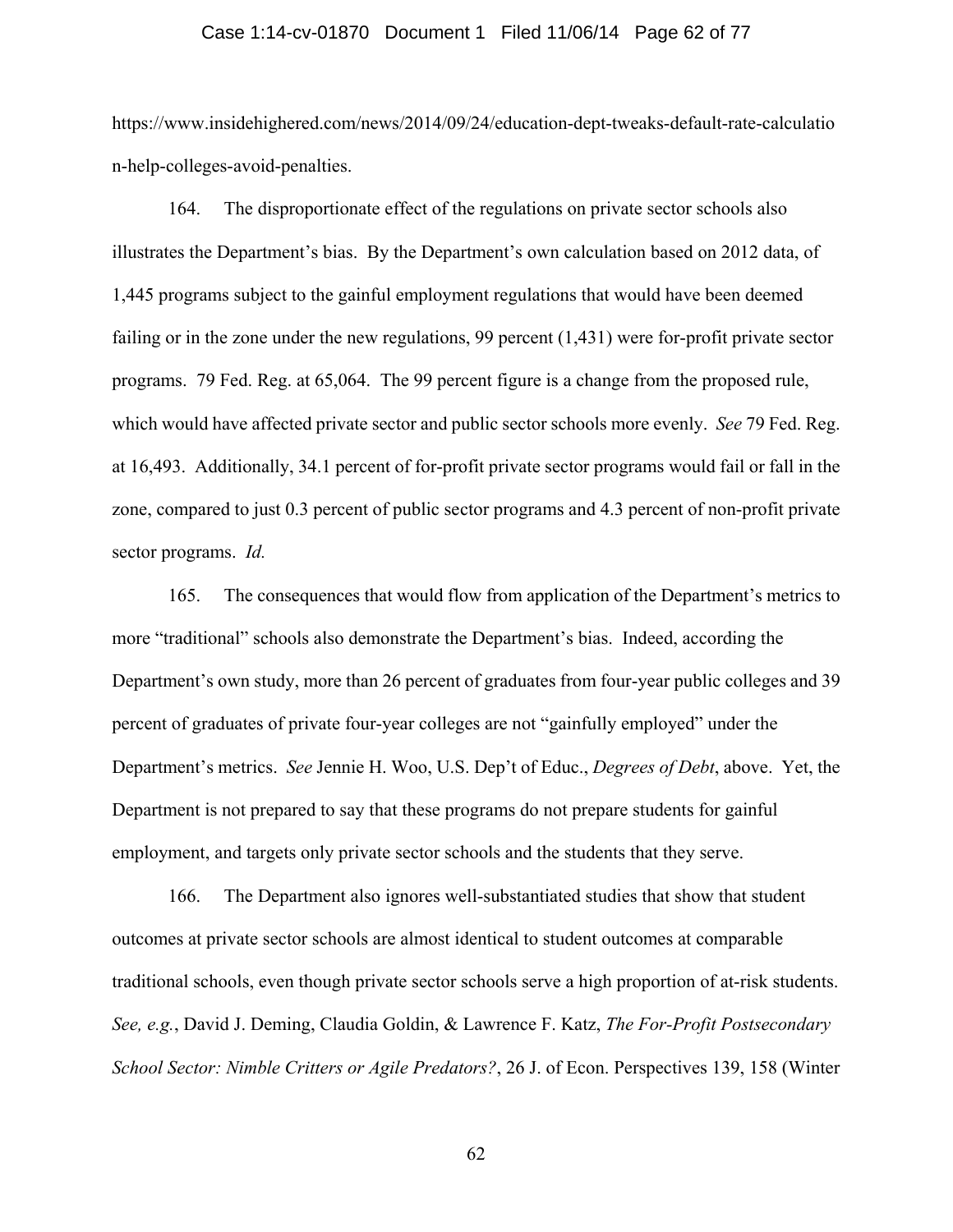#### Case 1:14-cv-01870 Document 1 Filed 11/06/14 Page 63 of 77

2012) (finding that private sector schools have a higher first-year retention rate than comparable public and non-profit schools and that first-year retention correlates with a higher probability of obtaining a degree); GAO Report, *Postsecondary Education: Student Outcomes Vary at For-Profit, Nonprofit, and Public Schools*, GAO-12-143, at 63 (Dec. 7, 2011), *available at*  http://www.gao.gov/products/GAO-12-143 (finding that private sector schools had higher or similar graduation rates compared to public and non-profit schools). In many cases, nearly identical programs offered at both traditional and private sector schools would lead to the same student outcomes, but only the private sector schools are regulated based on those outcomes.

167. The Department has yet to offer any plausible explanation of why it is reasonable to use the "gainful employment" language in the HEA to punish private sector schools for perceived student debt issues that are not unique to them. Indeed, the Department's choice to target private sector schools in this way has led many in government to denounce the rule as discriminatory. *See, e.g.*, Senator Roger Wicker, "*Gainful Employment" Rule Discriminates [Against] Vocational Schools, Community Colleges* (May 6, 2014), *available at* http://votesmart.org/public-statement/ 870622/wicker-gainful-employment-rule-discriminates-vocational-schools-community-colleges; Education & The Workforce Committee, *Members Denounce New Gainful Employment Regulation* (Mar. 14, 2014), *available at* http://edworkforce.house.gov/news/documentsingle. aspx?DocumentID=372950; *see also* Janet Napolitano Ltr. to Sec. Duncan, et al. (May 13, 2014) (explaining that the Department should abandon the gainful employment rule and adopt a measure that will apply to "all participating institutions, including public and private universities, and for-profit and non-profit colleges"). The Department claims that the "gainful employment" provisions of the statute do not permit the Department to impose similar regulations on traditional schools, yet it claims the regulations are independently authorized by other statutory provisions.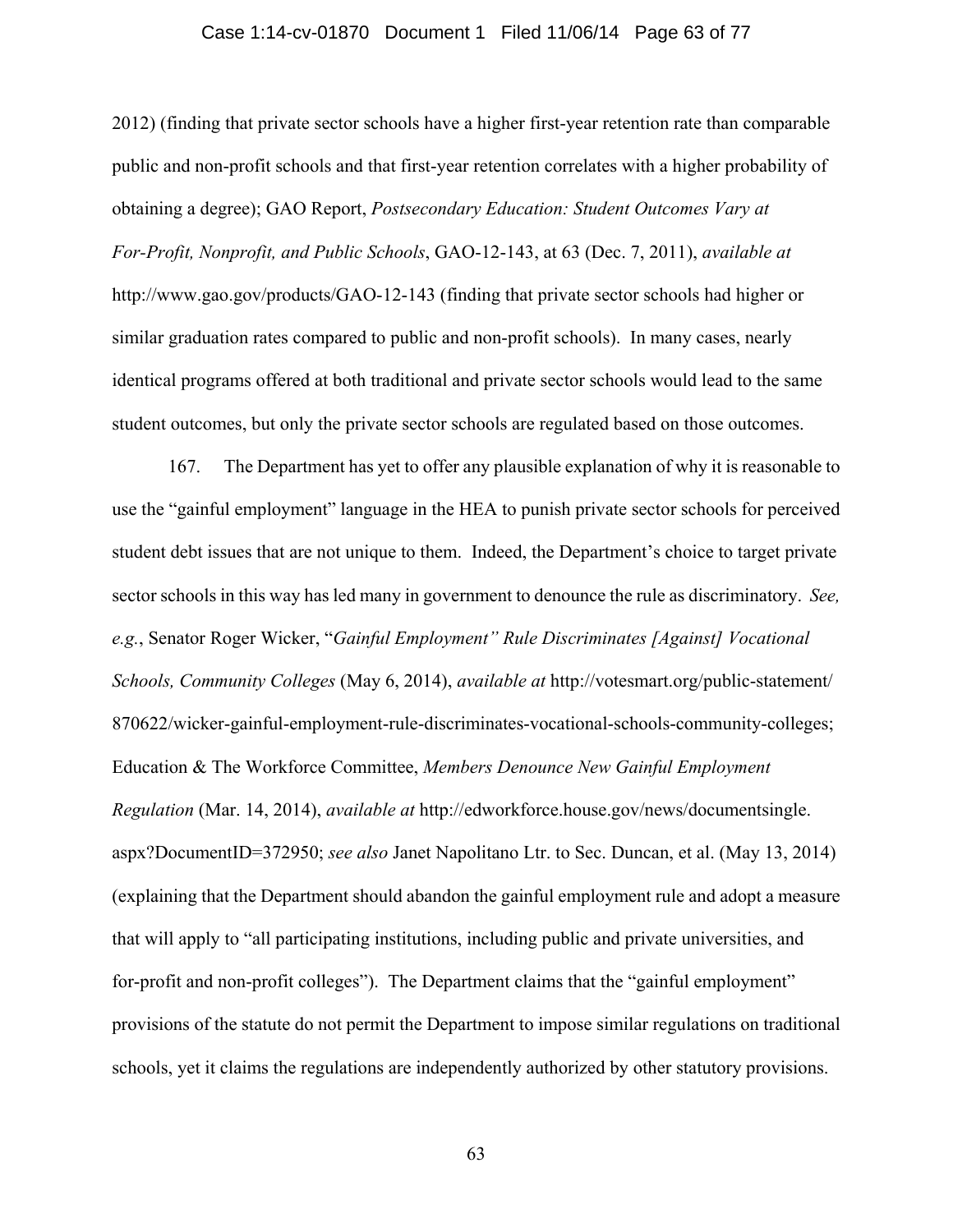#### Case 1:14-cv-01870 Document 1 Filed 11/06/14 Page 64 of 77

79 Fed. Reg. 64,890-91 (citing 20 U.S.C. §§ 1221e-3 and 3474). If those other statutory provisions did authorize the Department to regulate in this area (and they do not), the Department's only asserted basis for singling out private-sector schools for disfavor is illusory.

#### **d) The rule is impermissibly retroactive.**

168. The rule is arbitrary and capricious because it is impermissibly retroactive. The rule will (absent this Court's intervention) take effect on July 1, 2015. 79 Fed. Reg. at 64,890. The calculated debt-to-earnings ratios for the 2014–2015 award year would be based on the earnings and debt of students who completed a program in the 2010–2011 or 2011–2012 award years (where the two-year cohort period applies) or in 2008–2009, 2009–2010, 2010–2011, or 2011– 2012 award years (where the four-year cohort period applies). 34 C.F.R. §§ 668.401, .402, .404; *see also* 79 Fed. Reg. at 64,929, 64,961. Even if schools were able to affect their students' employment outcomes and decisions regarding how much debt to incur, so as to alter the schools' performance on the proposal's metrics going forward, schools cannot do anything to alter debt-to-earnings ratios for *past* years. No action schools take today can alter decisions that students made years ago to enroll in the program or how much debt to incur. Nor can schools change now the curriculum and other benefits that they provided to former students who completed a program years ago so as to affect their employment opportunities.

169. These concerns are particularly acute here because the inclusion of income and debt data from 2009, 2010, and 2011 will skew programs' performance significantly downward due to the severe recession during those years.

170. The Department purports to mitigate this retroactive effect in part by providing an alternate debt-to-earnings metric during a "transition period" after the rule initially takes effect, the length of which is based on the credential level of the program. *See* 79 Fed. Reg. at 64,947-48. "For a GE program that is failing or in the zone for any award year during the transition period, in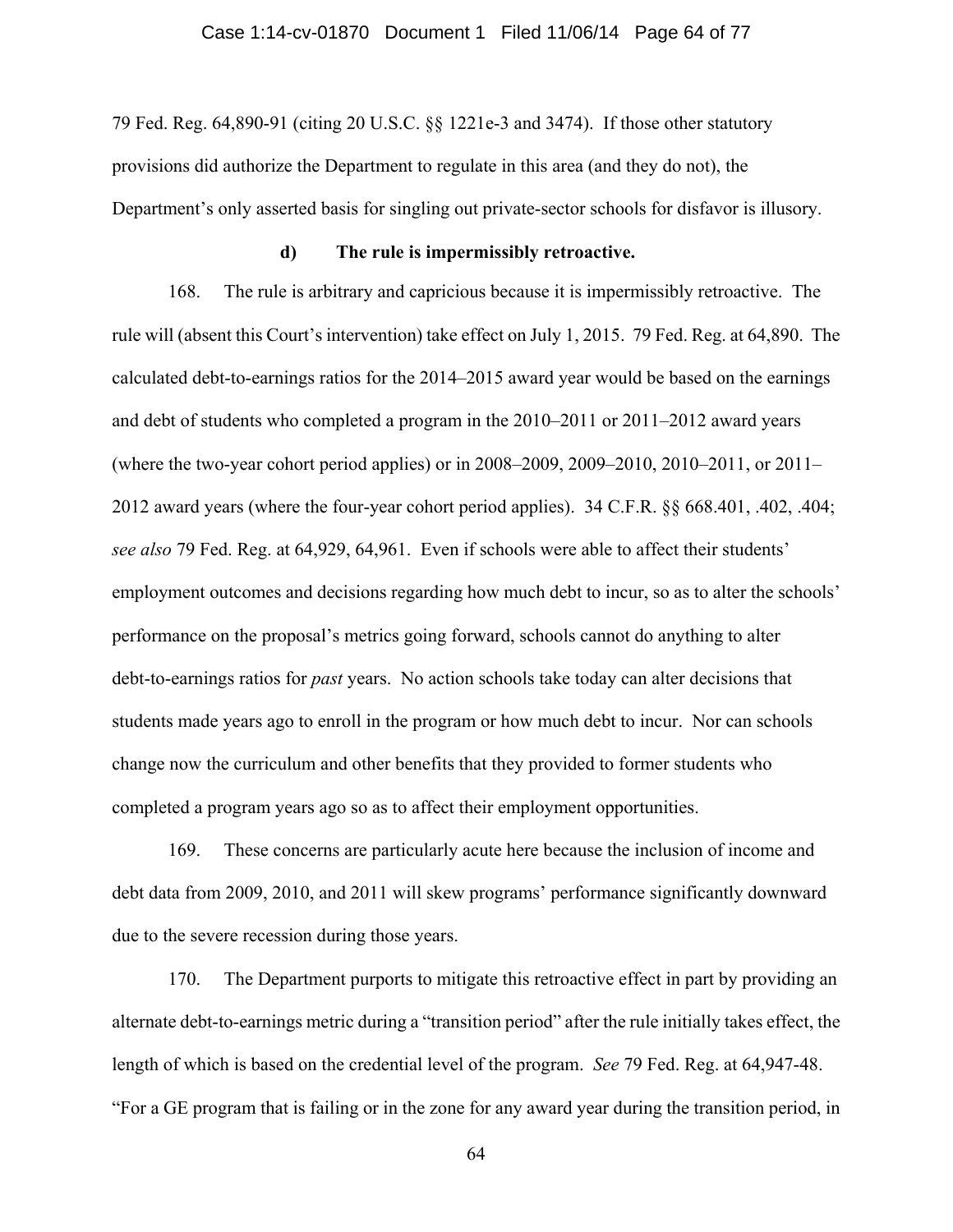#### Case 1:14-cv-01870 Document 1 Filed 11/06/14 Page 65 of 77

addition to calculating the regular D/E rates the Department will calculate alternate, or transitional, D/E rates using the median loan debt of the students who completed the program during the most recently completed award year instead of the median loan debt for the two-year cohort." *Id.* at 64,948. For example, for the 2014-2015 award year, a program that fails the debt-to-earnings test based on the current earnings and debt of students who completed the program in 2010-2011 or 2011-2012 may nonetheless satisfy that test by calculating the debt-to-earnings ratios using the median load debt of students who completed the program in 2014-2015. *Id.*

171. The transitional debt-to-earnings metrics do not cure the impermissible retroactivity of the Department's rule. Even for the transitional rates, the data used to calculate the earnings component remain the same, i.e., the transitional debt-to-earnings calculation still will depend on the earnings of students who completed the program years earlier. The numerator of the debt-to-earnings ratio will change, but the denominator will not. *See* 34 C.F.R.  $§ 668.404(g)(2)(ii)$ . Schools, however, cannot do anything today to alter the employment opportunities available to students who have already completed a program, let alone affect the individual employment choices that prior students made.

172. The debt component of the debt-to-earnings ratio also will depend, even under the transitional rates, on the experiences of students that occurred prior to the rule's publication or effective date. As the Department explains, for the 2014–2015 award year, it will rely on the median loan debt of students who completed the program during the 2014–2015 award year. 79 Fed. Reg. at 64,948. Many if not all of the students who have completed or who will complete a program in the 2014-2015 award year decided how much debt to incur long before the rule's publication on October 31, 2014, or its effective date in July 2015. Schools can do nothing today to alter the amount of loan debt that such students chose to incur.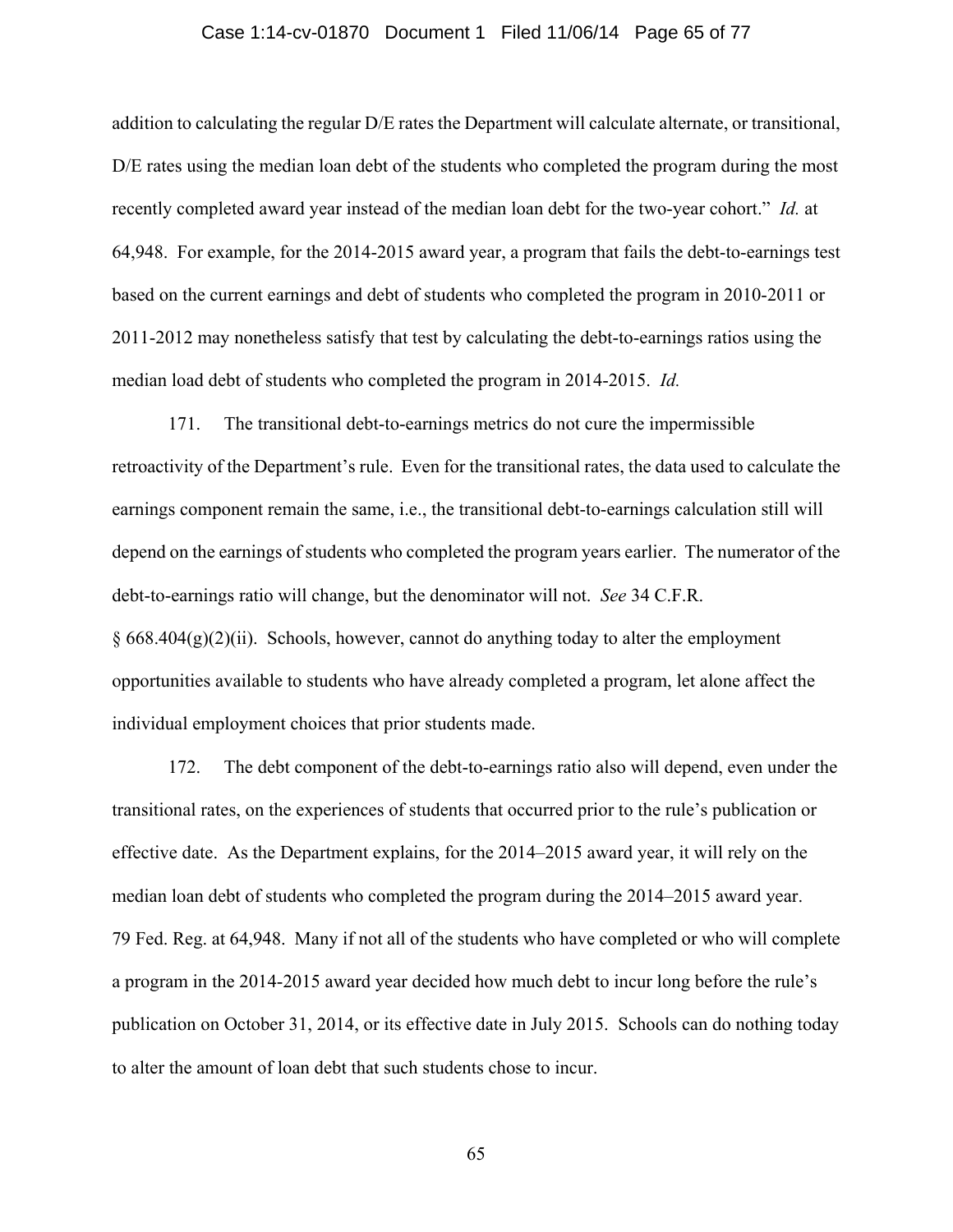# **e) The rule is arbitrary and capricious because schools cannot review and challenge the Department's calculations.**

173. Wholly independent of other flaws in the regulations, the final rule violates the rights of schools to review and challenge the Department's calculations. Although the Department explained in the NPRM that its rule is "intended to provide institutions with an adequate opportunity" to challenge the Department's determination of those institutions' debt-to-earnings ratios (79 Fed. Reg. at 15,457), this statement is mistaken. The final rule severely limits a school's ability to review—and, therefore, challenge—the Department's debt-to-earnings calculations in several ways.

174. Among other things, schools cannot adequately challenge the Department's calculation of their debt-to-earnings ratios because they will not have access to the underlying earnings data. Institutions will not have access to the individual wage records, and in fact, the Department concedes that schools cannot challenge this data because the Department is legally barred from providing it. *See* 79 Fed. Reg. at 64,957.

175. The Department claims that the rule addresses this severe deficiency by allowing schools to appeal the calculations, using alternate earnings evidence from a state earnings database or an earnings study conducted in accordance with requirements established by the NCES. 79 Fed. Reg. at 64,951, 64,955. But schools are still denied the ability to rebut the Department's income calculations. Not every State will have an earnings database, and even for those States that do, the databases may reflect only the average earnings of total workers and conflate occupation and industry. *See* Newman, *The Pitfalls of Comparing Colleges Based on Postgraduate Earnings*, above.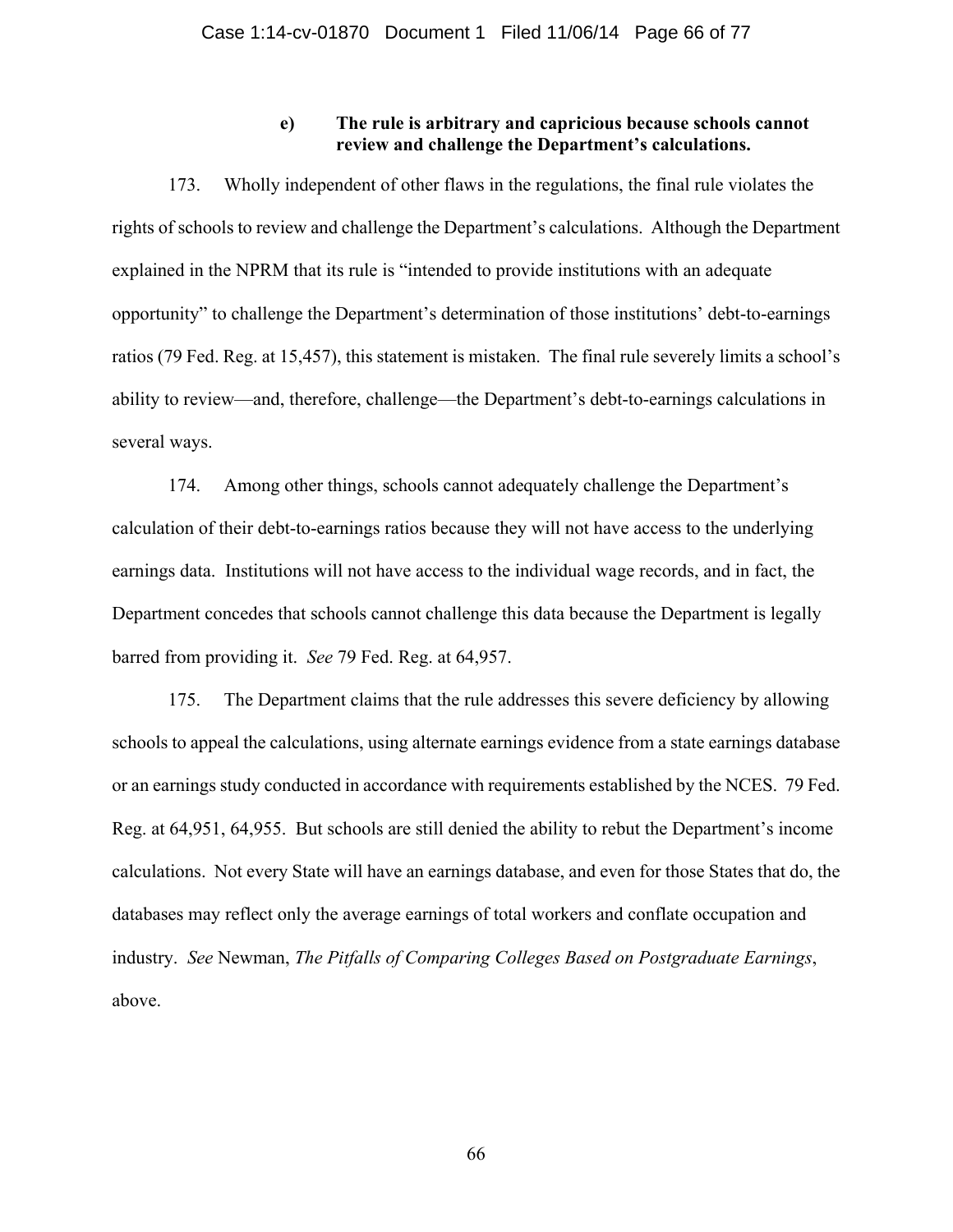## **B. The Reporting And Disclosure Requirements Exceed The Department's Statutory Authority, Are Arbitrary And Capricious, And Violate The Constitution.**

# **1. The Reporting Requirements.**

176. The new reporting requirements are similarly invalid for a number of reasons, including that they are in excess of the Department's statutory authority, contrary to statutory provisions designed to protect student privacy, and arbitrary and capricious.

177. *First*, the reporting requirements are beyond the Department's statutory authority. Neither the gainful employment provisions of the HEA nor any other statute independently authorizes the Department to compel reporting of *private* borrowing and other information called for by the final regulations. Instead, the reporting regulations are intended to "facilitate the Department's evaluation of the GE programs under the accountability framework" and "support the goals of the transparency framework." 79 Fed. Reg. at 64,891; *see also* 79 Fed. Reg. at 16,429. Because the so-called accountability framework (the debt metrics) and the rest of the so-called transparency framework (the disclosure requirements) are themselves unauthorized, the Department cannot piggyback off of those frameworks to justify the reporting requirements.

178. Indeed, even if the debt metrics are upheld, they cannot provide the anchor for requiring schools to report information that is not relevant to the calculation of the new debt metrics. For example, the new rule requires schools to report information about the amount of the private and institutional debt of students who "withdrew from [a] GE program during [an] award year." 34 C.F.R. § 668.411(a)(2)(ii)-(iii). But that information cannot affect the debt metrics, which are based on only those "students who completed the program" during a given period. *Id.*  § 668.404(b)(1)(i); *see also id.* § 668.404(c)(1). The *proposed* rule included the separate pCDR test based on the default rate of *all* borrowers who entered repayment in a given year, including those who withdrew from a program without completing it. *See* 79 Fed. Reg. at 16,158. Despite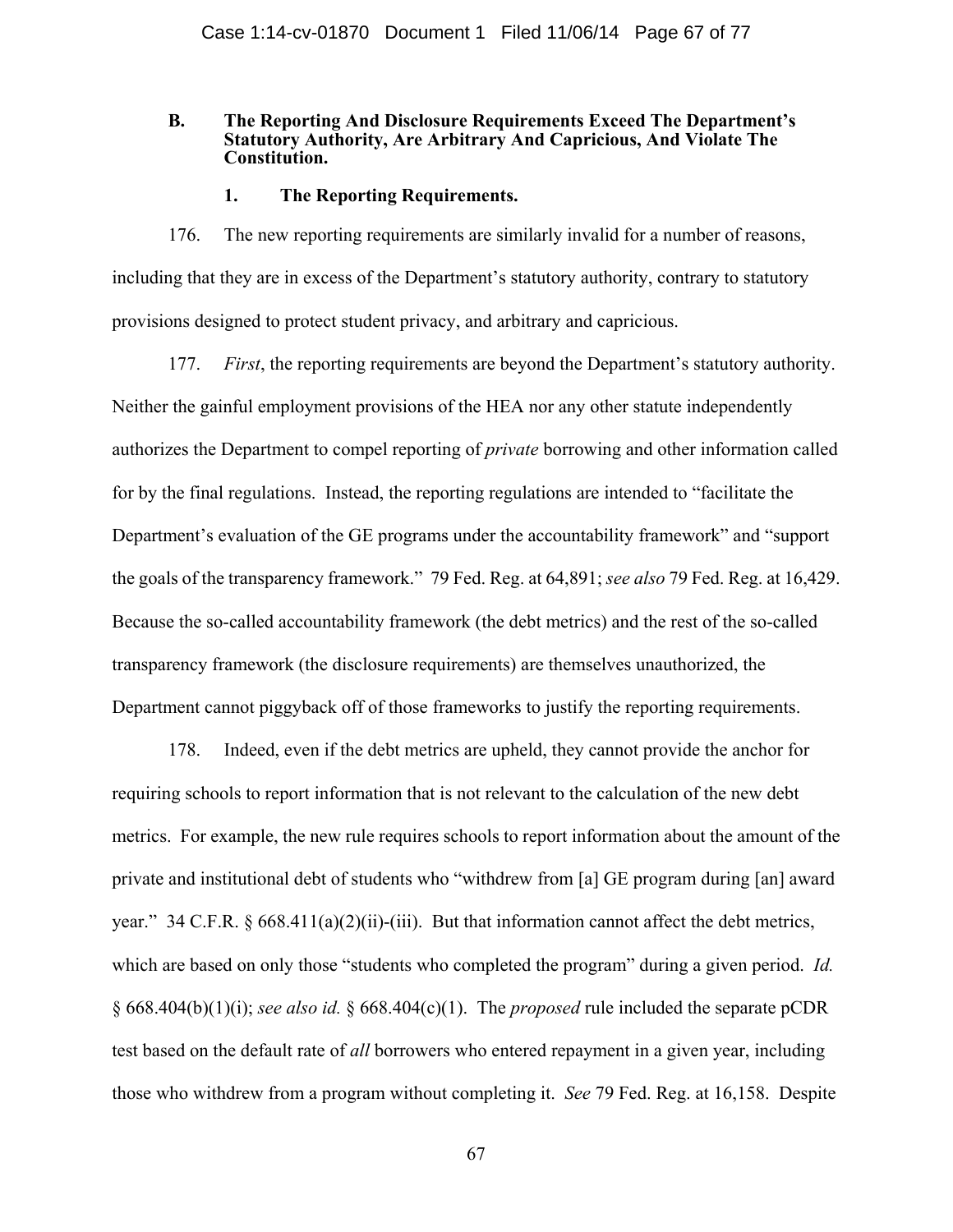#### Case 1:14-cv-01870 Document 1 Filed 11/06/14 Page 68 of 77

eliminating that test in the final rule, *see* 79 Fed. Reg. at 64,916, the Department continues to require that schools report irrelevant information about students who withdrew from the program. That requirement cannot be justified as necessary for the new debt metrics.

179. *Second*, the requirements violate 20 U.S.C. § 1015c, which protects student privacy by prohibiting "the development, implementation, or maintenance of a Federal database of personally identifiable information on individuals receiving assistance under this chapter" unless that system "is necessary for the operation of programs" authorized by Title IV and was in use by the Department prior to August 14, 2008.

180. As this Court held in *APSCU II*, the addition of information to an existing database violates Section 1015c(b)(2) if it effectively creates a new database. 930 F. Supp. 2d at 218-21. The reporting requirements violate this prohibition by expanding the National Student Loan Data System ("NSLDS") to include personally identifiable information regarding the amounts a "student received from *private* education loans." 34 C.F.R. § 668.11(a)(2)(ii) (emphasis added). Such information is not currently included in the NSLDS, which is instead limited to "information regarding loans made, insured, or guaranteed under'' various federal programs. 20 U.S.C. § 1092b(a). The addition of private loan data to the NSLDS would dramatically expand the database beyond its original purpose, effectively creating a new database of personally identifiable information in violation of Section 1015c.

181. In addition, the Department's assertion that the new debt metrics are "designed to operate independently of" the reporting requirements, 79 Fed. Reg. at 16,488; *see also* 79 Fed. Reg. at 64,993; 34 C.F.R. § 668.415, would, if credited, necessarily imply that the reporting requirements are not "necessary for the operation of" the debt metrics—or any other Title IV program—as required by Section 1015c(b)(1).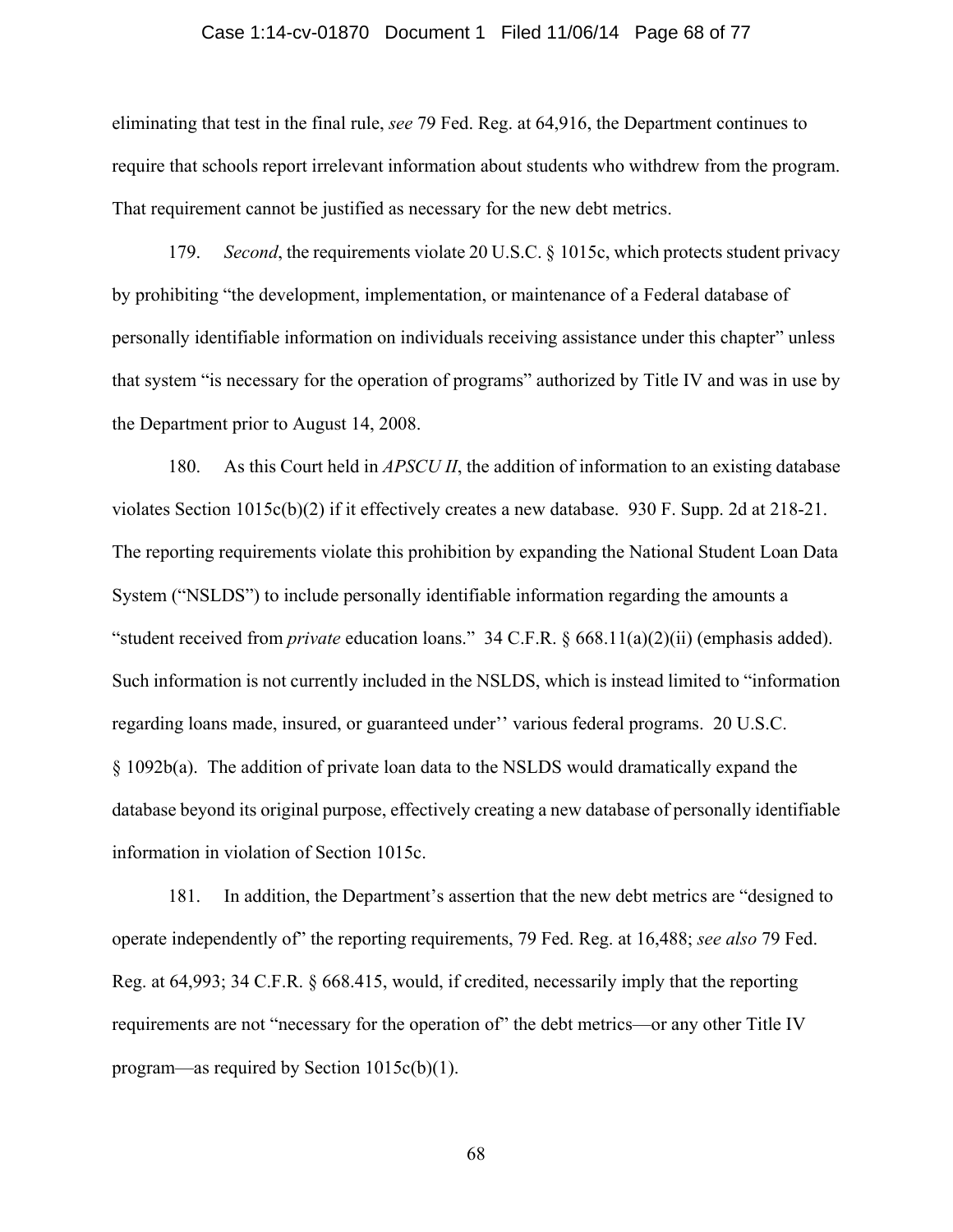#### Case 1:14-cv-01870 Document 1 Filed 11/06/14 Page 69 of 77

182. *Third*, the reporting requirements are arbitrary and capricious for numerous reasons, including that the Department has failed to provide a reasoned basis for their promulgation. For example, the Department has not provided a satisfactory justification for requiring schools to report loan information on a student-by-student basis rather than an aggregate basis, or for requiring schools to report information regarding *private*, non-Title IV loans.

## **2. The Disclosure Requirements.**

183. The new disclosure requirements are also invalid for a number of reasons, including that they are in excess of the Department's statutory authority and arbitrary and capricious, and violate the First Amendment.

184. *First*, the disclosure requirements are beyond the Department's statutory authority under the gainful employment provisions of the HEA, *see* 79 Fed. Reg. at 64,890; *see also* 79 Fed. Reg. at 16,346, because the required disclosures do not ensure that institutions eligible for Title IV funding "prepare students for gainful employment in a recognized occupation," 20 U.S.C. § 1002(b), (c). An institution's willingness or ability to make the required disclosures has no bearing on its ability to prepare students for gainful employment, and no provision of the HEA authorizes the Department to withhold funding from—or otherwise penalize—an institution that fails to make the required disclosures.

185. The disclosure requirements are also beyond the Department's statutory authority under Section 431 of the HEA, *see* 79 Fed. Reg. at 64,891; 79 Fed. Reg. at 16,437, which directs the "*Secretary*" to "inform the public regarding federally supported education programs," 20 U.S.C. § 1231a(b) (emphasis added), but does not authorize the Department to shift the burden of complying with that obligation to *schools*. As the Department concedes, "[i]institutions will largely bear the costs of the regulations," 79 Fed. Reg. at 64,892, contrary to the statutory scheme established by Congress in Section 1231a(b).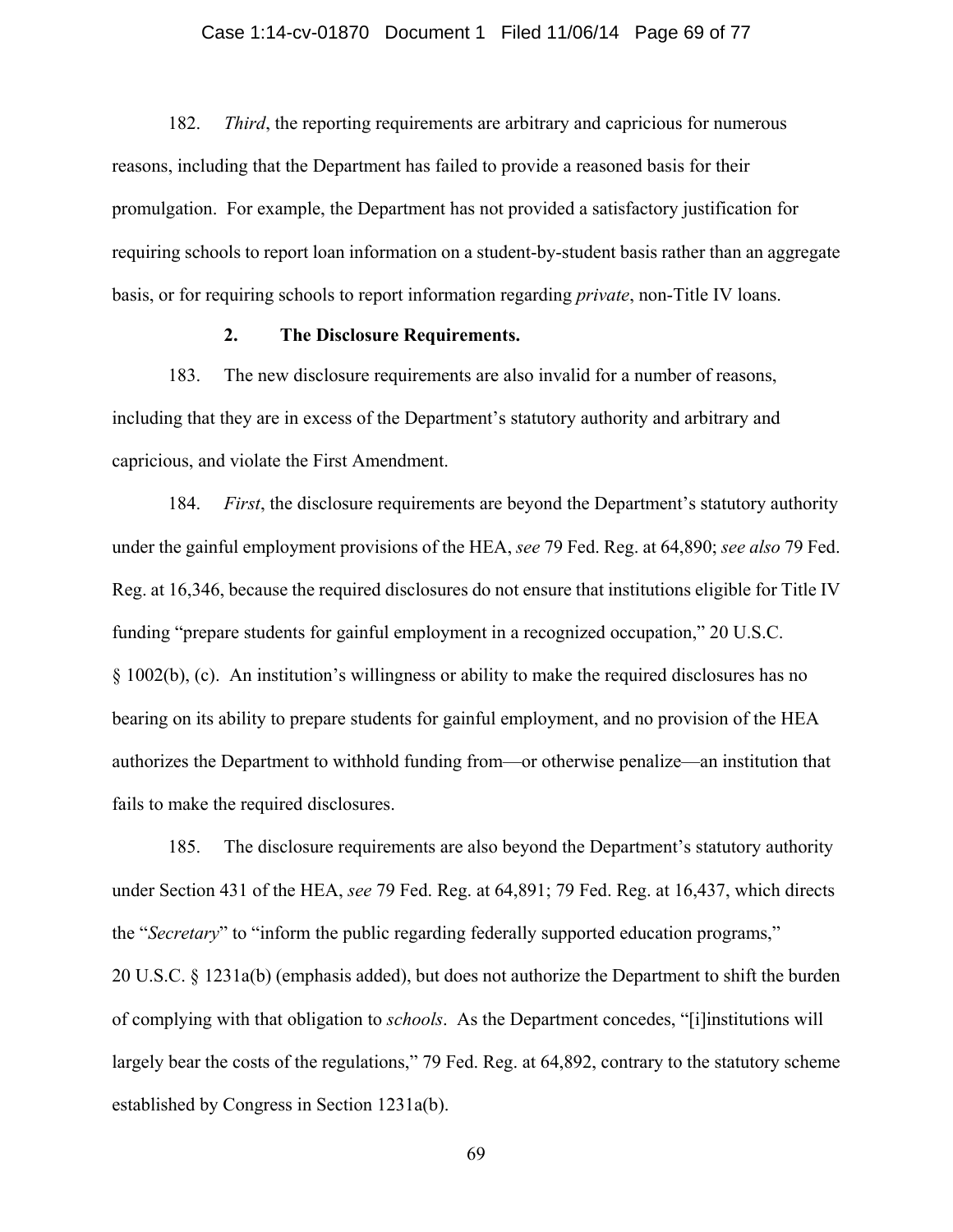#### Case 1:14-cv-01870 Document 1 Filed 11/06/14 Page 70 of 77

186. Similarly, 20 U.S.C. §§ 1221e-3 and 3474 do not independently authorize the Department's regulation. *See* 79 Fed. Reg. at 64,904. As explained above, those provisions merely authorize regulations necessary or appropriate to the Department's existing functions. Developing dramatically new disclosure requirements is not an existing function of the Secretary or the Department, so Sections 1221e-3 and 3474 are inapplicable by their own terms.

187. *Second*, the disclosure requirements are arbitrary and capricious for numerous reasons, including that the Department has failed to provide a satisfactory justification for augmenting the disclosures already compelled by an existing statute. Under the Student Right-to-Know and Campus Security Act of 1990 (codified at 20 U.S.C. § 1092) ("Student Right-to-Know Act"), schools must already disclose information in 15 categories, ranging from "the cost of attending the institution," to "the completion or graduation rate of certificate- or degree-seeking, full-time, undergraduate students." 20 U.S.C. § 1092(a)(1)(A), (E), (L). The Department cites no evidence that the disclosures already required by Congress are insufficient to ensure that "students, prospective students, and their families have accurate and comparable information to help them make informed decisions about where to invest their time and money," 79 Fed. Reg. at 64,890; *see also* 79 Fed. Reg. at 16,475, and indeed it mistakenly views Congress's establishment of these numerous disclosure requirements as license to impose still more, *see*  79 Fed. Reg. at 64,968.

188. Needlessly adding another layer of disclosures on top of these existing regulations would force schools to provide students with a bewildering array of statistics that have little, if any, informational content. For example, the regulation would require schools to disclose any program placement rates that an accrediting agency or state requires them to calculate. 34 C.F.R. § 668.412(a)(3). Some schools operating in various States and subject to different accreditation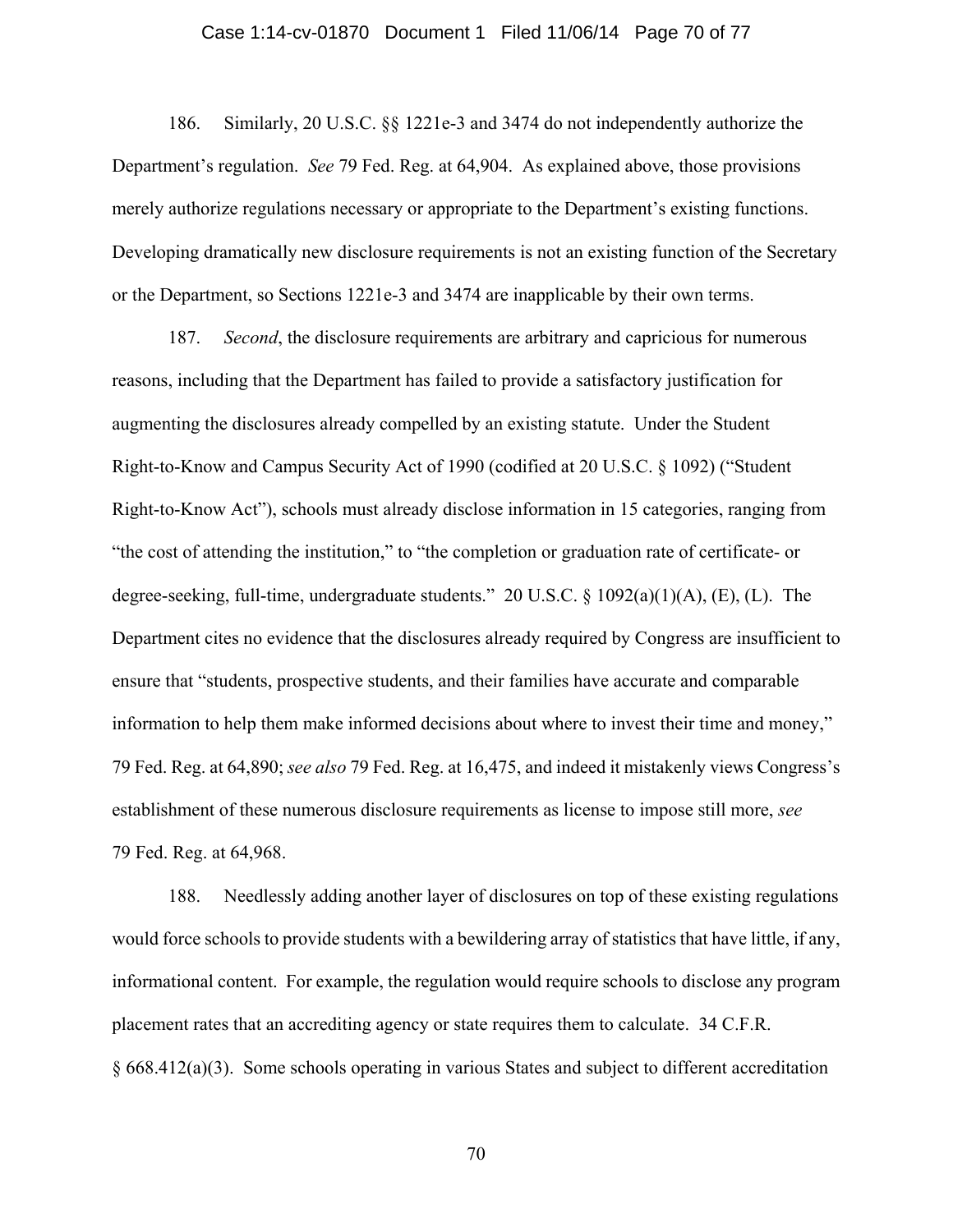#### Case 1:14-cv-01870 Document 1 Filed 11/06/14 Page 71 of 77

regimes may therefore be compelled to disclose numerous placement rates for a given program—on top of the *institutional* placement rates already disclosed under the Student Right-to-Know Act, *see* 34 C.F.R. § 668.41(d)(5)—and those rates may differ depending on how they are calculated. Requiring these duplicative and potentially conflicting disclosures is more likely to confuse students than to help them make informed decisions and will undermine the disclosure scheme mandated by Congress.

189. The disclosure requirements are also arbitrary and capricious because they are unduly vague. For example, the schools in danger of ineligibility must, "to the extent practicable," provide non-English language warnings to "prospective students for whom English is not their first language." 34 C.F.R. § 668.410(a)(4). The preamble provides "one simple test . . . that *could*  be used by institutions in determining whether alternatives to non-English warnings are warranted," but it emphasizes that "[o]ther methods . . . might also be practicable," and therefore required. 79 Fed. Reg. at 64,970. The Department's vague "practicability" standard arbitrarily exposes schools to sanction for failing to identify students in need of non-English language warnings using methods that even the Department could not identify at the time of the rulemaking.

190. In addition, it is arbitrary and capricious to compel schools to make these disclosures when that the Department itself could publicize information related to schools' debt measures.

191. *Third*, several aspects of the disclosure provisions violate the First Amendment's limitations on compelled speech because they require the disclosure of non-factual information and grant the Secretary unbridled discretion to dictate the content of schools' speech.

192. For example, the new rule requires schools to disclose "the cost that a prospective student would incur to attend and complete a GE program." 79 Fed. Reg. at 64,977; *see* 34 C.F.R.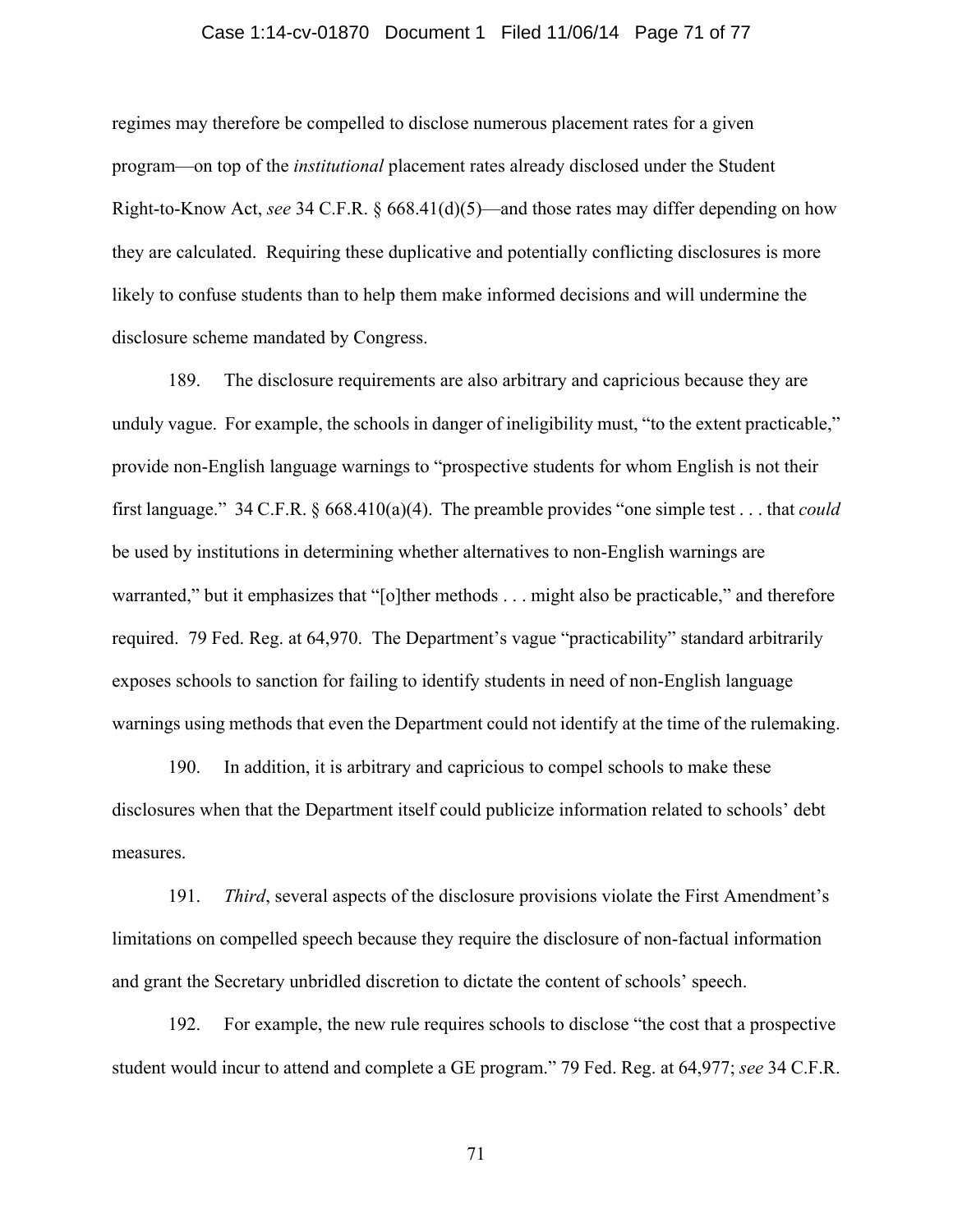#### Case 1:14-cv-01870 Document 1 Filed 11/06/14 Page 72 of 77

§ 668.412(a)(7). The Department now recognizes, however, that "institution[s] may not know [this cost] precisely." 79 Fed. Reg. at 64,977. Accordingly, without changing the text of the final rule, the Department announced for the first time in the preamble to the rule that schools may treat these calculations as mere "estimates" and may provide a disclaimer to that effect. *Id*. at 64,978. But this new "estimate" requirement, adopted without notice or opportunity to comment, renders the disclosure rule unconstitutional. As this Court recognized in *APSCU I*, the First Amendment narrowly limits the government's authority to require market participants to disclose information unless that information is "purely factual and uncontroversial." 870 F. Supp. 2d at 154 n.7. The required cost estimates cannot meet this standard because they are necessarily imprecise and dependent on controversial assumptions about future changes in the cost of delivering quality education.

193. Indeed, the controversial nature of these estimates undermines their value to students without reducing their burden on schools. Requiring schools that "may not know . . . the cost" of future attendance, 79 Fed. Reg. at 64,977, to nonetheless publish arbitrary and meaningless estimates of those same costs will not "assist students . . . in making critical decisions about their educational investment and in understanding potential outcomes of that investment"—the sole object of requiring such disclosures, *see id.* at 64,892. Instead, the required disclosure will merely spur confusion and frivolous lawsuits when schools' estimates inevitably prove "imprecise" in hindsight. At the very least, imposing this requirement without assessing schools' ability to make meaningful estimates is arbitrary and capricious.

194. In addition, the disclosure provisions violate the First Amendment by allowing the Secretary unbridled discretion to compel speech on schools' websites. The proposal requires that schools post a "link to the disclosure template" for each gainful employment program "[o]n any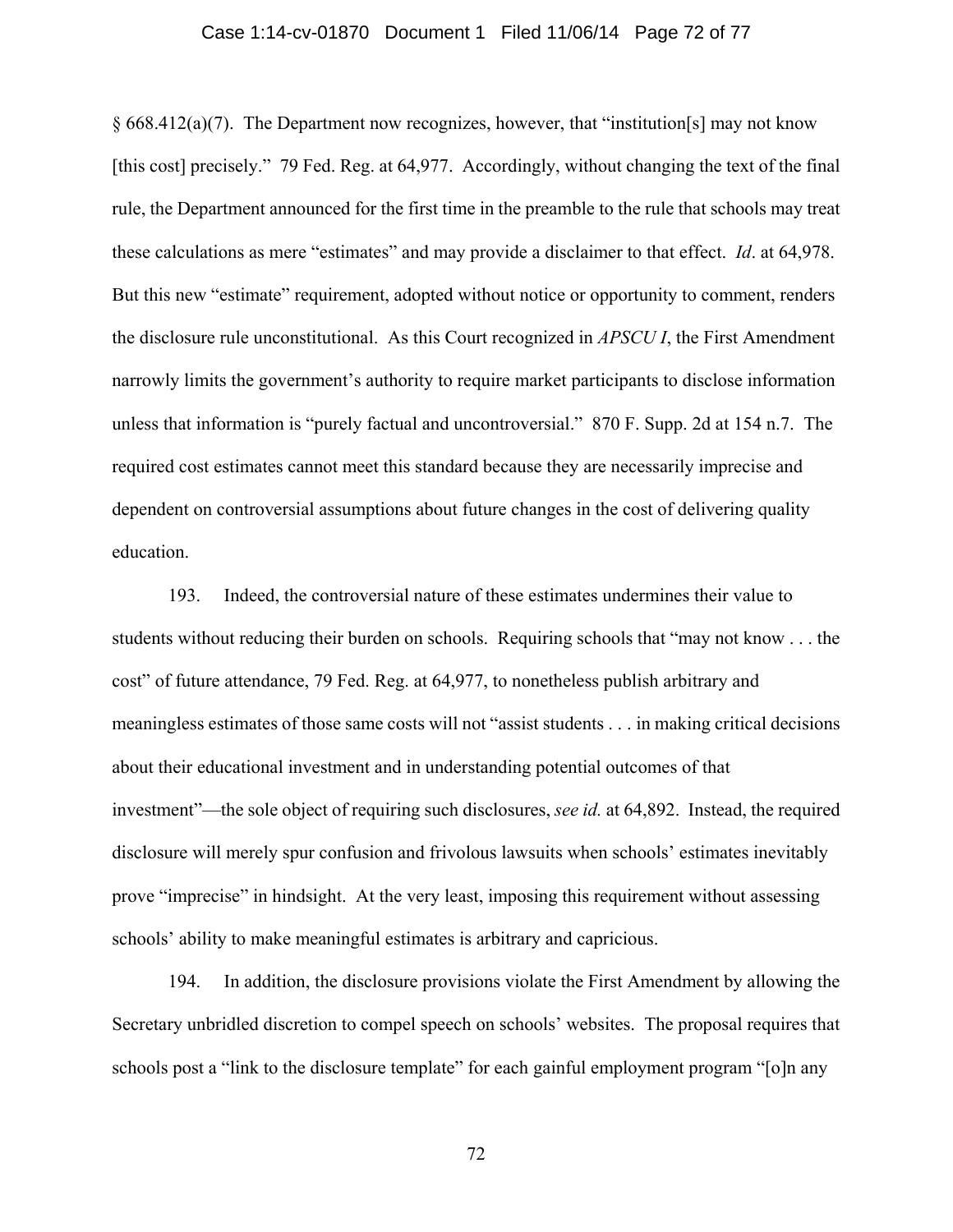#### Case 1:14-cv-01870 Document 1 Filed 11/06/14 Page 73 of 77

Web page containing academic, cost, financial aid, or admissions information about [that] program," and authorizes the Secretary to "require the institution to modify a Web page if it provides a link to the disclosure" that is not, in the Secretary's sole judgment, sufficiently "prominent, readily accessible, clear, conspicuous, and direct." 34 C.F.R. § 668.412(c). The regulation would give the Secretary limitless discretion to alter a school's website to enhance the prominence or accessibility of this link. Such limitless discretion to restrict or compel speech cannot survive First Amendment scrutiny, and is in any event arbitrary and capricious.

### **C. The Certification Requirement Exceeds The Department's Statutory Authority, Violates The First Amendment, And Is Arbitrary And Capricious.**

195. The Department lacks the statutory authority to tie HEA fund eligibility to a program's satisfaction of any applicable state or Federal program-level accrediting requirements. 79 Fed. Reg. at 64,892. The HEA specifically defines an eligible institution as one that is accredited by a "nationally recognized accrediting agency or association," 20 U.S.C.  $\S$  1001(a)(5), and does not require each of an institution's individual *programs* to meet other state or Federal program-level accrediting requirements. The Department's attempt to impose new accrediting requirements on schools by tying the requirements to HEA fund eligibility impermissibly second-guesses Congress's decision to require compliance only with certain institution-level accreditation requirements.

196. The requirement that each institution certify that each of its gainful employment programs meets applicable accreditation requirements and state or federal licensure standards, *see* 34 C.F.R. § 668.414, is also arbitrary and capricious, as well as unconstitutional. The regulations fail to define clearly which licensure requirements any given program must satisfy. For example, it is unclear from the text of the rule whether a culinary program must certify that it meets butcher's license requirements, or whether a cosmetology program must certify that it meets the

73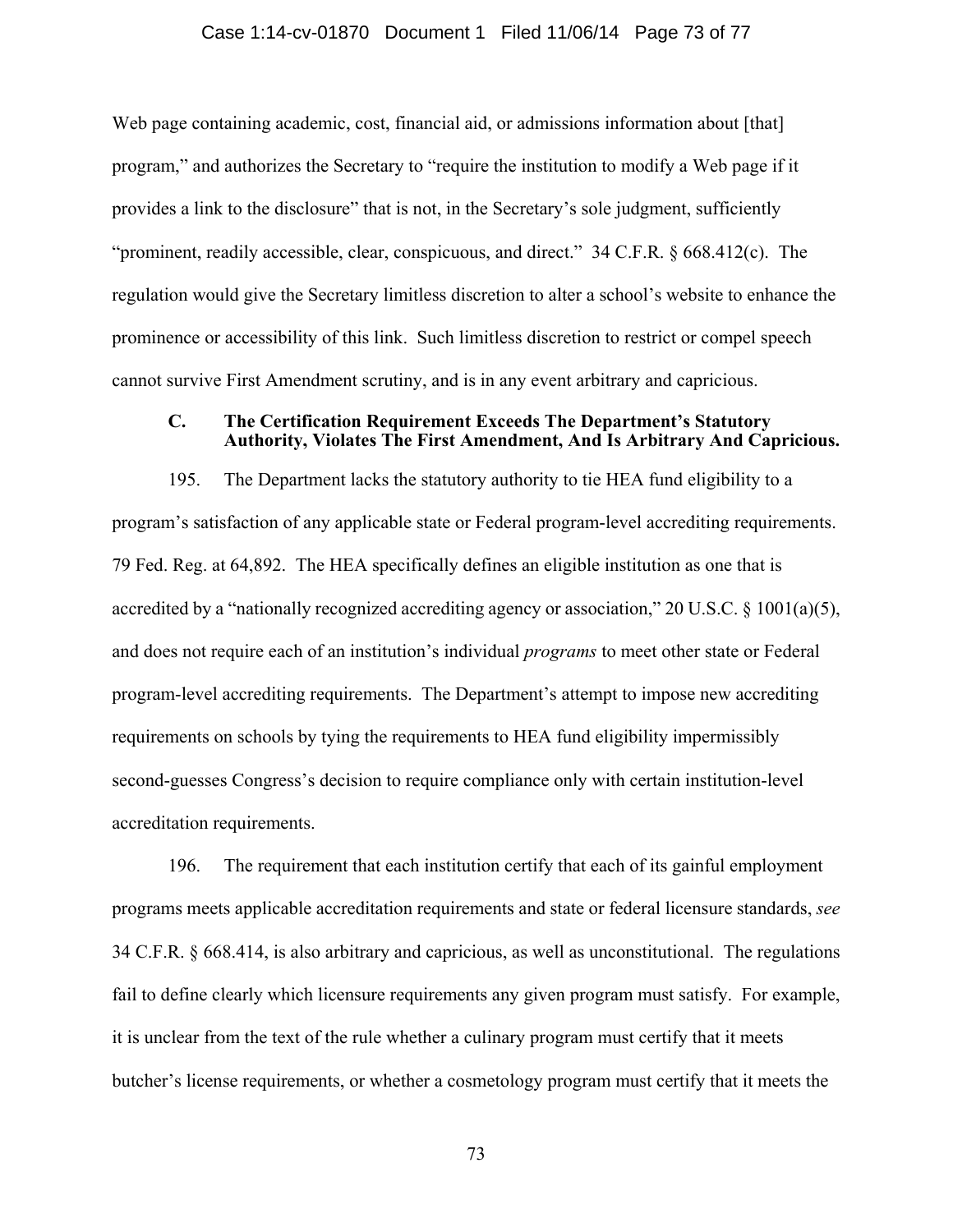#### Case 1:14-cv-01870 Document 1 Filed 11/06/14 Page 74 of 77

requirements for training licensed manicurists. Absent clearer guidance from the Department, schools lack notice of what is required to conform their behavior to the law. Moreover, the vagueness of this requirement will expose even compliant schools to frivolous lawsuits alleging that individual programs failed to live up to the plaintiffs' distorted and overly broad interpretation of those programs' compulsory certifications. Those risks make compliance with the certification requirement an unduly burdensome form of compelled speech, in violation of the First Amendment. And the Department's utter failure to address these potential negative consequences—even after APSCU raised them in its comment letter, *see APSCU GE 2014 Comment Letter*, ED-2014-OPE-0039, at 72-73—is at the very least arbitrary and capricious.

197. The certification requirement also is arbitrary and capricious because it increases the risk that schools will be subject to conflicting requirements of multiple States. As explained above, the Department's final rule requires each school to provide "applicable program certifications" not only in States where the school operates, but "in *any* State where the institution is otherwise required to obtain State approval under 34 CFR 600.9," i.e., the Department's state authorization regulations. 79 Fed. Reg. at 64,992 (emphasis added). And the Department has attempted previously, and is in the process of attempting again, to adopt state authorization regulations that would require online programs to meet standards of every state in which the program is offered—which could be all fifty States. As the Department itself has recognized, however, "State requirements may conflict in such a way that it would be impossible to concurrently meet the requirements of multiple States." *Id*. By requiring schools to certify that their programs satisfy requirements of a larger number of States, the final regulations increase the risk that schools will face inconsistent requirements, and may invite additional baseless *qui tam* and other lawsuits against schools.

74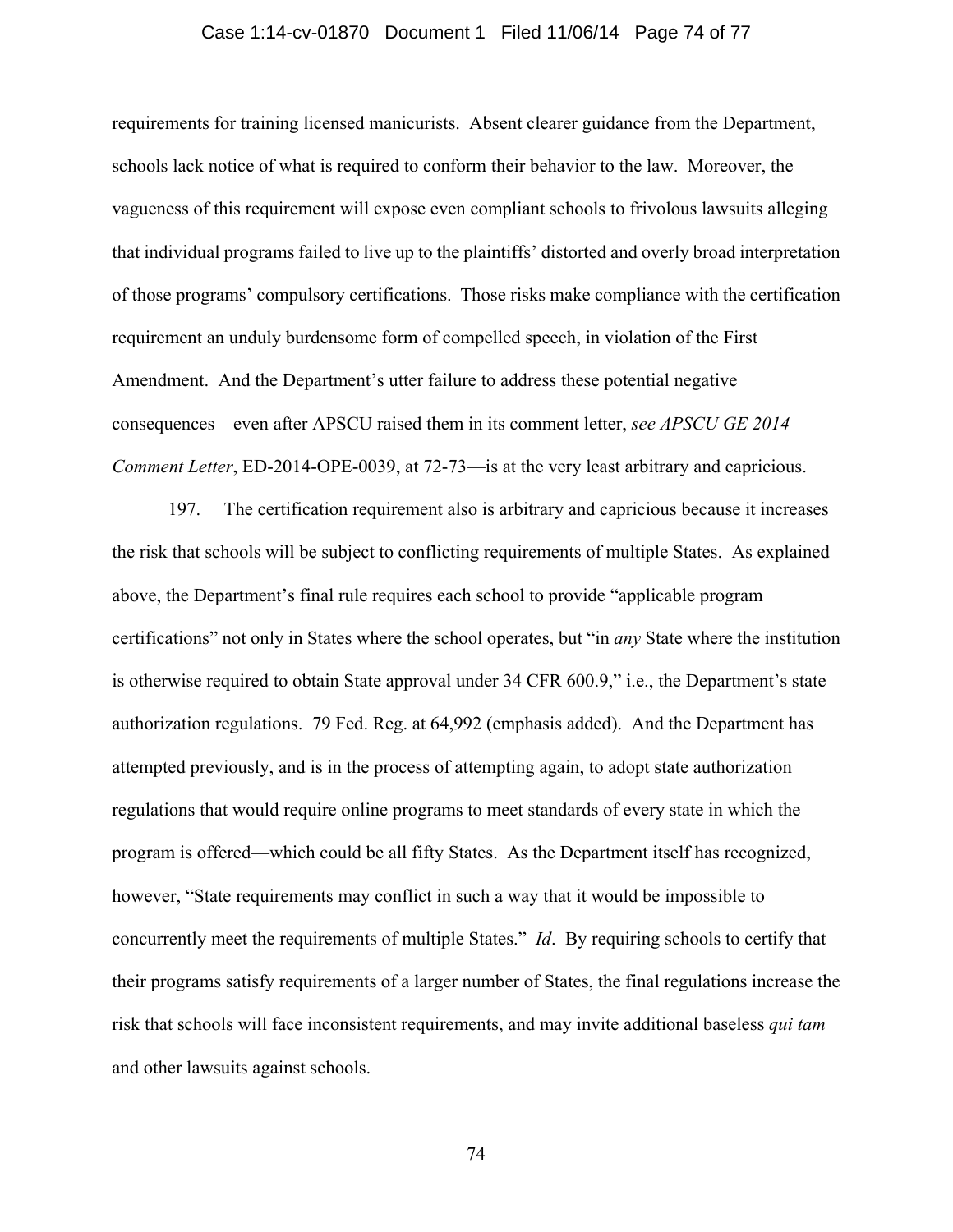### **COUNT I (NO STATUTORY AUTHORITY)**

198. Plaintiffs incorporate the preceding paragraphs as if fully set forth herein.

199. The regulation constitutes final agency action.

200. APSCU and its members are adversely affected and aggrieved by the regulation.

201. The regulation is not authorized under the Higher Education Act of 1965, 20 U.S.C.

§ 1001(a) *et seq*.

202. The regulation exceeds the Department's statutory jurisdiction and authority.

203. Accordingly, the regulation exceeds statutory authority, jurisdiction, and limitations, in violation of 5 U.S.C. § 706(2)(C), and is not in accordance with law, in violation of 5 U.S.C. § 706(2)(A).

## **COUNT II (VIOLATIONS OF THE APA)**

204. Plaintiffs incorporate the preceding paragraphs as if fully set forth herein.

205. The Department's decision to promulgate the regulation was arbitrary and capricious. Among other things, the Department failed to engage in reasoned decisionmaking; to consider important aspects of the problem it believed it faced; to provide an adequate explanation for its decision; to provide notice of important aspects of the rule; and to respond adequately to significant arguments raised in comments. The regulation is also premised upon a flawed rationale; it arbitrarily discriminates against private sector schools; and it unfairly imposes retroactive consequences for past decisions by APSCU's members and their students.

206. Accordingly, the regulation is arbitrary, capricious, was adopted without observance of procedure required by law, and is otherwise not in accordance with the law, in violation of 5 U.S.C.  $\S$  706(2)(A) and (D).

75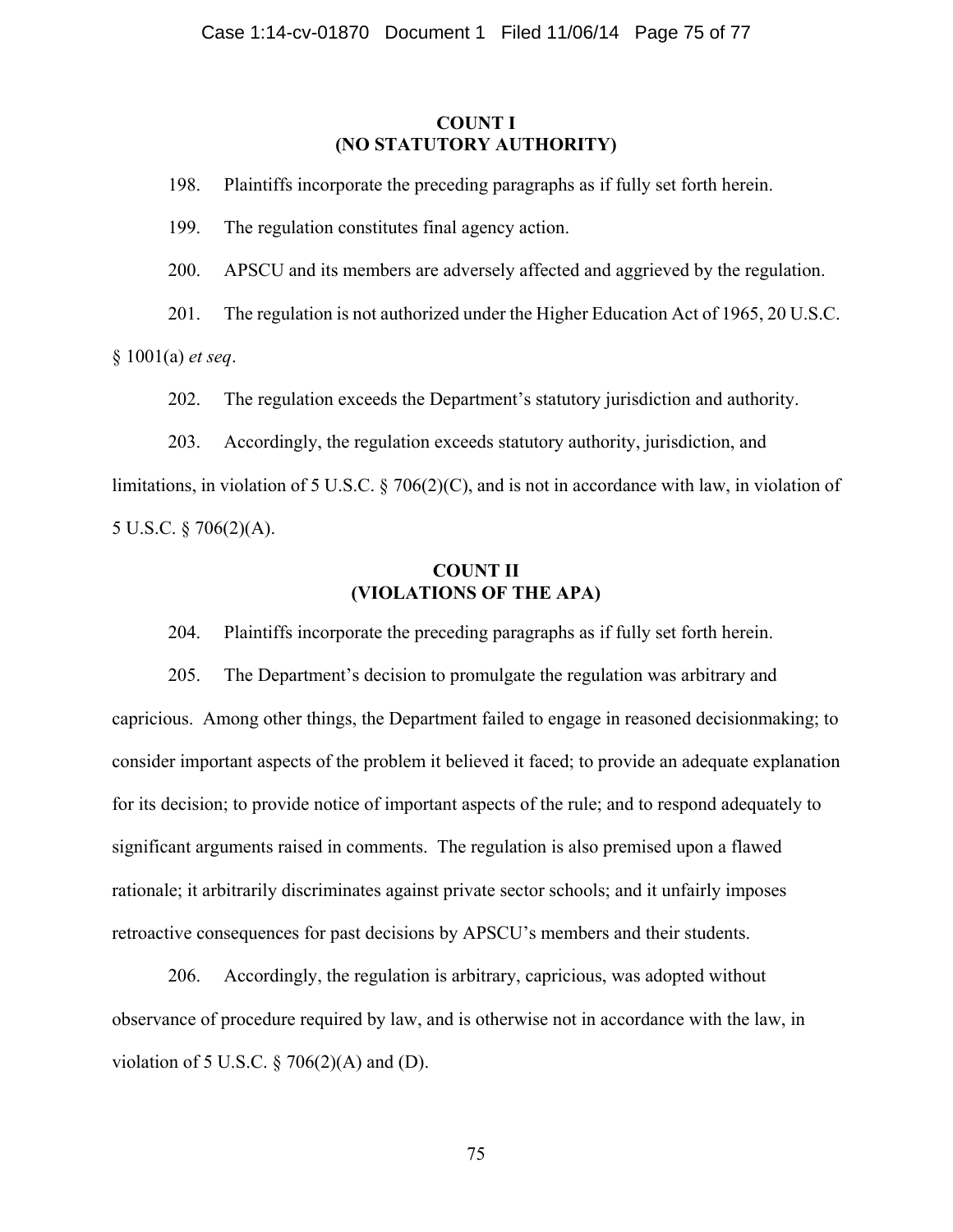# **COUNT III (VIOLATION OF THE FIRST AMENDMENT)**

207. Plaintiff incorporates the preceding paragraphs as if fully set forth herein.

208. The final rule violates APSCU's members' right to free speech by compelling them to utter non-factual and highly controversial statements.

209. The final rule violates APSCU's members' right to free speech by compelling them to speak in an unduly burdensome manner.

210. The final rule violates APSCU's members' right to free speech by giving the Secretary unbridled authority to restrict or compel their speech.

211. Accordingly, the rule is contrary to constitutional right, power, privilege, or immunity, in violation of 5 U.S.C.  $\S$  706(2)(B).

# **PRAYER FOR RELIEF**

Plaintiffs pray that this Court:

- 1. Declare the regulation unlawful.
- 2. Vacate and set aside the regulation.

3. Issue all process necessary and appropriate to postpone the effective date of the regulation and to maintain the status quo pending the conclusion of this case.

4. Award Plaintiffs their costs and reasonable attorney's fees as appropriate.

5. Grant such further and other relief as this Court deems just and proper.